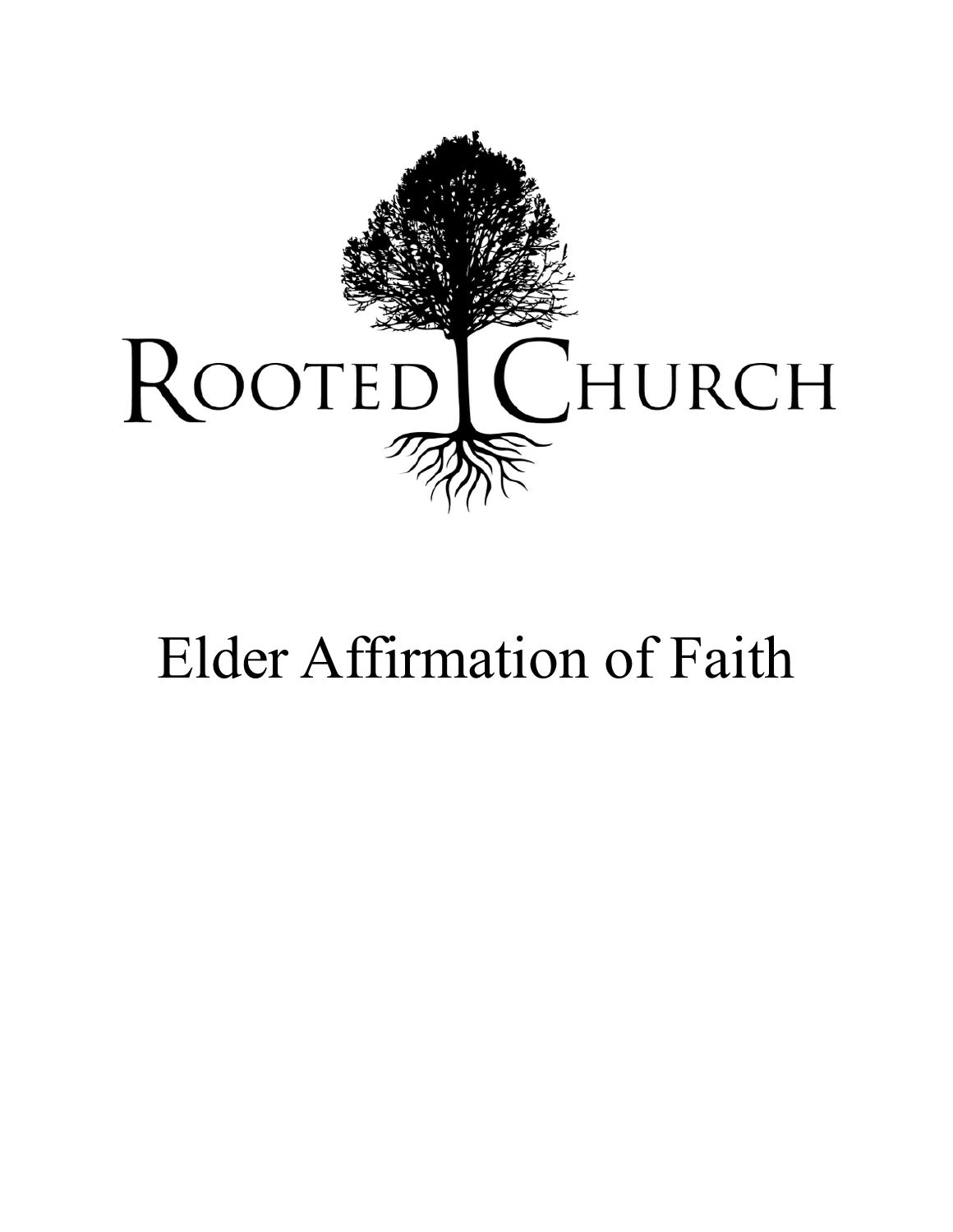# **Rooted Church Affirmation of Faith**

# **Contents**

| 1. Scripture, the Word of God Written                          | 3              |
|----------------------------------------------------------------|----------------|
| 2. The Trinity, One God as Three Persons                       | $\overline{4}$ |
| 3. God's Eternal Purpose and Election                          | 6              |
| 4. God's Creation of the Universe and Man                      | 10             |
| 5. Man's Sin and Fall from Fellowship with God                 | 11             |
| 6. Jesus Christ, the Incarnate Son of God                      | 13             |
| 7. The Saving Work of Christ                                   | 17             |
| 8. The Saving Work of the Holy Spirit                          | 20             |
| 9. The Justifying Act of God                                   | 23             |
| 10. God's Work in Faith and Sanctification                     | 25             |
| 11. Living God's Word by Meditation and Prayer                 | 32             |
| 12. Christ's Church and Her Ordinances                         | 34             |
| 13. Christ's Commission to Make Disciples of All Nations       | 38             |
| 14. Death, Resurrection, and the Coming of the Lord            | 39             |
| 15. The Spirit of This Affirmation and the Unity of the Church | 41             |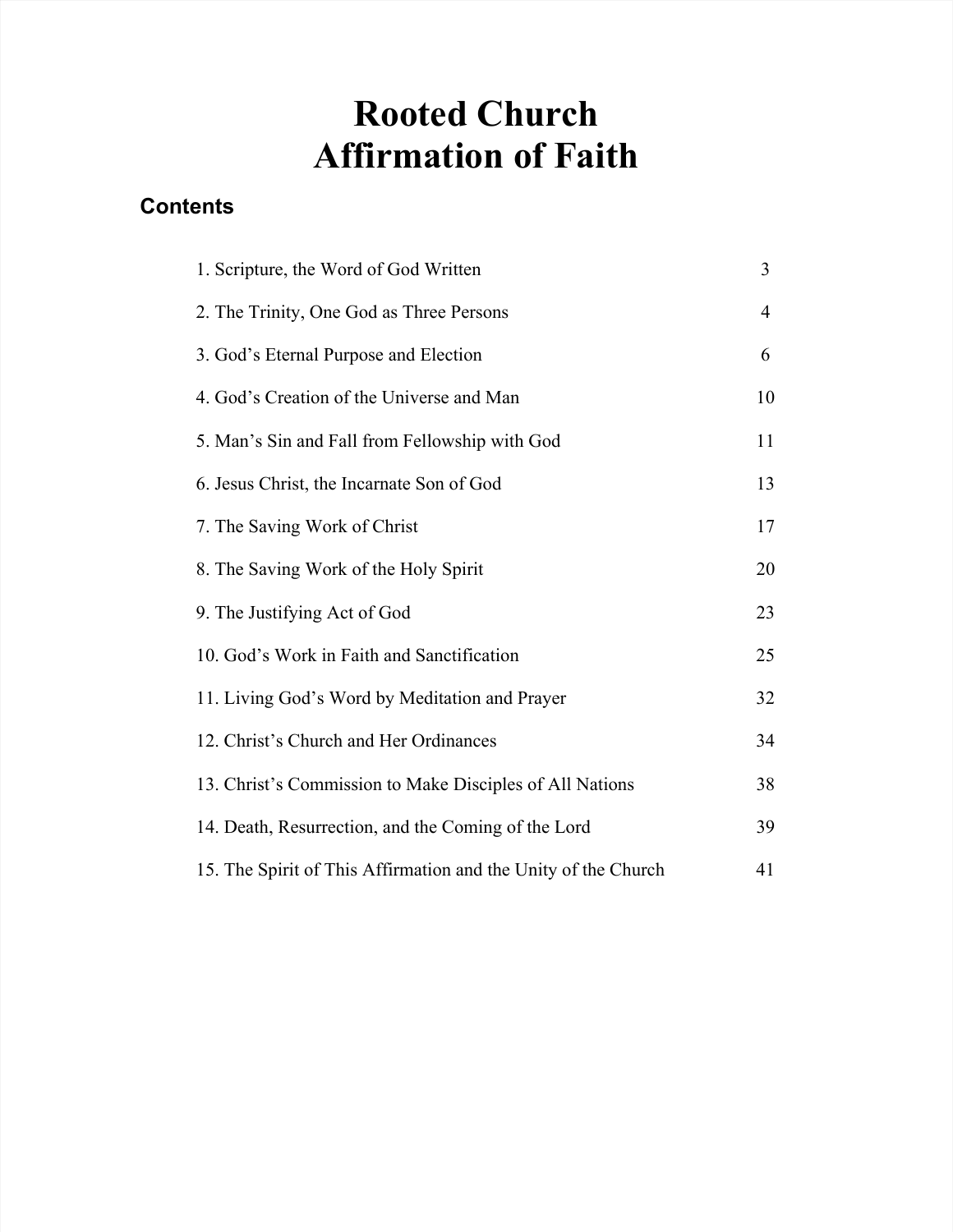#### **1.** *Scripture, the Word of God Written*

 $\overline{a}$ 

1.1 We believe that the Bible, consisting of the sixty-six books of the Old and New Testaments, is the infallible Word of God, verbally inspired by God, $<sup>1</sup>$  and without error<sup>2</sup> in</sup> the original manuscripts.

1.2 We believe that God's intentions, revealed in the Bible, are the supreme and final authority in testing all claims about what is true and what is right. In matters not addressed by the Bible, what is true and right is assessed by criteria consistent with the teachings of Scripture.

1.3 We believe God's intentions are revealed through the intentions of inspired human authors, even when the authors' intention was to express divine meaning of which they were not fully aware, as, for example, in the case of some Old Testament prophecies.<sup>3</sup> Thus the meaning of Biblical texts is a fixed historical reality, rooted in the historical, unchangeable intentions of its divine and human authors. However, while meaning does not change, the application of that meaning may change in various situations. Nevertheless it is not legitimate to infer a meaning from a Biblical text that is not demonstrably carried by the words which God inspired.<sup>4</sup>

 $<sup>1</sup>$  All Scripture is breathed out by God and profitable for teaching, for reproof, for correction, and for training in</sup> righteousness (2 Timothy 3:16). For no prophecy was ever produced by the will of man, but men spoke from God as they were carried along by the Holy Spirit (2 Peter 1:21). There are some things in [Paul's epistles] that are hard to understand, which the ignorant and unstable twist to their own destruction, as they do the other Scriptures (2 Peter 3:16). If anyone thinks that he is a prophet, or spiritual, he should acknowledge that the things I am writing to you are a command of the Lord (1 Corinthians 14:37). And we impart this in words not taught by human wisdom but taught by the Spirit, interpreting spiritual truths to those who are spiritual (1 Corinthians 2:13). He said to them, "How is it then that David, in the Spirit, calls him Lord, saying, 'The

Lord said to my Lord, "Sit at my right hand, until I put your enemies under your feet"" (Matthew 22:43-44)? But the Helper, the Holy Spirit, whom the Father will send in my name, he will teach you all things and bring to your remembrance all that I have said to you (John 14:26). When the Spirit of truth comes, he will guide you into all the truth, for he will not speak on his own authority, but whatever he hears he will speak, and he will declare to you the things that are to come. He will glorify me, for he will take what is mine and declare it to you (John 16:13-14).

 $2$  Every word of God proves true; he is a shield to those who take refuge in him (Proverbs 30:5). God is not man, that he should lie, or a son of man, that he should change his mind. Has he said, and will he not do it? Or has he spoken, and will he not fulfill it (Numbers 23:19)? The words of the LORD are pure words, like silver refined in a furnace on the ground, purified seven times (Psalm 12:6). …so that by two unchangeable things, in which it is impossible for God to lie, we who have fled for refuge might have strong encouragement to hold fast to the hope set before us (Hebrews 6:18). Heaven and earth will pass away, but my words will not pass away (Matthew 24:35). …in hope of eternal life, which God, who never lies, promised before the ages began… (Titus 1:2). Sanctify them in the truth; your word is truth (John 17:17). But Jesus answered them, "You are wrong, because you know neither the Scriptures nor the power of God" (Matthew 22:29).

<sup>&</sup>lt;sup>3</sup> Concerning this salvation, the prophets who prophesied about the grace that was to be yours searched and inquired carefully, inquiring what person or time the Spirit of Christ in them was indicating when he predicted the sufferings of Christ and the subsequent glories (1 Peter 1:10-11). He did not say this of his own accord, but being high priest that year he prophesied that Jesus would die for the nation (John 11:51).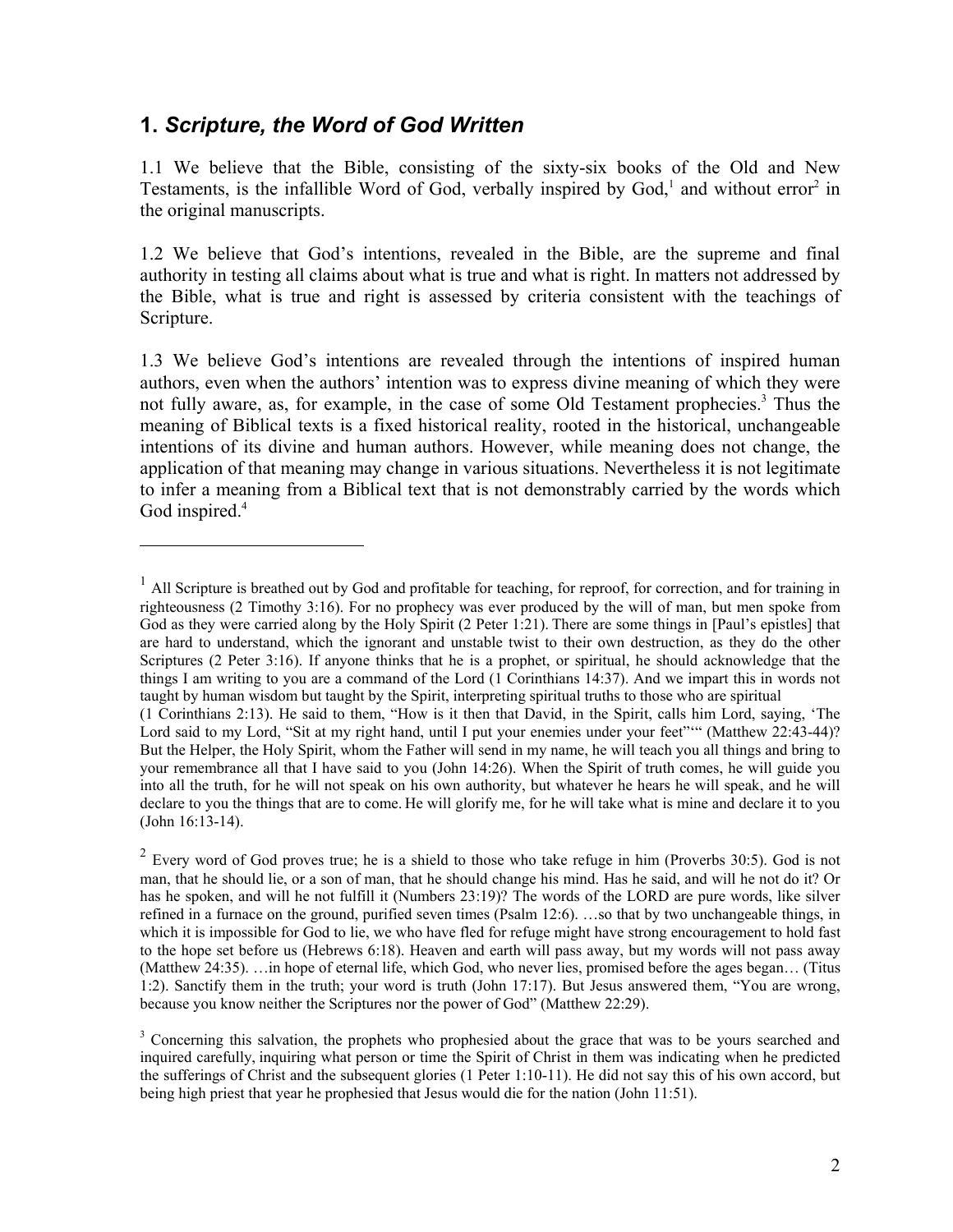1.4 Therefore, the process of discovering the intention of God in the Bible (which is its fullest meaning) is a humble and careful effort to find in the language of Scripture what the human authors intended to communicate. Limited abilities, traditional biases, personal sin, and cultural assumptions often obscure Biblical texts. Therefore the work of the Holy Spirit is essential for right understanding of the Bible,<sup>5</sup> and prayer for His assistance belongs to a proper effort to understand and apply God's Word.<sup>6</sup>

### **2.** *The Trinity, One God as Three Persons*

2.1 We believe in one<sup>7</sup> living,<sup>8</sup> sovereign,<sup>9</sup> and all-glorious<sup>10</sup> God, eternally existing in three<sup>11</sup> infinitely excellent and admirable Persons: God the Father,<sup>12</sup> fountain of all being;<sup>13</sup>

<sup>5</sup> Now we have received not the spirit of the world, but the Spirit who is from God, that we might understand the things freely given us by God. And we impart this in words not taught by human wisdom but taught by the Spirit, interpreting spiritual truths to those who are spiritual. The natural person does not accept the things of the Spirit of God, for they are folly to him, and he is not able to understand them because they are spiritually discerned. The spiritual person judges all things, but is himself to be judged by no one. "For who has understood the mind of the Lord so as to instruct him?" But we have the mind of Christ (1 Corinthians 2:12-16).

<sup>6</sup> Open my eyes, that I may behold wondrous things out of your law (Psalm 119:18). Blessed are you, O LORD; teach me your statutes (Psalm 119:12)! [I pray that] having the eyes of your hearts enlightened, that you may know what is the hope to which he has called you, what are the riches of his glorious inheritance in the saints, and what is the immeasurable greatness of his power toward us who believe, according to the working of his great might that he worked in Christ when he raised him from the dead and seated him at his right hand in the heavenly places (Ephesians 1:18).

<sup>7</sup> Hear, O Israel: The LORD our God, the LORD is one (Deuteronomy 6:4).

<sup>8</sup> Simon Peter replied, "You are the Christ, the Son of the living God" (Matthew 16:16; see also 2 Corinthians 6:16; 1 Timothy 4:10; Hebrews 3:12; Revelation 7:2).

<sup>9</sup> I know that you can do all things, and that no purpose of yours can be thwarted (Job 42:2). Our God is in the heavens; he does all that he pleases (Psalm 115:3). The Most High rules the kingdom of men and gives it to whom he will (Daniel 4:25). His dominion is an everlasting dominion, and his kingdom endures from generation to generation; all the inhabitants of the earth are accounted as nothing, and he does according to his will among the host of heaven and among the inhabitants of the earth; and none can stay his hand or say to him, "What have you done" (Daniel 4:34-35)? In him we have obtained an inheritance, having been predestined according to the purpose of him who works all things according to the counsel of his will… (Ephesians 1:11). Instead you ought to say, "If the Lord wills, we will live and do this or that" (James 4:15). See notes 29, 31-36, 45, 46.

 $10$  And they shall sing of the ways of the LORD, for great is the glory of the LORD (Psalm 138:5).

<sup>11</sup> Go therefore and make disciples of all nations, baptizing them in the name of the Father and of the Son and of the Holy Spirit (Matthew 28:19). The grace of the Lord Jesus Christ and the love of God and the fellowship of the Holy Spirit be with you all (2 Corinthians 13:14).

 $\frac{1}{4}$ <sup>4</sup> There are some things in [Paul's epistles] that are hard to understand, which the ignorant and unstable twist to their own destruction, as they do the other Scriptures (2 Peter 3:16). [Satan said to Jesus], "If you are the Son of God, throw yourself down, for it is written, 'He will command his angels concerning you,' and 'On their hands they will bear you up, lest you strike your foot against a stone.'" Jesus said to him, "Again it is written, 'You shall not put the Lord your God to the test'" (Matthew 4:6-7).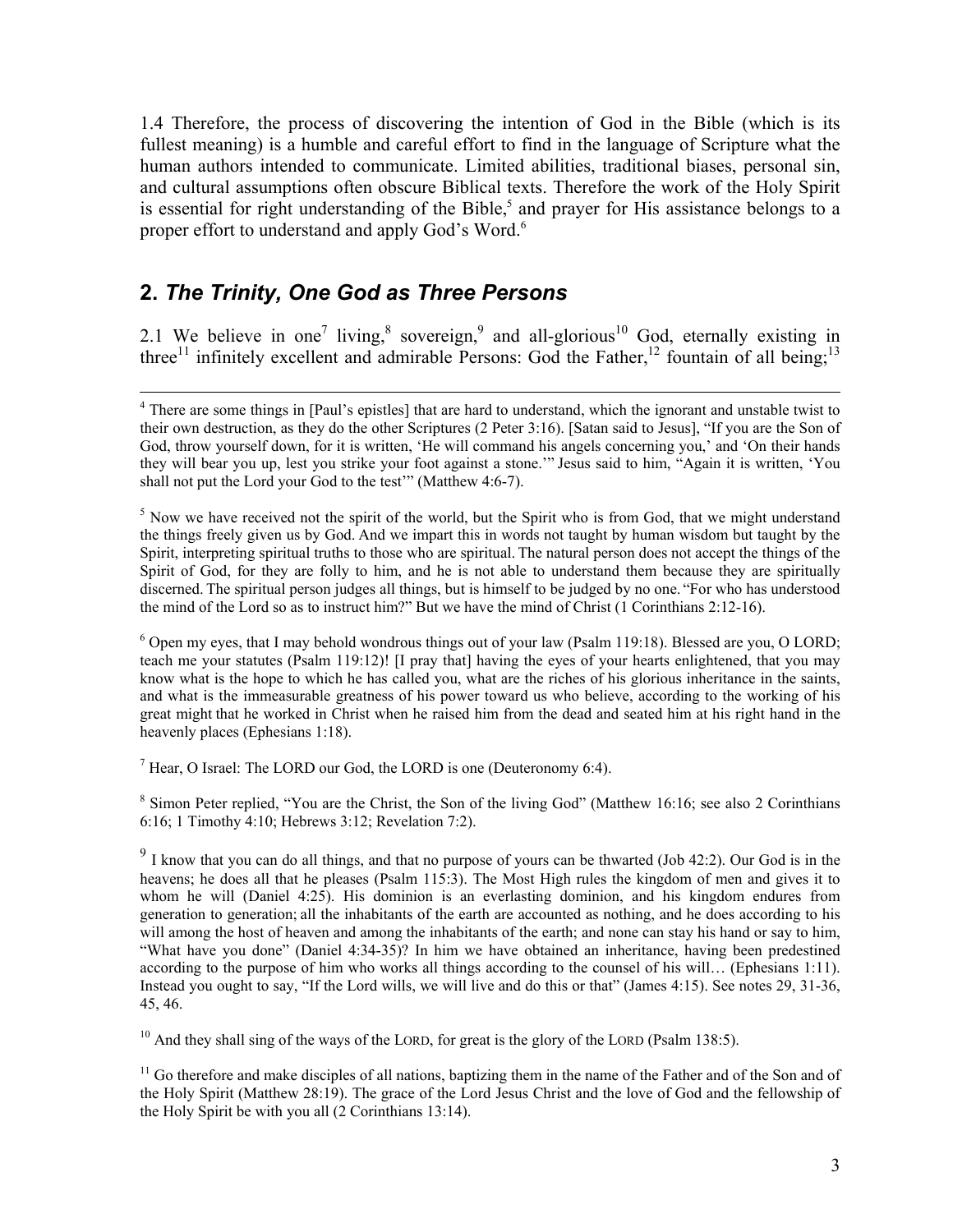God the Son,<sup>14</sup> eternally begotten,<sup>15</sup> not made, without beginning,<sup>16</sup> being of one essence<sup>17</sup> with the Father; and God the Holy Spirit, proceeding in the full, divine essence,<sup>18</sup> as a

1

<sup>13</sup> There is one God, the Father, from whom are all things and for whom we exist, and one Lord, Jesus Christ, through whom are all things and through whom we exist (1 Corinthians 8:6).

 $14$  These are written so that you may believe that Jesus is the Christ, the Son of God, and that by believing you may have life in his name (John 20:31). In the beginning was the Word, and the Word was with God, and the Word was God. He was in the beginning with God. All things were made through him, and without him was not any thing made that was made  $(John 1:1-3)$ . This was why the Jews were seeking all the more to kill him, because not only was he breaking the Sabbath, but he was even calling God his own Father, making himself equal with God (John 5:18). Not that anyone has seen the Father except he who is from God; he has seen the Father (John 6:46). "Behold, the virgin shall conceive and bear a son, and they shall call his name Immanuel" (which means, God with us) (Matthew 1:23). All things have been handed over to me by my Father, and no one knows the Son except the Father, and no one knows the Father except the Son and anyone to whom the Son chooses to reveal him (Matthew 11:27). I and the Father are one (John 10:30). Believe the works, that you may know and understand that the Father is in me and I am in the Father (John 10:38). And whoever sees me sees him who sent me (John 12:45). If you had known me, you would have known my Father also. From now on you do know him and have seen him (John 14:7). To [Israel] belong the patriarchs, and from their race, according to the flesh, is the Christ who is God over all, blessed forever. Amen (Romans 9:5). For in him the whole fullness of deity dwells bodily (Colossians 2:9). [We are] waiting for our blessed hope, the appearing of the glory of our great God and Savior Jesus Christ (Titus 2:13). He is the radiance of the glory of God and the exact imprint of his nature, and he upholds the universe by the word of his power. After making purification for sins, he sat down at the right hand of the Majesty on high (Hebrews 1:3). But of the Son he says, "Your throne, O God, is forever and ever, the scepter of uprightness is the scepter of your kingdom" (Hebrews 1:8 ). Simeon Peter, a servant and apostle of Jesus Christ, To those who have obtained a faith of equal standing with ours by the righteousness of our God and Savior Jesus Christ... (2 Peter 1:1). I am the Alpha and the Omega, the first and the last, the beginning and the end (Revelation 22:13).

<sup>15</sup> He is the image of the invisible God, the firstborn of  $[=over]$  all creation. For by him all things were created, in heaven and on earth, visible and invisible, whether thrones or dominions or rulers or authorities—all things were created through him and for him (Colossians 1:15-16). For to which of the angels did God ever say, "You are my Son, today I have begotten you?" Or again, "I will be to him a father, and he shall be to me a son?" And again, when he brings the firstborn into the world, he says, "Let all God's angels worship him" (Hebrews 1:5- 6). And the Word became flesh and dwelt among us, and we have seen his glory, glory as of the only Son from the Father, full of grace and truth… No one has ever seen God; the only God, who is at the Father's side, he has made him known (John 1:14, 18).

<sup>16</sup> In the beginning was the Word, and the Word was with God, and the Word was God (John 1:1).

 $17$  For in him the whole fullness of deity dwells bodily (Colossians 2:9).

 $12$  No one has ever seen God; the only God, who is at the Father's side, he has made him known (John 1:18). This was why the Jews were seeking all the more to kill him, because not only was he breaking the Sabbath, but he was even calling God his own Father, making himself equal with God (John 5:18). Not that anyone has seen the Father except he who is from God; he has seen the Father (John 6:46). Jesus said to her, "Do not cling to me, for I have not yet ascended to the Father; but go to my brothers and say to them, 'I am ascending to my Father and your Father, to my God and your God'" (John 20:17). Being therefore exalted at the right hand of God, and having received from the Father the promise of the Holy Spirit, he has poured out this that you yourselves are seeing and hearing (Acts 2:33). To all those in Rome who are loved by God and called to be saints: Grace to you and peace from God our Father and the Lord Jesus Christ (Romans 1:7). Together you may with one voice glorify the God and Father of our Lord Jesus Christ (Romans 15:6). Blessed be the God and Father of our Lord Jesus Christ (1 Peter 1:3)! Grace to you and peace from God our Father and the Lord Jesus Christ (Philemon 1:3).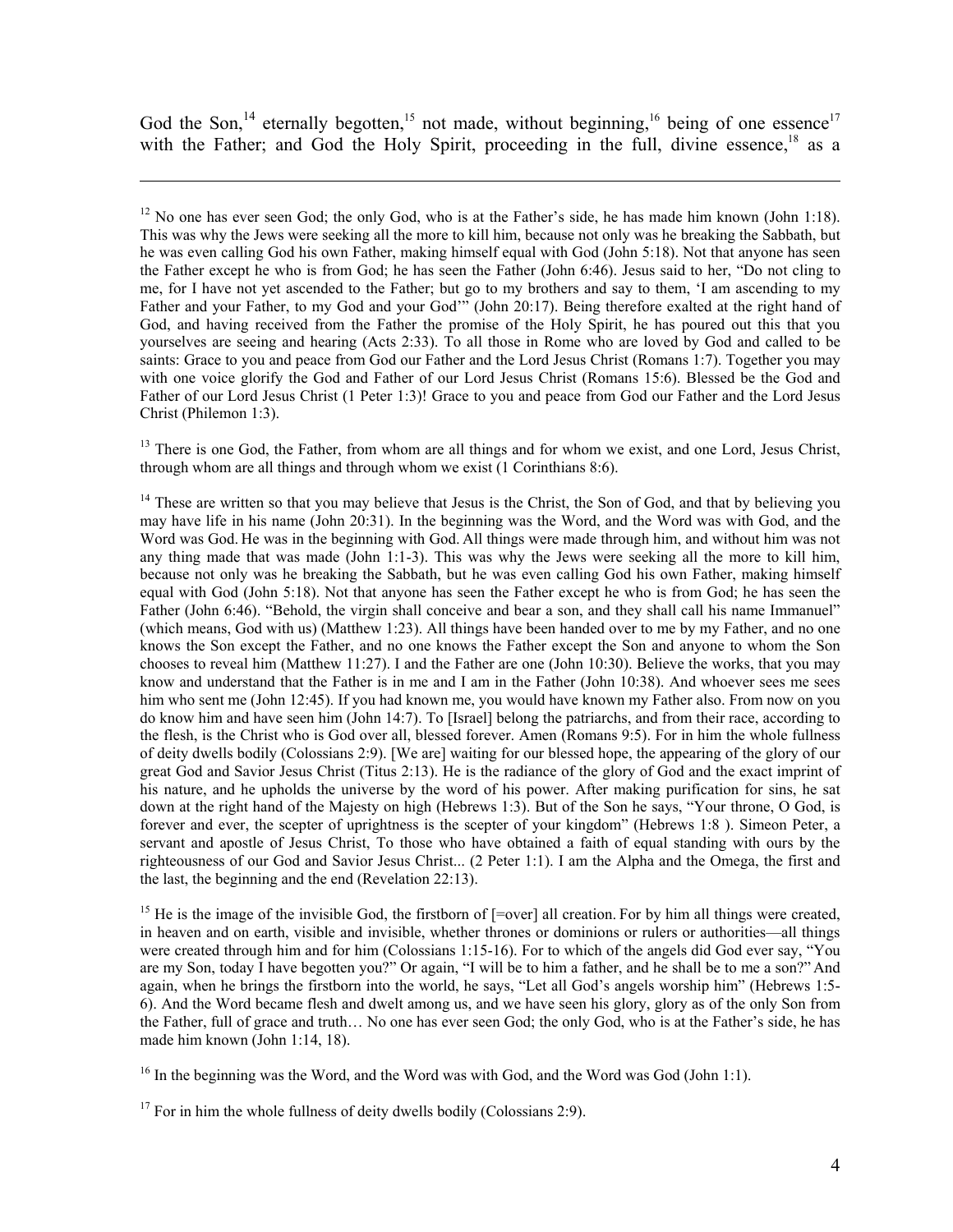Person,<sup>19</sup> eternally from the Father and the Son. Thus each Person in the Godhead is fully and completely God.

2.2 We believe that God is supremely joyful<sup>20</sup> in the fellowship of the Trinity, each Person beholding and expressing His eternal and unsurpassed delight in the all-satisfying perfections of the triune God.

# **3. God's Eternal Purpose and Election**

 $\overline{a}$ 

3.1 We believe that God, from all eternity,<sup>21</sup> in order to display the full extent of His glory<sup>22</sup> for the eternal and ever-increasing enjoyment<sup>23</sup> of all who love  $\lim_{n \to \infty} 24$  did, by the most wise

<sup>&</sup>lt;sup>18</sup> But Peter said, "Ananias, why has Satan filled your heart to lie to the Holy Spirit... You have not lied to men but to God" (Acts 5:3-4). Do you not know that you are God's temple and that God's Spirit dwells in you (1 Corinthians 3:16)? These things God has revealed to us through the Spirit. For the Spirit searches everything, even the depths of God. For who knows a person's thoughts except the spirit of that person, which is in him? So also no one comprehends the thoughts of God except the Spirit of God (1 Corinthians 2:10-11). And he who searches hearts knows what is the mind of the Spirit, because the Spirit intercedes for the saints according to the will of God (Romans 8:27).

<sup>&</sup>lt;sup>19</sup> But the Helper, the Holy Spirit, whom the Father will send in my name, he will teach you all things and bring to your remembrance all that I have said to you (John 14:26). But when the Helper comes, whom I will send to you from the Father, the Spirit of truth, who proceeds from the Father, he will bear witness about me (John 15:26). When the Spirit of truth comes, he will guide you into all the truth, for he will not speak on his own authority, but whatever he hears he will speak, and he will declare to you the things that are to come. He will glorify me, for he will take what is mine and declare it to you (John 16:13-14). All these are empowered by one and the same Spirit, who apportions to each one individually as he wills (1 Corinthians 12:11). And do not grieve the Holy Spirit of God, by whom you were sealed for the day of redemption (Ephesians 4:30).

<sup>&</sup>lt;sup>20</sup> [Sound teaching is] in accordance with the glorious gospel of the blessed [=happy] God with which I have been entrusted (1 Timothy 1:11). His master said to him, "Well done, good and faithful servant. You have been faithful over a little; I will set you over much. Enter into the joy of your master" (Matthew 25:23). These things I have spoken to you, that my joy may be in you, and that your joy may be full (John 15:11). I made known to them your name, and I will continue to make it known, that the love with which you have loved me may be in them, and I in them (John 17:26). Behold, my servant whom I have chosen, my beloved with whom my soul is well pleased [delights]. I will put my Spirit upon him, and he will proclaim justice to the Gentiles (Matthew 12:18). When he established the heavens, I [Wisdom, the Word, the Son] was there; when he drew a circle on the face of the deep, when he made firm the skies above, when he established the fountains of the deep, when he assigned to the sea its limit, so that the waters might not transgress his command, when he marked out the foundations of the earth, then I was beside him, like a master workman, and I was daily his delight, rejoicing before him always (Proverbs 8:27-30).

 $21$  [He] saved us and called us to a holy calling, not because of our works but because of his own purpose and grace, which he gave us in Christ Jesus before the ages began (2 Timothy 1:9). This was according to the eternal purpose that he has realized in Christ Jesus our Lord (Ephesians 3:11). He chose us in him before the foundation of the world (Ephesians 1:4). He [Christ] was foreknown before the foundation of the world but was made manifest in the last times for your sake (1 Peter 1:20). All who dwell on earth will worship it, everyone whose name has not been written before the foundation of the world in the book of life of the Lamb that was slain (Revelation 13:8).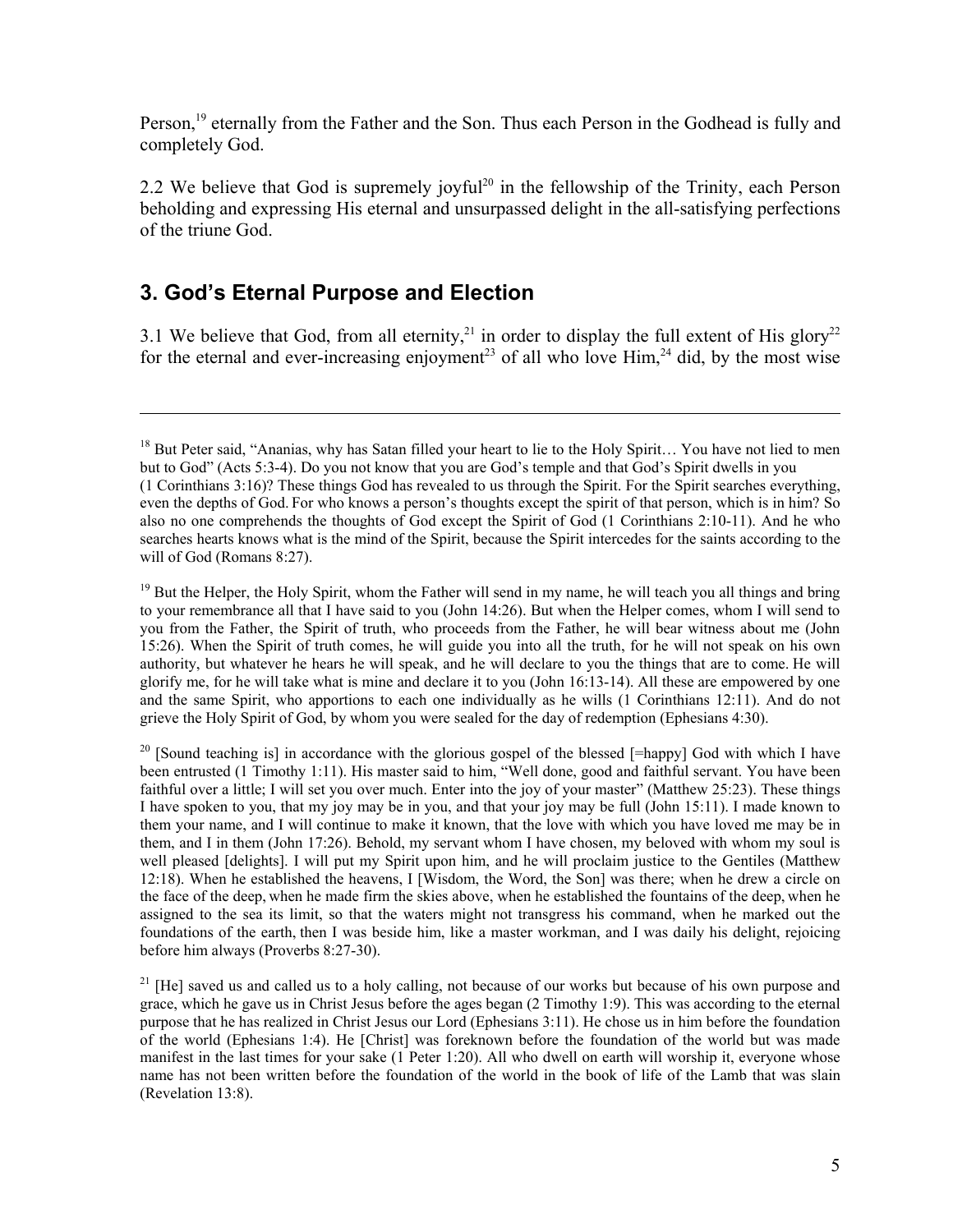and holy counsel of His will,<sup>25</sup> freely and unchangeably<sup>26</sup> ordain<sup>27</sup> and foreknow<sup>28</sup> whatever comes to pass.

3.2 We believe that God upholds and governs all things – from galaxies<sup>29</sup> to subatomic particles,<sup>30</sup> from the forces of nature<sup>31</sup> to the movements of nations,<sup>32</sup> and from the public

<sup>23</sup> Delight yourself in the LORD (Psalm 37:4). Rejoice in the Lord always; again I will say, rejoice (Philippians 4:4)! His master said to him, "Well done, good and faithful servant; you have been faithful over a little, I will set you over much; enter into the joy of your master" (Matthew 25:23). He will wipe away every tear from their eyes; and there will no longer be any death; there will no longer be any mourning, or crying, or pain; the first things have passed away (Revelation 21:4).

 $24$  But, as it is written, "What no eye has seen, nor ear heard, nor the heart of man imagined, what God has prepared for those who love him" (1 Corinthians 2:9). And we know that for those who love God all things work together for good, for those who are called according to his purpose (Romans 8:28).

 $^{25}$  In him we have obtained an inheritance, having been predestined according to the purpose of him who works all things according to the counsel of his will (Ephesians 1:11).

 $26$  God is not man, that he should lie, or a son of man, that he should change his mind. Has he said, and will he not do it? Or has he spoken, and will he not fulfill it (Numbers 23:19)? And also the Glory of Israel will not lie or have regret, for he is not a man, that he should have regret (1Samuel 15:29).

<sup>27</sup> Remember the former things of old; for I am God, and there is no other; I am God, and there is none like me, declaring the end from the beginning and from ancient times things not yet done, saying, "My counsel shall stand, and I will accomplish all my purpose" (Isaiah 46:9-10). The lot is cast into the lap, but its every decision is from the LORD (Proverbs 16:33). Many are the plans in the mind of a man, but it is the purpose of the LORD that will stand (Proverbs 19:21).

<sup>28</sup> Set forth your case, says the LORD; bring your proofs, says the King of Jacob. Let them bring them, and tell us what is to happen. Tell us the former things, what they are, that we may consider them, that we may know their outcome; or declare to us the things to come. Tell us what is to come hereafter, that we may know that you are gods; do good, or do harm, that we may be dismayed and terrified (Isaiah 41:21-23). I am the LORD; that is my name; my glory I give to no other, nor my praise to carved idols. Behold, the former things have come to pass, and new things I now declare; before they spring forth I tell you of them (Isaiah 42:8-9; see also Genesis 15:13; 40:13,19; Exodus 3:19; Deuteronomy 31:16; Psalm 34:20; Isaiah 44:6-8; 44:24-28; 45:11; 45:20-21; 46:8-11; 48:1-6; Zechariah 12:10; John 6:64; 19:36-37).

<sup>29</sup> [God] commands the sun, and it does not rise; who seals up the stars (Job 9:7). Lift up your eyes on high and see: who created these? He who brings out their host by number, calling them all by name, by the greatness of his might, and because he is strong in power not one is missing (Isaiah 40:26).

<sup>30</sup> Are not two sparrows sold for a penny? And not one of them will fall to the ground apart from your Father. But even the hairs of your head are all numbered (Matthew 10:29-30). For by him all things were created, in heaven and on earth, visible and invisible, whether thrones or dominions or rulers or authorities—all things

 $^{22}$  For from him and through him and to him are all things. To him be glory forever. Amen (Romans 11:36; see also Ephesians 1:6, 12, 14). Your people shall all be righteous; they shall possess the land forever, the branch of my planting, the work of my hands, that I might be glorified (Isaiah 60:21; see also 43:7). "Now is my soul troubled. And what shall I say? 'Father, save me from this hour?' But for this purpose I have come to this hour. Father, glorify your name." Then a voice came from heaven: "I have glorified it, and I will glorify it again" (John 12:27-28). When Jesus had spoken these words, he lifted up his eyes to heaven, and said, "Father, the hour has come; glorify your Son that the Son may glorify you" (John 17:1). I glorified you on earth, having accomplished the work that you gave me to do (John 17:4). [God highly exalted Christ so that] every tongue [will] confess that Jesus Christ is Lord, to the glory of God the Father (Philippians 2:11).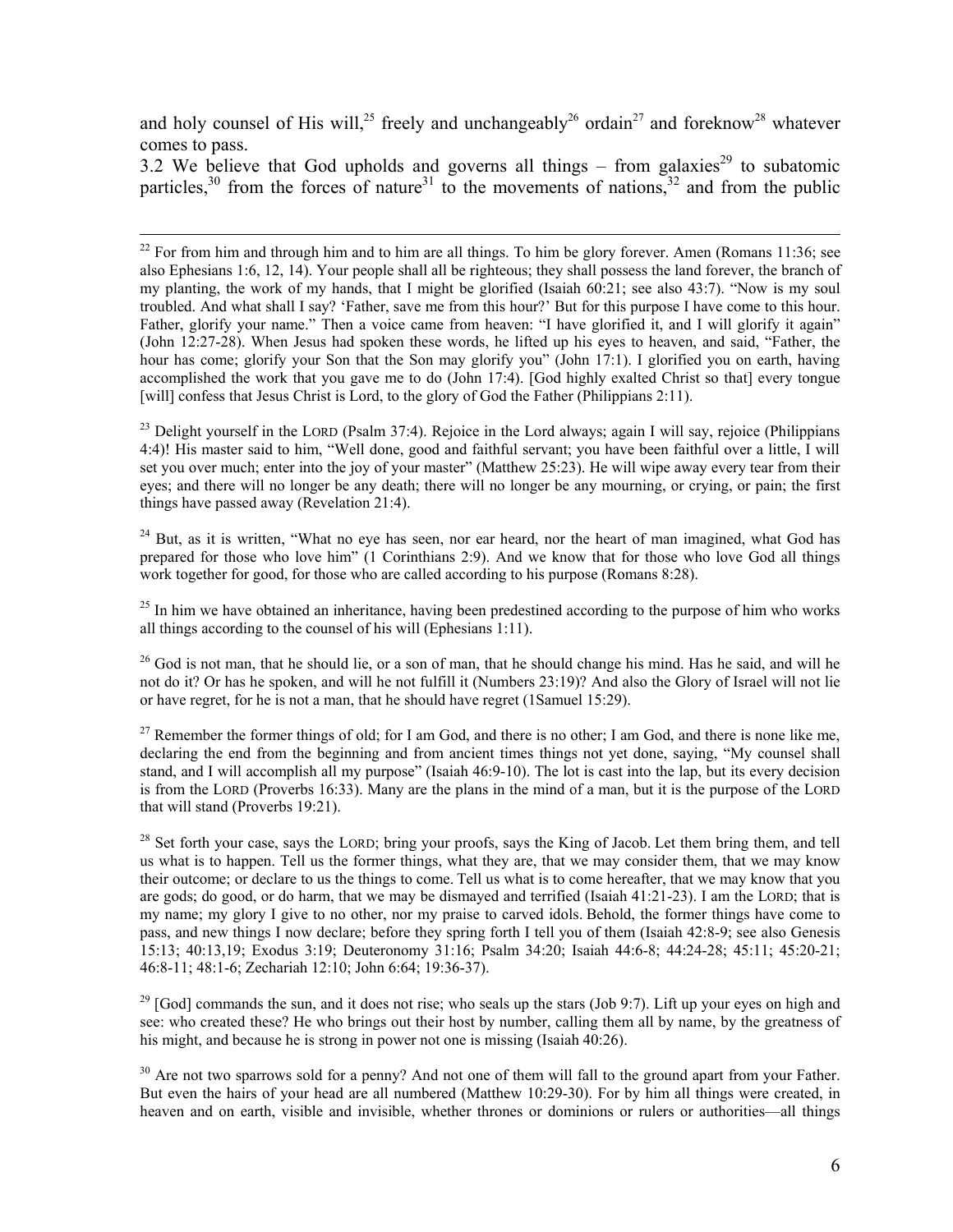plans of politicians<sup>33</sup> to the secret acts of solitary persons<sup>34</sup> – all in accord with His eternal, all-wise<sup>35</sup> purposes to glorify Himself, yet in such a way that He never sins,<sup>36</sup> nor ever condemns a person unjustly; $37$  but that His ordaining and governing all things is compatible with the moral accountability<sup>38</sup> of all persons created in His image.

 were created through him and for him. And he is before all things, and in him all things hold together (Colossians 1:16-17).

 $31$  For to the snow he says, "Fall on the earth," likewise to the downpour, his mighty downpour. He seals up the hand of every man, that all men whom he made may know it. Then the beasts go into their lairs, and remain in their dens. From its chamber comes the whirlwind, and cold from the scattering winds. By the breath of God ice is given, and the broad waters are frozen fast. He loads the thick cloud with moisture; the clouds scatter his lightning. They turn around and around by his guidance, to accomplish all that he commands them on the face of the habitable world. Whether for correction or for his land or for love, he causes it to happen (Job 37:6-13). He sends out his command to the earth; his word runs swiftly. He gives snow like wool; he scatters hoarfrost like ashes. He hurls down his crystals of ice like crumbs; who can stand before his cold? He sends out his word, and melts them; he makes his wind blow and the waters flow (Psalm 147:15-18). And he awoke and rebuked the wind and said to the sea, "Peace! Be still!" And the wind ceased, and there was a great calm. He said to them, "Why are you so afraid? Have you still no faith?" And they were filled with great fear and said to one another, "Who then is this, that even wind and sea obey him" (Mark 4:39-41)?

 $32$  The LORD brings the counsel of the nations to nothing; he frustrates the plans of the peoples. The counsel of the LORD stands forever, the plans of his heart to all generations (Psalm 33:10-11). Is a trumpet blown in a city, and the people are not afraid? Does disaster come to a city, unless the LORD has done it (Amos 3:6)? Who has spoken and it came to pass, unless the Lord has commanded it? Is it not from the mouth of the Most High that good and bad come (Lamentations 3:37-38)? As for you, you meant evil against me, but God meant it for good, to bring it about that many people should be kept alive, as they are today (Genesis 50:20).

 $33$  And the ten horns  $[=$  kings] that you saw, they and the beast will hate the prostitute. They will make her desolate and naked, and devour her flesh and burn her up with fire, for God has put it into their hearts to carry out his purpose by being of one mind and handing over their royal power to the beast, until the words of God are fulfilled (Revelation 17:16-17). The king's heart is a stream of water in the hand of the LORD; he turns it wherever he will (Proverbs 21:1). The lot is cast into the lap, but its every decision is from the LORD (Proverbs 16:33).

 $34$  A man's steps are from the LORD; how then can man understand his way (Proverbs 20:24)? The heart of man plans his way, but the LORD establishes his steps (Proverbs 16:9).

 $35$  O LORD, how manifold are your works! In wisdom have you made them all (Psalm 104:24). To the only wise God be glory forevermore through Jesus Christ! Amen (Romans 16:27). For since, in the wisdom of God, the world did not know God through wisdom, it pleased God through the folly of what we preach to save those who believe (1 Corinthians 1:21).

 $36$  The Rock, his work is perfect, for all his ways are justice. A God of faithfulness and without iniquity, just and upright is he (Deuteronomy 32:4). This is the message we have heard from him and proclaim to you, that God is light, and in him is no darkness at all (1 John 1:5). God cannot be tempted with evil, and he himself tempts no one (James 1:13). Let God be true though every one were a liar (Romans 3:4).

 $37$  For his invisible attributes, namely, his eternal power and divine nature, have been clearly perceived, ever since the creation of the world, in the things that have been made. So they are without excuse (Romans 1:20). For God shows no partiality. For all who have sinned without the law will also perish without the law, and all who have sinned under the law will be judged by the law (Romans 2:11-12). All his works are right and his ways are just; and those who walk in pride he is able to humble (Daniel 4:37).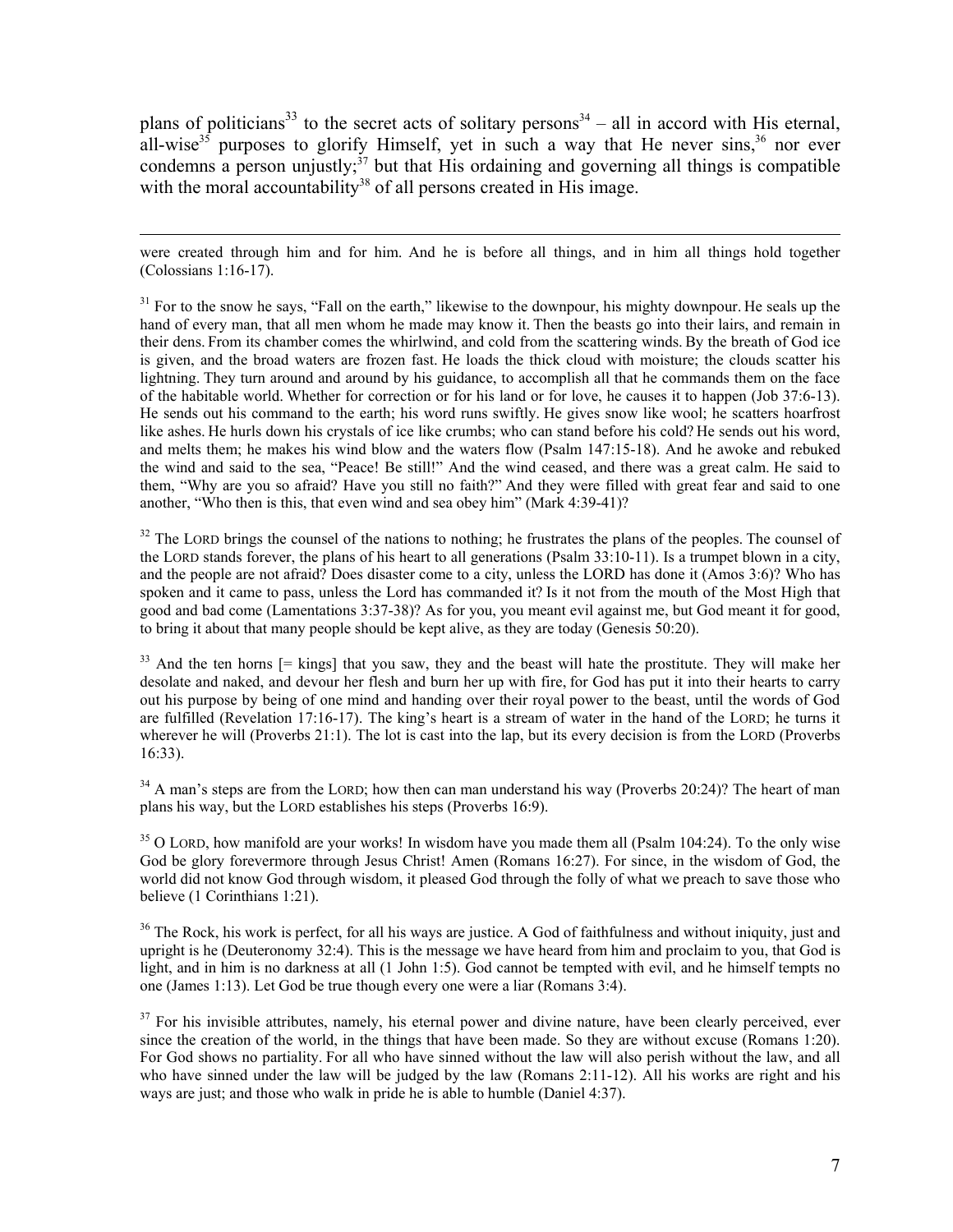3.3 We believe that God's election is an unconditional<sup>39</sup> act of free grace<sup>40</sup> which was given through His Son Christ Jesus before the world began.<sup>41</sup> By this act God chose, before the foundation of the world, those who would be delivered from bondage to  $\sin^{42}$  and brought to repentance<sup>43</sup> and saving faith<sup>44</sup> in His Son Christ Jesus.

<sup>38</sup> Now we know that whatever the law says it speaks to those who are under the law, so that every mouth may be stopped, and the whole world may be held accountable to God (Romans 3:19).

<sup>39</sup> Though [Jacob and Esau] were not yet born and had done nothing either good or bad—in order that God's purpose of election might continue, not because of works but because of his call—she was told, "The older will serve the younger." As it is written, "Jacob I loved, but Esau I hated." What shall we say then? Is there injustice on God's part? By no means! For he says to Moses, "I will have mercy on whom I have mercy, and I will have compassion on whom I have compassion." So then it depends not on human will or exertion, but on God, who has mercy. For the Scripture says to Pharaoh, "For this very purpose I have raised you up, that I might show my power in you, and that my name might be proclaimed in all the earth." So then he has mercy on whomever he wills, and he hardens whomever he wills (Romans 9:11-18). For consider your calling, brothers: not many of you were wise according to worldly standards, not many were powerful, not many were of noble birth. But God chose what is foolish in the world to shame the wise; God chose what is weak in the world to shame the strong; God chose what is low and despised in the world, even things that are not, to bring to nothing things that are, so that no human being might boast in the presence of God. He is the source of your life in Christ Jesus, whom God made our wisdom and our righteousness and sanctification and redemption. Therefore, as it is written, "Let the one who boasts, boast in the Lord" (1 Corinthians 1:26-31). Jesus answered them, "I told you, and you do not believe. The works that I do in my Father's name bear witness about me, but you do not believe because you are not part of my flock. My sheep hear my voice, and I know them, and they follow me.I give them eternal life, and they will never perish, and no one will snatch them out of my hand. My Father, who has given them to me, is greater than all, and no one is able to snatch them out of the Father's hand" (John 10:25-29). I have manifested your name to the people whom you gave me out of the world. Yours they were, and you gave them to me, and they have kept your word (John 17:6). All that the Father gives me will come to me, and whoever comes to me I will never cast out. For I have come down from heaven, not to do my own will but the will of him who sent me. And this is the will of him who sent me, that I should lose nothing of all that he has given me, but raise it up on the last day (John 6:37-39). And we know that for those who love God all things work together for good, for those who are called according to his purpose. For those whom he foreknew he also predestined to be conformed to the image of his Son, in order that he might be the firstborn among many brothers. And those whom he predestined he also called, and those whom he called he also justified, and those whom he justified he also glorified (Romans 8:28-30).

 $40$  So too at the present time there is a remnant, chosen by grace. But if it is by grace, it is no longer on the basis of works; otherwise grace would no longer be grace. What then? Israel failed to obtain what it was seeking. The elect obtained it, but the rest were hardened, as it is written, "God gave them a spirit of stupor, eyes that would not see and ears that would not hear, down to this very day" (Romans 11:5-8).

<sup>41</sup> [God] saved us and called us to a holy calling, not because of our works but because of his own purpose and grace, which he gave us in Christ Jesus before the ages began (2 Timothy 1:9). He chose us in him before the foundation of the world, that we should be holy and blameless before him (Ephesians 1:4).

 $42$  But thanks be to God, that you who were once slaves of sin have become obedient from the heart to the standard of teaching to which you were committed (Romans 6:17). For the law of the Spirit of life has set you free in Christ Jesus from the law of sin and death (Romans 8:2).

 $^{43}$  And the Lord's servant must not be quarrelsome but kind to everyone, able to teach, patiently enduring evil, correcting his opponents with gentleness. God may perhaps grant them repentance leading to a knowledge of the truth (2 Timothy 2:24-25). When they heard these things they fell silent. And they glorified God, saying, "Then to the Gentiles also God has granted repentance that leads to life" (Acts 11:18).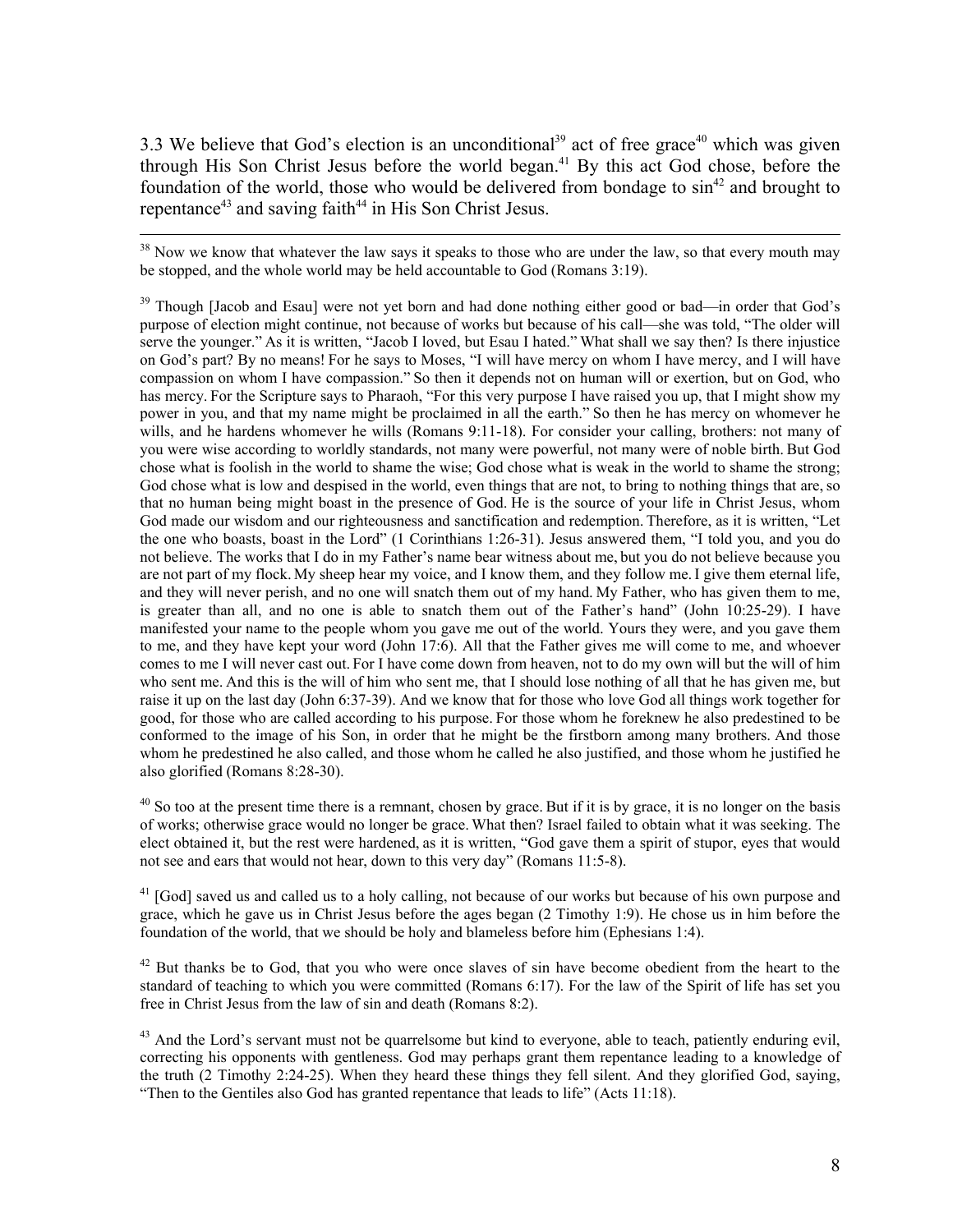#### **4. God's Creation of the Universe and Man**

4.1 We believe that God created the universe,<sup>45</sup> and everything in it,<sup>46</sup> out of nothing,<sup>47</sup> by the Word of His power. Having no deficiency in Himself, nor moved by any incompleteness in His joyful self-sufficiency, $48$  God was pleased in creation to display His glory $49$  for the everlasting joy<sup>50</sup> of the redeemed, from every tribe and tongue and people and nation.<sup>51</sup>

<sup>45</sup> In the beginning, God created the heavens and the earth (Genesis 1:1).

<sup>46</sup> The earth is the LORD's and the fullness thereof, the world and those who dwell therein, for he has founded it upon the seas and established it upon the rivers (Psalm 24:1-2).

 $47$  By faith we understand that the universe was created by the word of God, so that what is seen was not made out of things that are visible (Hebrews 11:3). But in these last days he has spoken to us by his Son, whom he appointed the heir of all things, through whom also he created the world (Hebrews 1:2). In the beginning was the Word, and the Word was with God, and the Word was God. He was in the beginning with God. All things were made through him, and without him was not any thing made that was made (John 1:1-3).

<sup>48</sup> See note 22. Then Moses said to God, "If I come to the people of Israel and say to them, 'The God of your fathers has sent me to you,' and they ask me, 'What is his name?' what shall I say to them?" God said to Moses, "I AM WHO I AM." And he said, "Say this to the people of Israel, 'I AM has sent me to you'" (Exodus 3:13- 14). I will not accept a bull from your house or goats from your folds. For every beast of the forest is mine, the cattle on a thousand hills. I know all the birds of the hills, and all that moves in the field is mine. If I were hungry, I would not tell you, for the world and its fullness are mine. Do I eat the flesh of bulls or drink the blood of goats? Offer to God a sacrifice of thanksgiving, and perform your vows to the Most High, and call upon me in the day of trouble; I will deliver you, and you shall glorify me (Psalm 50:9-15). [God is not] served by human hands, as though he needed anything, since he himself gives to all mankind life and breath and everything (Acts 17:25).

<sup>49</sup> ...everyone who is called by my name, whom I created for my glory, whom I formed and made (Isaiah 43:7).

<sup>50</sup> And the ransomed of the LORD shall return and come to Zion with singing; everlasting joy shall be upon their heads; they shall obtain gladness and joy, and sorrow and sighing shall flee away (Isaiah 35:10). His master said to him, "Well done, good and faithful servant. You have been faithful over a little; I will set you over much. Enter into the joy of your master" (Matthew 25:23).

<sup>51</sup> And they sang a new song, saying, "Worthy are you to take the scroll and to open its seals, for you were slain, and by your blood you ransomed people for God from every tribe and language and people and nation" (Revelation 5:9). After this I looked, and behold, a great multitude that no one could number, from every nation, from all tribes and peoples and languages, standing before the throne and before the Lamb, clothed in white

<sup>&</sup>lt;sup>44</sup> No one can come to me unless the Father who sent me draws him. And I will raise him up on the last day (John 6:44). And [Jesus] said, "This is why I told you that no one can come to me unless it is granted him by the Father" (John 6:65). For it has been granted to you that for the sake of Christ you should not only believe in him but also suffer for his sake (Philippians 1:29). For by grace you have been saved through faith. And this is not your own doing; it is the gift of God, not a result of works, so that no one may boast (Ephesians 2:8-9). All things have been handed over to me by my Father, and no one knows the Son except the Father, and no one knows the Father except the Son and anyone to whom the Son chooses to reveal him (Matthew 11:27). And Jesus answered him, "Blessed are you, Simon Bar-Jonah! For flesh and blood has not revealed this to you, but my Father who is in heaven" (Matthew 16:17). One who heard us was a woman named Lydia, from the city of Thyatira, a seller of purple goods, who was a worshiper of God. The Lord opened her heart to pay attention to what was said by Paul (Acts 16:14).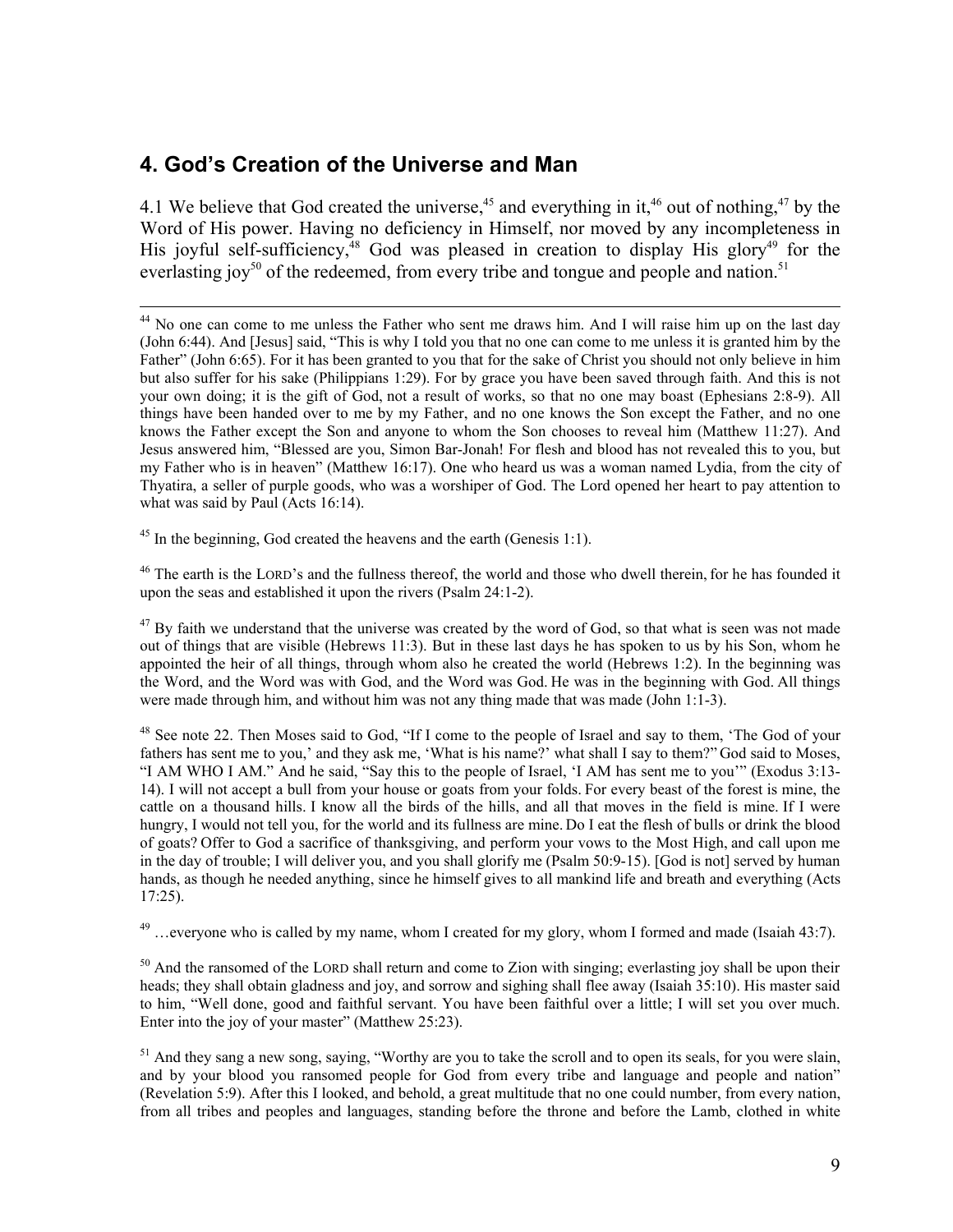4.2 We believe that God directly created Adam from the dust of the ground and Eve from his side. We believe that Adam and Eve were the historical parents of the entire human race; $52$  that they were created male and female equally in the image of  $God<sub>53</sub><sup>53</sup>$  without sin;<sup>54</sup> that they were created to glorify<sup>55</sup> their Maker, Ruler, Provider, and Friend by trusting His all-sufficient goodness, admiring His infinite beauty, enjoying His personal fellowship, and obeying His all-wise counsel; and that, in God's love and wisdom, they were appointed differing and complementary roles in marriage as a type of Christ and the church.<sup>56</sup>

#### **5. Man's Sin and Fall from Fellowship with God**

5.1 We believe that, although God created man morally upright, he was led astray from God's Word and wisdom by the subtlety of Satan's deceit,  $57$  and chose to take what was

<sup>53</sup> So God created man in his own image, in the image of God he created him; male and female he created them (Genesis 1:27). Whoever sheds the blood of man, by man shall his blood be shed, for God made man in his own image (Genesis 9:6). With [the tongue] we bless our Lord and Father, and with it we curse people who are made in the likeness of God (James 3:9).

<sup>54</sup> And God saw everything that he had made, and behold, it was very good. And there was evening and there was morning, the sixth day (Genesis 1:31).

 $55$  See note 51.

<sup>56</sup> Wives, submit to your own husbands, as to the Lord. For the husband is the head of the wife even as Christ is the head of the church, his body, and is himself its Savior. Now as the church submits to Christ, so also wives should submit in everything to their husbands. Husbands, love your wives, as Christ loved the church and gave himself up for her, that he might sanctify her, having cleansed her by the washing of water with the word, so that he might present the church to himself in splendor, without spot or wrinkle or any such thing, that she might be holy and without blemish. In the same way husbands should love their wives as their own bodies. He who loves his wife loves himself. For no one ever hated his own flesh, but nourishes and cherishes it, just as Christ does the church, because we are members of his body. "Therefore a man shall leave his father and mother and hold fast to his wife, and the two shall become one flesh." This mystery is profound, and I am saying that it refers to Christ and the church. However, let each one of you love his wife as himself, and let the wife see that she respects her husband (Ephesians 5:22-33) Then the LORD God said, "It is not good that the man should be alone; I will make him a helper fit for him" (Genesis 2:18).

<sup>57</sup> See, this alone I found, that God made man upright, but they have sought out many schemes (Ecclesiastes 7:29). Now the serpent was more crafty than any other beast of the field that the LORD God had made. He said

robes, with palm branches in their hands, and crying out with a loud voice, "Salvation belongs to our God who sits on the throne, and to the Lamb" (Revelation 7:9-10)!

 $52$  Then the LORD God formed the man of dust from the ground and breathed into his nostrils the breath of life, and the man became a living creature (Genesis 2:7). So God created man in his own image, in the image of God he created him; male and female he created them (Genesis 1:27). So the LORD God caused a deep sleep to fall upon the man, and while he slept took one of his ribs and closed up its place with flesh. And the rib that the LORD God had taken from the man he made into a woman and brought her to the man (Genesis 2:21-22). For as in Adam all die, so also in Christ shall all be made alive (1 Corinthians 15:22). Thus it is written, "The first man Adam became a living being;" the last Adam became a life-giving spirit (1 Corinthians 15:45). Yet death reigned from Adam to Moses, even over those whose sinning was not like the transgression of Adam, who was a type of the one who was to come (Romans 5:14).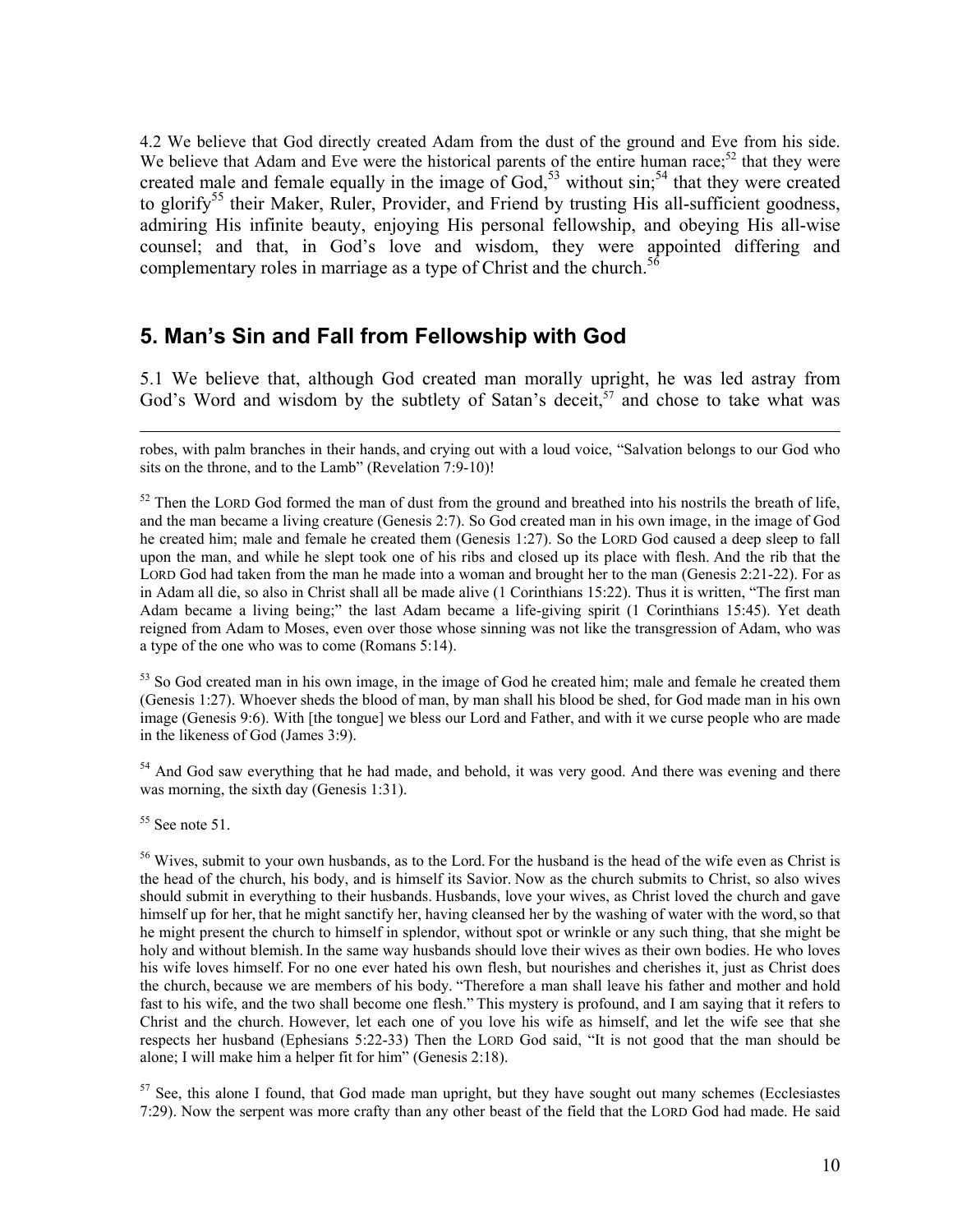forbidden,<sup>58</sup> and thus declare his independence from, distrust for, and disobedience toward his all-good and gracious Creator. Thus, our first parents, by this sin, fell from their original innocence and communion with God.<sup>59</sup>

5.2 We believe that, as the head of the human race, Adam's fall became the fall of all his posterity, in such a way that corruption, guilt, death, and condemnation belong properly to every person.<sup>60</sup> All persons are thus corrupt by nature,<sup>61</sup> enslaved to  $\sin^{62}$  and morally unable $^{63}$  to delight in God and overcome their own proud preference for the fleeting pleasures of self-rule.

 to the woman, "Did God actually say, 'You shall not eat of any tree in the garden'" (Genesis 3:1)? Then the LORD God said to the woman, "What is this that you have done?" The woman said, "The serpent deceived me, and I ate" (Genesis 3:13). But I am afraid that as the serpent deceived Eve by his cunning, your thoughts will be led astray from a sincere and pure devotion to Christ (2 Corinthians 11:3).

<sup>58</sup> But of the tree of the knowledge of good and evil you shall not eat, for in the day that you eat of it you shall surely die (Genesis 2:17). So when the woman saw that the tree was good for food, and that it was a delight to the eyes, and that the tree was to be desired to make one wise, she took of its fruit and ate, and she also gave some to her husband who was with her, and he ate (Genesis 3:6).

<sup>59</sup> Then the eyes of both were opened, and they knew that they were naked. And they sewed fig leaves together and made themselves loincloths. And they heard the sound of the LORD God walking in the garden in the cool of the day, and the man and his wife hid themselves from the presence of the LORD God among the trees of the garden (Genesis 3:7-8). Therefore, just as sin came into the world through one man, and death through sin, and so death spread to all men because all sinned (Romans 5:12). For as by a man came death, by a man has come also the resurrection of the dead (1 Corinthians 15:21).

<sup>60</sup> Therefore, just as sin came into the world through one man, and death through sin, and so death spread to all men because all sinned- for sin indeed was in the world before the law was given, but sin is not counted where there is no law. Yet death reigned from Adam to Moses, even over those whose sinning was not like the transgression of Adam, who was a type of the one who was to come.But the free gift is not like the trespass. For if many died through one man's trespass, much more have the grace of God and the free gift by the grace of that one man Jesus Christ abounded for many. And the free gift is not like the result of that one man's sin. For the judgment following one trespass brought condemnation, but the free gift following many trespasses brought justification. If, because of one man's trespass, death reigned through that one man, much more will those who receive the abundance of grace and the free gift of righteousness reign in life through the one man Jesus Christ. Therefore, as one trespass led to condemnation for all men, so one act of righteousness leads to justification and life for all men. For as by the one man's disobedience the many were made sinners, so by the one man's obedience the many will be made righteous (Romans 5:12-19).

 $<sup>61</sup>$  In [sin] you once walked, following the course of this world, following the prince of the power of the air, the</sup> spirit that is now at work in the sons of disobedience—among whom we all once lived in the passions of our flesh, carrying out the desires of the body and the mind, and were by nature children of wrath, like the rest of mankind (Ephesians 2:2-3).

 $62$  Do you not know that if you present yourselves to anyone as obedient slaves, you are slaves of the one whom you obey, either of sin, which leads to death, or of obedience, which leads to righteousness? …When you were slaves of sin, you were free in regard to righteousness (Romans 6:16, 20).

 $63$  The natural person does not accept the things of the Spirit of God, for they are folly to him, and he is not able to understand them because they are spiritually discerned (1 Corinthians 2:14). For the mind that is set on the flesh is hostile to God, for it does not submit to God's law; indeed, it cannot. Those who are in the flesh cannot please God (Romans 8:7-8). But to this day the LORD has not given you a heart to understand or eyes to see or ears to hear (Deuteronomy 29:4).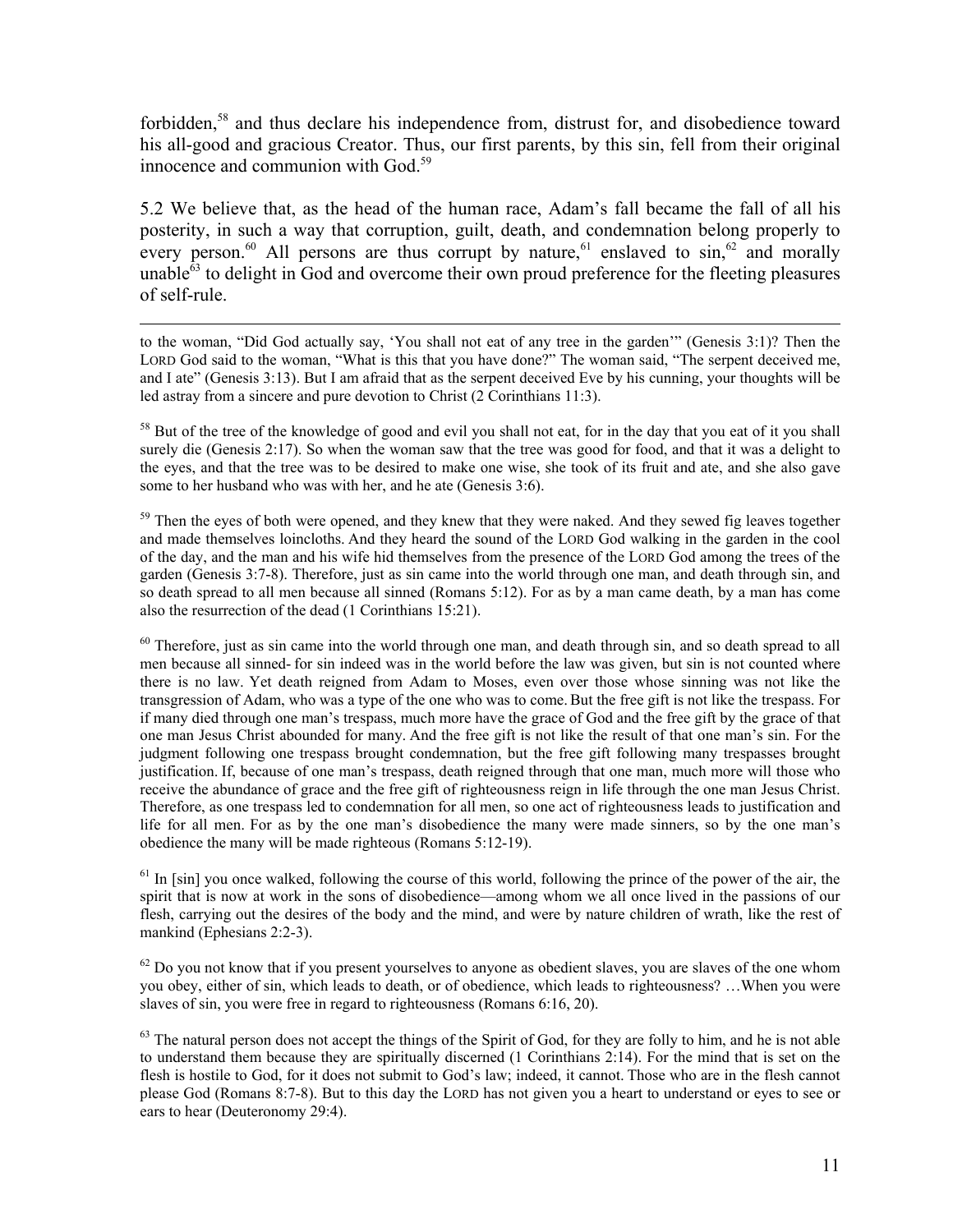5.3 We believe God has subjected the creation to futility,  $64$  and the entire human family is made justly liable to untold miseries of sickness,  $65 \text{ decay}$ ,  $66 \text{ calamity}$ ,  $67 \text{ and loss}$ . Thus all the adversity and suffering in the world is an echo and a witness of the exceedingly great evil of moral depravity in the heart of mankind; and every new day of life is a God-given, merciful reprieve from imminent judgment, pointing to repentance.<sup>69</sup>

#### **6. Jesus Christ, the Incarnate Son of God**

 $\overline{a}$ 

6.1 We believe that in the fullness of time<sup>70</sup> God sent forth His eternal Son as Jesus the Messiah,<sup>71</sup> conceived by the Holy Spirit,<sup>72</sup> born of the virgin Mary.<sup>73</sup> We believe that, when the eternal Son became flesh,<sup>74</sup> He took on a fully human nature,<sup>75</sup> so that two whole, perfect,

 $67$  Who shall separate us from the love of Christ? Shall tribulation, or distress, or persecution, or famine, or nakedness, or danger, or sword? As it is written, "For your sake we are being killed all the day long; we are regarded as sheep to be slaughtered" (Romans 8:35-36).

<sup>68</sup> But we do not want you to be uninformed, brothers, about those who are asleep, that you may not grieve as others do who have no hope (1 Thessalonians 4:13).

<sup>69</sup> Or do you presume on the riches of his kindness and forbearance and patience, not knowing that God's kindness is meant to lead you to repentance (Romans 2:4)?

 $70$  But when the fullness of time had come, God sent forth his Son, born of woman, born under the law (Galatians 4:4).

 $71$  For God so loved the world, that he gave his only Son, that whoever believes in him should not perish but have eternal life. For God did not send his Son into the world to condemn the world, but in order that the world might be saved through him (John 3:16-17). Simon Peter replied, "You are the Christ, the Son of the living God" (Matthew 16:16).

 $72$  And Mary said to the angel, "How will this be, since I am a virgin?" And the angel answered her, "The Holy Spirit will come upon you, and the power of the Most High will overshadow you; therefore the child to be born will be called holy—the Son of God" (Luke 1:34-35).

 $73$  Behold, the virgin shall conceive and bear a son, and they shall call his name Immanuel (which means, God with us) (Matthew 1:23; see also Luke 1:34-35).

 $74$  And the Word became flesh and dwelt among us, and we have seen his glory, glory as of the only Son from the Father, full of grace and truth (John 1:14).

 $64$  For the creation was subjected to futility, not willingly, but because of him who subjected it, in hope (Romans 8:20).

 $<sup>65</sup>$  And not only the creation, but we ourselves, who have the first fruits of the Spirit, groan inwardly as we wait</sup> eagerly for adoption as sons, the redemption of our bodies (Romans 8:23).

<sup>&</sup>lt;sup>66</sup> So we do not lose heart. Though our outer nature is wasting away, our inner nature is being renewed day by day (2 Corinthians 4:16).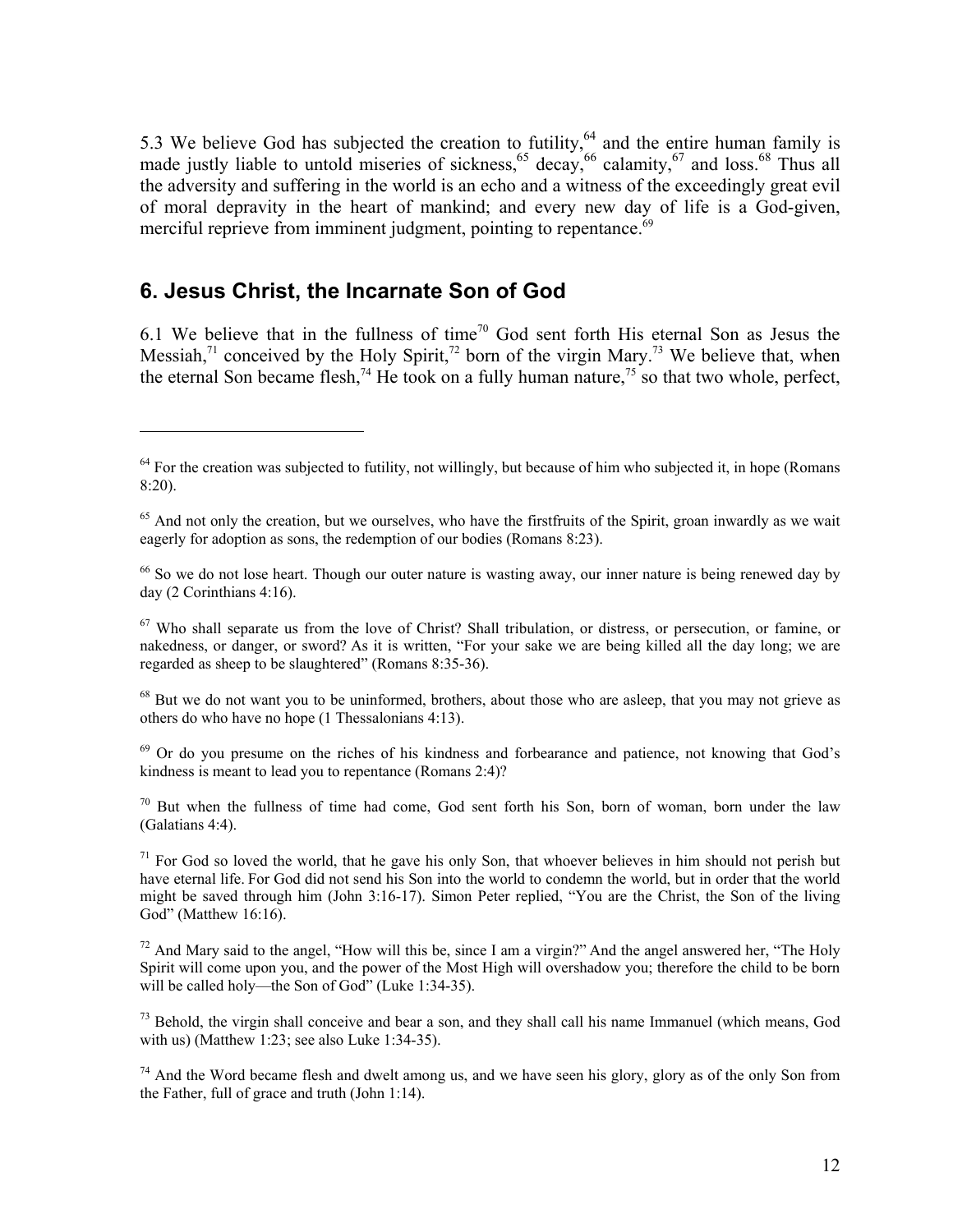and distinct natures were inseparably joined together in one Person, without confusion or mixture. Thus the Person, Jesus Christ, was and is truly  $God<sup>76</sup>$  and truly man,<sup>77</sup> yet one Christ and the only Mediator between God and man.<sup>78</sup>

6.2 We believe that Jesus Christ lived without sin, though He endured the common infirmities and temptations of human life.<sup>79</sup> He preached and taught with truth and authority unparalleled in human history.<sup>80</sup> He worked miracles, demonstrating His divine right and power over all creation: dispatching demons,<sup>81</sup> healing the sick,<sup>82</sup> raising the dead,<sup>83</sup> stilling the storm,<sup>84</sup> walking on water,<sup>85</sup> multiplying loaves,<sup>86</sup> and foreknowing what would befall

 $76$  See note 16.

 $78$  For there is one God, and there is one mediator between God and men, the man Christ Jesus (1 Timothy 2:5).

 $79$  For we do not have a high priest who is unable to sympathize with our weaknesses, but one who in every respect has been tempted as we are, yet without sin (Hebrews 4:15).

<sup>80</sup> The officers answered, "No one ever spoke like this man" (John 7:46)! And they were all amazed, so that they questioned among themselves, saying, "What is this? A new teaching with authority! He commands even the unclean spirits, and they obey him" (Mark 1:27). And they sent their disciples to him, along with the Herodians, saying, "Teacher, we know that you are true and teach the way of God truthfully, and you do not care about anyone's opinion, for you are not swayed by appearances" (Matthew 22:16).

 $81$  "He commands even the unclean spirits, and they obey him" (Mark 1:27).

<sup>82</sup> And he went throughout all Galilee, teaching in their synagogues and proclaiming the gospel of the kingdom and healing every disease and every affliction among the people (Matthew 4:23).

<sup>83</sup> And Jesus answered them, "Go and tell John what you hear and see: the blind receive their sight and the lame walk, lepers are cleansed and the deaf hear, and the dead are raised up, and the poor have good news preached to them. And blessed is the one who is not offended by me" (Matthew 11:4-6).

<sup>84</sup> And he awoke and rebuked the wind and said to the sea, "Peace! Be still!" And the wind ceased, and there was a great calm (Mark 4:39).

<sup>85</sup> And in the fourth watch of the night he came to them, walking on the sea (Matthew 14:25).

<sup>86</sup> Then he ordered the crowds to sit down on the grass, and taking the five loaves and the two fish, he looked up to heaven and said a blessing. Then he broke the loaves and gave them to the disciples, and the disciples gave them to the crowds. And they all ate and were satisfied. And they took up twelve baskets full of the broken pieces left over (Matthew 14:19-20).

 $75$  Since therefore the children share in flesh and blood, he himself likewise partook of the same things, that through death he might destroy the one who has the power of death, that is, the devil (Hebrews 2:14). Therefore he had to be made like his brothers in every respect, so that he might become a merciful and faithful high priest in the service of God, to make propitiation for the sins of the people (Hebrews 2:17).

 $77$  Who, though he was in the form of God, did not count equality with God a thing to be grasped, but made himself nothing, taking the form of a servant, being born in the likeness of men. And being found in human form, he humbled himself by becoming obedient to the point of death, even death on a cross (Philippians 2:6-8; see notes 74 and 75).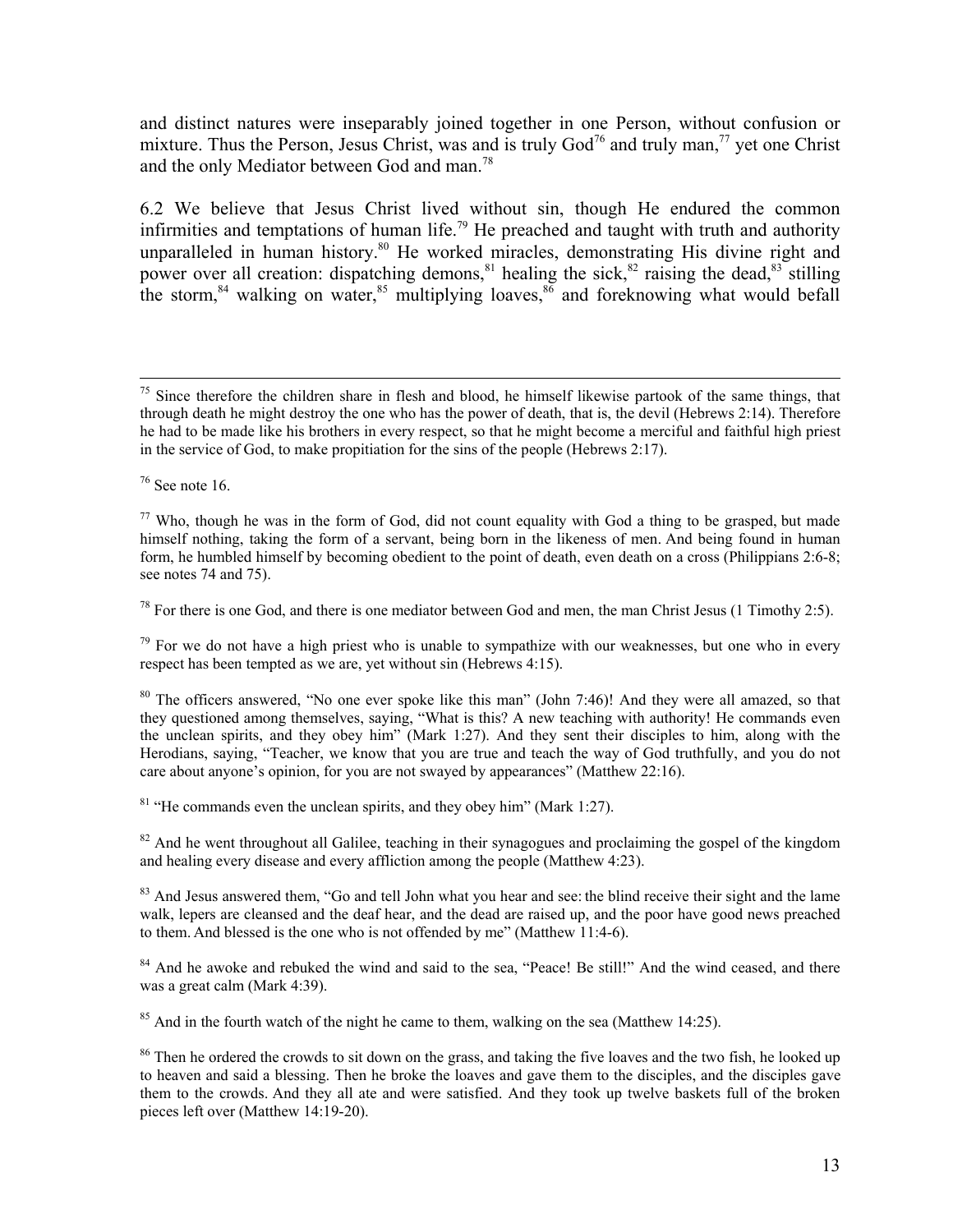Him and His disciples,<sup>87</sup> including the betrayal of Judas<sup>88</sup> and the denial, restoration, and eventual martyrdom of Peter.<sup>89</sup>

6.3 We believe that His life was governed by His Father's providence with a view to fulfilling all Old Testament prophecies concerning the One who was to come,<sup>90</sup> such as the Seed of the woman,<sup>91</sup> the Prophet like Moses,<sup>92</sup> the Priest after the order of Melchizedek,<sup>93</sup> the Son of David,  $94$  and the Suffering Servant.  $95$ 

 $\overline{a}$ 

<sup>89</sup> "Simon, Simon, behold, Satan demanded to have you, that he might sift you like wheat, but I have prayed for you that your faith may not fail. And when you have turned again, strengthen your brothers." Peter said to him, "Lord, I am ready to go with you both to prison and to death." Jesus said, "I tell you, Peter, the rooster will not crow this day, until you deny three times that you know me" (Luke 22:31-34). "Truly, truly, I say to you, when you were young, you used to dress yourself and walk wherever you wanted, but when you are old, you will stretch out your hands, and another will dress you and carry you where you do not want to go." (This he said to show by what kind of death he was to glorify God.) And after saying this he said to him, "Follow me" (John 21:18-19).

<sup>90</sup> And he said to them, "O foolish ones, and slow of heart to believe all that the prophets have spoken! Was it not necessary that the Christ should suffer these things and enter into his glory" (Luke 24:25-26)?

 $91$  I will put enmity between you and the woman, and between your offspring and her offspring; he shall bruise your head, and you shall bruise his heel (Genesis 3:15). The God of peace will soon crush Satan under your feet. The grace of our Lord Jesus Christ be with you (Romans 16:20).

 $92$  I will raise up for them a prophet like you from among their brothers. And I will put my words in his mouth, and he shall speak to them all that I command him (Deuteronomy 18:18). [He has sent] the Christ appointed for you, Jesus, whom heaven must receive until the time for restoring all the things about which God spoke by the mouth of his holy prophets long ago. Moses said, "The Lord God will raise up for you a prophet like me from your brothers. You shall listen to him in whatever he tells you. And it shall be that every soul who does not listen to that prophet shall be destroyed from the people" (Acts 3:20-23).

 $93$  The LORD has sworn and will not change his mind, "You are a priest forever after the order of Melchizedek" (Psalm 110:4). So also Christ did not exalt himself to be made a high priest, but was appointed by him who said to him, "You are my Son, today I have begotten you;" as he says also in another place, "You are a priest forever, after the order of Melchizedek" (Hebrews 5:5-6).

 $94$  Of the increase of his government and of peace there will be no end, on the throne of David and over his kingdom, to establish it and to uphold it with justice and with righteousness from this time forth and forevermore. The zeal of the LORD of hosts will do this (Isaiah 9:7). The book of the genealogy of Jesus Christ, the son of David, the son of Abraham (Matthew 1:1). "What do you think about the Christ? Whose son is he?" They said to him, "The son of David" (Matthew 22:42).

 $87$  I am telling you this now, before it takes place, that when it does take place you may believe that I am he (John 13:19).

<sup>&</sup>lt;sup>88</sup> "But there are some of you who do not believe." (For Jesus knew from the beginning who those were who did not believe, and who it was who would betray him) (John 6:64). Truly, truly, I say to you, one of you will betray me (John 13:21). Jesus answered, "It is he to whom I will give this morsel of bread when I have dipped it." So when he had dipped the morsel, he gave it to Judas, the son of Simon Iscariot (John 13:26). You know that after two days the Passover is coming, and the Son of Man will be delivered up to be crucified (Matthew 26:2). [When he had given the morsel to Judas] Jesus said to him, "What you are going to do, do quickly" (John 13:27).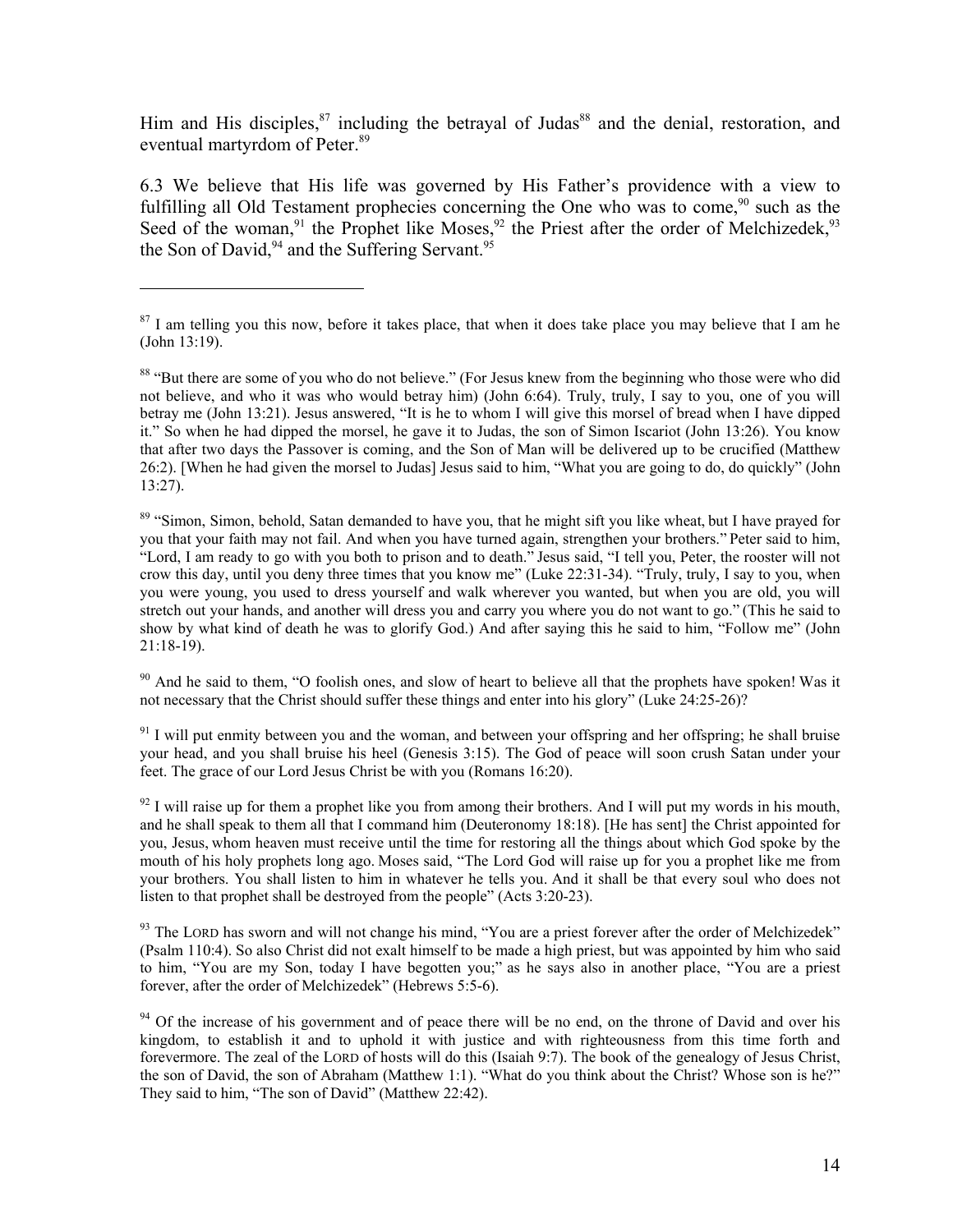6.4 We believe that Jesus Christ suffered voluntarily<sup>96</sup> in fulfillment of God's redemptive plan,<sup>97</sup> that He was crucified under Pontius Pilate,<sup>98</sup> that He died,<sup>99</sup> was buried<sup>100</sup> and on the third day rose from the dead<sup>101</sup> to vindicate the saving work of His life and death<sup>102</sup> and to take His place as the invincible, everlasting Lord of glory.<sup>103</sup> During forty days after His resurrection. He gave many compelling evidences of His bodily resurrection<sup> $104$ </sup> and then ascended bodily into heaven,<sup>105</sup> where He is seated at the right hand of the Father,<sup>106</sup>

<sup>96</sup> "No one takes it from me, but I lay it down of my own accord. I have authority to lay it down, and I have authority to take it up again. This charge I have received from my Father" (John 10:18).

 $97$  This Jesus, delivered up according to the definite plan and foreknowledge of God, you crucified and killed by the hands of lawless men (Acts 2:23).

<sup>98</sup> For truly in this city there were gathered together against your holy servant Jesus, whom you anointed, both Herod and Pontius Pilate, along with the Gentiles and the peoples of Israel, to do whatever your hand and your plan had predestined to take place (Acts 4:27-28).

 $99$  When Jesus had received the sour wine, he said, "It is finished," and he bowed his head and gave up his spirit (John 19:30). For I delivered to you as of first importance what I also received: that Christ died for our sins in accordance with the Scriptures (1 Corinthians 15:3).

<sup>100</sup> So they took the body of Jesus and bound it in linen cloths with the spices, as is the burial custom of the Jews. Now in the place where he was crucified there was a garden, and in the garden a new tomb in which no one had yet been laid (John 19:40-41). He was buried (1 Corinthians 15:4).

<sup>101</sup> He was raised on the third day in accordance with the Scriptures (1 Corinthians 15:4). He is not here, for he has risen, as he said. Come, see the place where he lay (Matthew 28:6).

 $102$  [He] who was delivered up for our trespasses and raised for our justification... (Romans 4:25).

<sup>103</sup> Therefore God has highly exalted him and bestowed on him the name that is above every name, so that at the name of Jesus every knee should bow, in heaven and on earth and under the earth, and every tongue confess that Jesus Christ is Lord, to the glory of God the Father (Philippians 2:9-11). [God] has fixed a day on which he will judge the world in righteousness by a man whom he has appointed; and of this he has given assurance to all by raising him from the dead (Acts 17:31).

<sup>104</sup> To them he presented himself alive after his suffering by many proofs, appearing to them during forty days and speaking about the kingdom of God (Acts 1:3).

<sup>105</sup> And when he had said these things, as they were looking on, he was lifted up, and a cloud took him out of their sight. And while they were gazing into heaven as he went, behold, two men stood by them in white robes, and said, "Men of Galilee, why do you stand looking into heaven? This Jesus, who was taken up from you into heaven, will come in the same way as you saw him go into heaven" (Acts 1:9-11).

<sup>&</sup>lt;sup>95</sup> Behold, my servant shall act wisely; he shall be high and lifted up, and shall be exalted... He was despised and rejected by men; a man of sorrows, and acquainted with grief; and as one from whom men hide their faces he was despised, and we esteemed him not. Surely he has borne our griefs and carried our sorrows; yet we esteemed him stricken, smitten by God, and afflicted. But he was wounded for our transgressions; he was crushed for our iniquities; upon him was the chastisement that brought us peace, and with his stripes we are healed. All we like sheep have gone astray; we have turned every one to his own way; and the LORD has laid on him the iniquity of us all (Isaiah 52:13, 53:3-6). For even the Son of Man came not to be served but to serve, and to give his life as a ransom for many (Mark 10:45).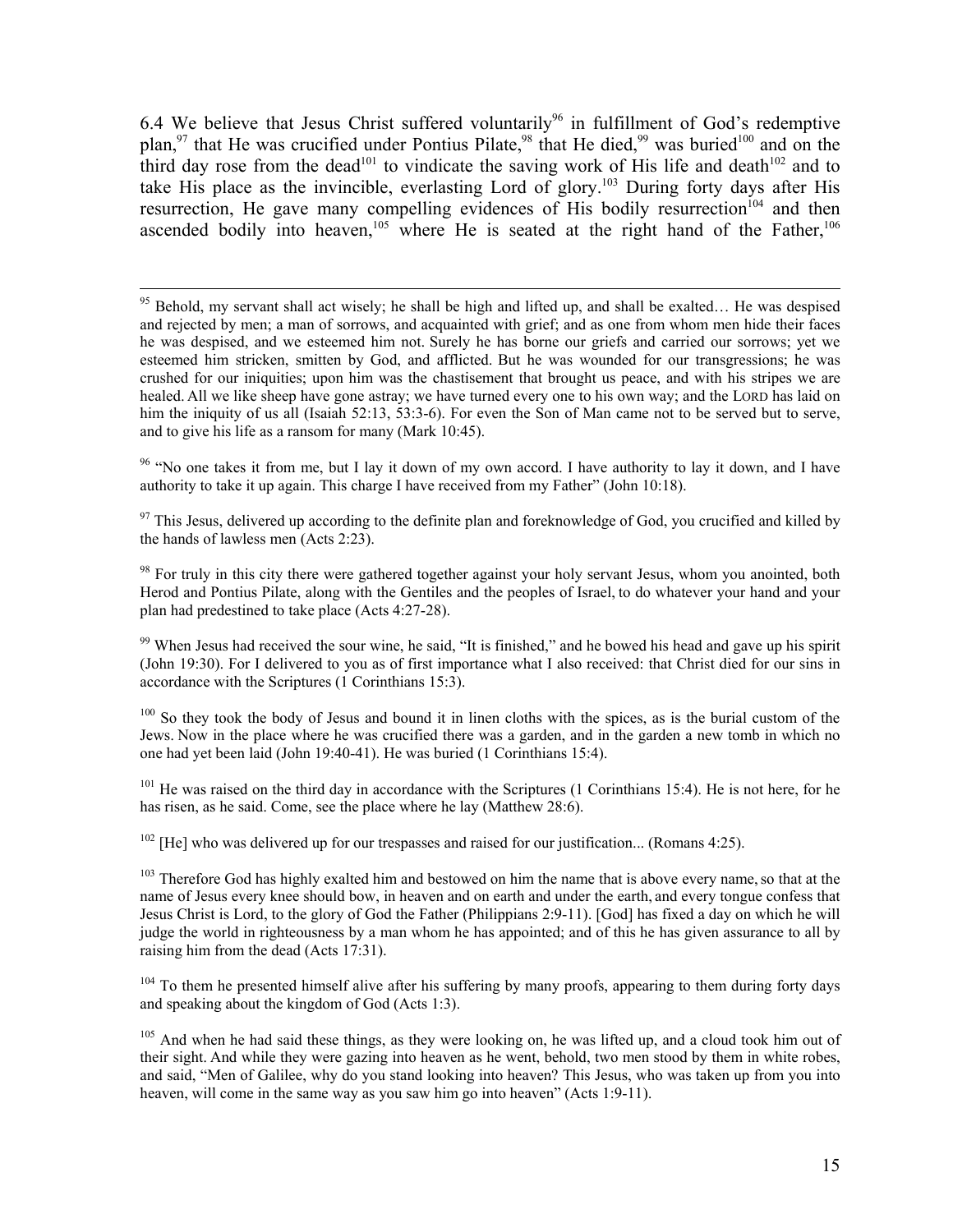interceding for His people<sup>107</sup> on the basis of His all-sufficient sacrifice for sin, and reigning until He puts all His enemies under His feet. $108$ 

#### **7. The Saving Work of Christ**

7.1 We believe that by His perfect obedience to  $God^{109}$  and by His suffering and death<sup>110</sup> as the immaculate Lamb of God,<sup>111</sup> Jesus Christ obtained forgiveness of sins<sup>112</sup> and the gift of perfect righteousness<sup>113</sup> for all who trusted in God prior to the cross<sup>114</sup> and all who would

<sup>106</sup> But from now on the Son of Man shall be seated at the right hand of the power of God (Luke 22:69). Being therefore exalted at the right hand of God, and having received from the Father the promise of the Holy Spirit, he has poured out this that you yourselves are seeing and hearing (Acts 2:33). God exalted him at his right hand as Leader and Savior, to give repentance to Israel and forgiveness of sins (Acts 5:31). If then you have been raised with Christ, seek the things that are above, where Christ is, seated at the right hand of God (Colossians  $3:1$ ).

 $107$  Who is to condemn? Christ Jesus is the one who died—more than that, who was raised—who is at the right hand of God, who indeed is interceding for us (Romans 8:34). Since then we have a great high priest who has passed through the heavens, Jesus, the Son of God, let us hold fast our confession (Hebrews 4:14). My little children, I am writing these things to you so that you may not sin. But if anyone does sin, we have an advocate with the Father, Jesus Christ the righteous (1 John 2:1).

<sup>108</sup> For he must reign until he has put all his enemies under his feet (1 Corinthians 15:25). And to which of the angels has he ever said, "Sit at my right hand until I make your enemies a footstool for your feet" (Hebrews 1:13)?

<sup>109</sup> Therefore, as one trespass led to condemnation for all men, so one act of righteousness leads to justification and life for all men. For as by the one man's disobedience the many were made sinners, so by the one man's obedience the many will be made righteous (Romans 5:18-19).

<sup>110</sup> For I delivered to you as of first importance what I also received: that Christ died for our sins in accordance with the Scriptures (1 Corinthians 15:3). He himself bore our sins in his body on the tree, that we might die to sin and live to righteousness. By his wounds you have been healed (1 Peter 2:24). For Christ also suffered once for sins, the righteous for the unrighteous, that he might bring us to God, being put to death in the flesh but made alive in the spirit (1 Peter 3:18). [They] are justified by his grace as a gift, through the redemption that is in Christ Jesus, whom God put forward as a propitiation by his blood, to be received by faith. This was to show God's righteousness, because in his divine forbearance he had passed over former sins (Romans 3:24-25). For the love of Christ controls us, because we have concluded this: that one has died for all, therefore all have died (2 Corinthians 5:14). For while we were still weak, at the right time Christ died for the ungodly (Romans 5:6). Who is to condemn? Christ Jesus is the one who died (Romans 8:34). For to this end Christ died and lived again, that he might be Lord both of the dead and of the living (Romans 14:9). I do not nullify the grace of God, for if justification were through the law, then Christ died for no purpose (Galatians 2:21).

<sup>111</sup> The next day he saw Jesus coming toward him, and said, "Behold, the Lamb of God, who takes away the sin of the world" (John 1:29)!

<sup>112</sup> In him we have redemption through his blood, the forgiveness of our trespasses, according to the riches of his grace (Ephesians 1:7). In [Him] we have redemption, the forgiveness of sins (Colossians 1:14). Let it be known to you therefore, brothers, that through this man forgiveness of sins is proclaimed to you (Acts 13:38).

<sup>113</sup> For our sake he made him to be sin who knew no sin, so that in him we might become the righteousness of God (2 Corinthians 5:21). [May I] be found in him, not having a righteousness of my own that comes from the law, but that which comes through faith in Christ, the righteousness from God that depends on faith (Philippians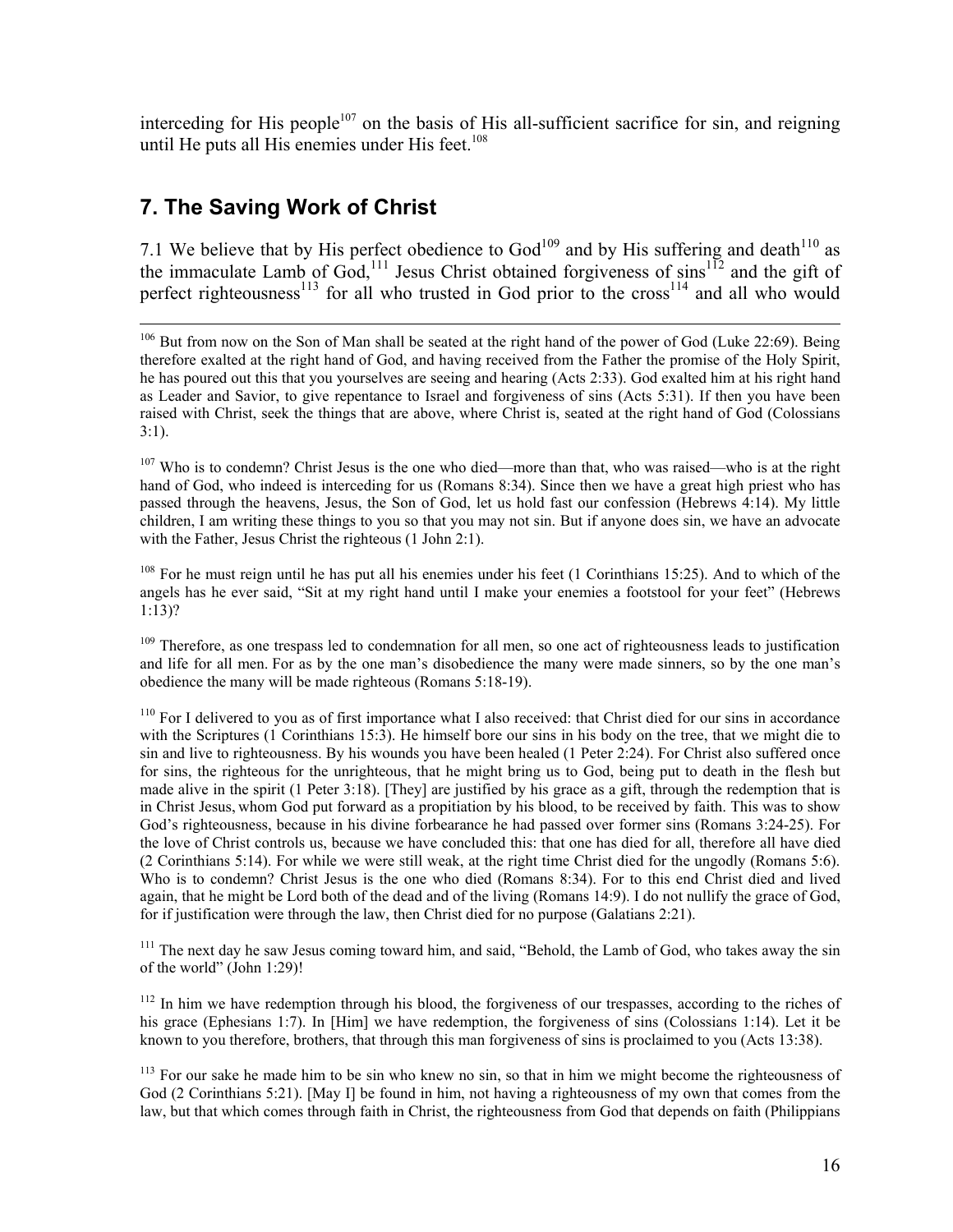trust in Christ thereafter.<sup>115</sup> Through living a perfect life and dying in our place, the just for the unjust, Christ absorbed our punishment,  $16$  appeased the wrath of God against us,  $117$ vindicated the righteousness of God in our justification,<sup>118</sup> and removed the condemnation of the law against us. $^{119}$ 

7.2 We believe that the atonement of Christ for sin warrants and impels a universal offering of the gospel to all persons, so that to every person it may be truly said, "God gave His only begotten Son so that whoever believes in Him might not perish but have eternal life."<sup>120</sup>

 3:9). But now the righteousness of God has been manifested apart from the law, although the Law and the Prophets bear witness to it—the righteousness of God through faith in Jesus Christ for all who believe. For there is no distinction (Romans 3:21-22).

<sup>114</sup> For what does the Scripture say? "Abraham believed God, and it was counted to him as righteousness" (Romans 4:3). …whom God put forward as a propitiation by his blood, to be received by faith. This was to show God's righteousness, because in his divine forbearance he had passed over former sins. It was to show his righteousness at the present time, so that he might be just and the justifier of the one who has faith in Jesus (Romans 3:25-26).

<sup>115</sup> [He is] the justifier of the one who has faith in Jesus (Romans  $3:26$ ). For we hold that one is justified by faith apart from works of the law (Romans 3:28). We know that a person is not justified by works of the law but through faith in Jesus Christ, so we also have believed in Christ Jesus, in order to be justified by faith in Christ and not by works of the law, because by works of the law no one will be justified (Galatians 2:16).

<sup>116</sup> There is therefore now no condemnation for those who are in Christ Jesus... For God has done what the law, weakened by the flesh, could not do. By sending his own Son in the likeness of sinful flesh and for sin, he condemned sin in the flesh (Romans 8:1, 3). Christ redeemed us from the curse of the law by becoming a curse for us—for it is written, "Cursed is everyone who is hanged on a tree" (Galatians 3:13).

<sup>117</sup> Among whom we all once lived in the passions of our flesh, carrying out the desires of the body and the mind, and were by nature children of wrath, like the rest of mankind. But God, being rich in mercy, because of the great love with which he loved us, even when we were dead in our trespasses, made us alive together with Christ—by grace you have been saved—and raised us up with him and seated us with him in the heavenly places in Christ Jesus (Ephesians 2:3-6). [We] wait for his Son from heaven, whom he raised from the dead, Jesus who delivers us from the wrath to come (1 Thessalonians 1:10). Since, therefore, we have now been justified by his blood, much more shall we be saved by him from the wrath of God (Romans 5:9). For God has not destined us for wrath, but to obtain salvation through our Lord Jesus Christ (1 Thessalonians 5:9).

<sup>118</sup> ...whom God put forward as a propitiation by his blood, to be received by faith. This was to show God's righteousness, because in his divine forbearance he had passed over former sins. It was to show his righteousness at the present time, so that he might be just and the justifier of the one who has faith in Jesus (Romans 3:25-26).

<sup>119</sup> And you, who were dead in your trespasses and the uncircumcision of your flesh, God made alive together with him, having forgiven us all our trespasses, by canceling the record of debt that stood against us with its legal demands. This he set aside, nailing it to the cross (Colossians 2:13-14). Christ redeemed us from the curse of the law by becoming a curse for us—for it is written, "Cursed is everyone who is hanged on a tree" (Galatians 3:13).

 $120$  For God so loved the world, that he gave his only Son, that whoever believes in him should not perish but have eternal life (John 3:16). Go therefore and make disciples of all nations (Matthew 28:19). [Christ will present you blameless to God] if indeed you continue in the faith, stable and steadfast, not shifting from the hope of the gospel that you heard, which has been proclaimed in all creation under heaven, and of which I, Paul,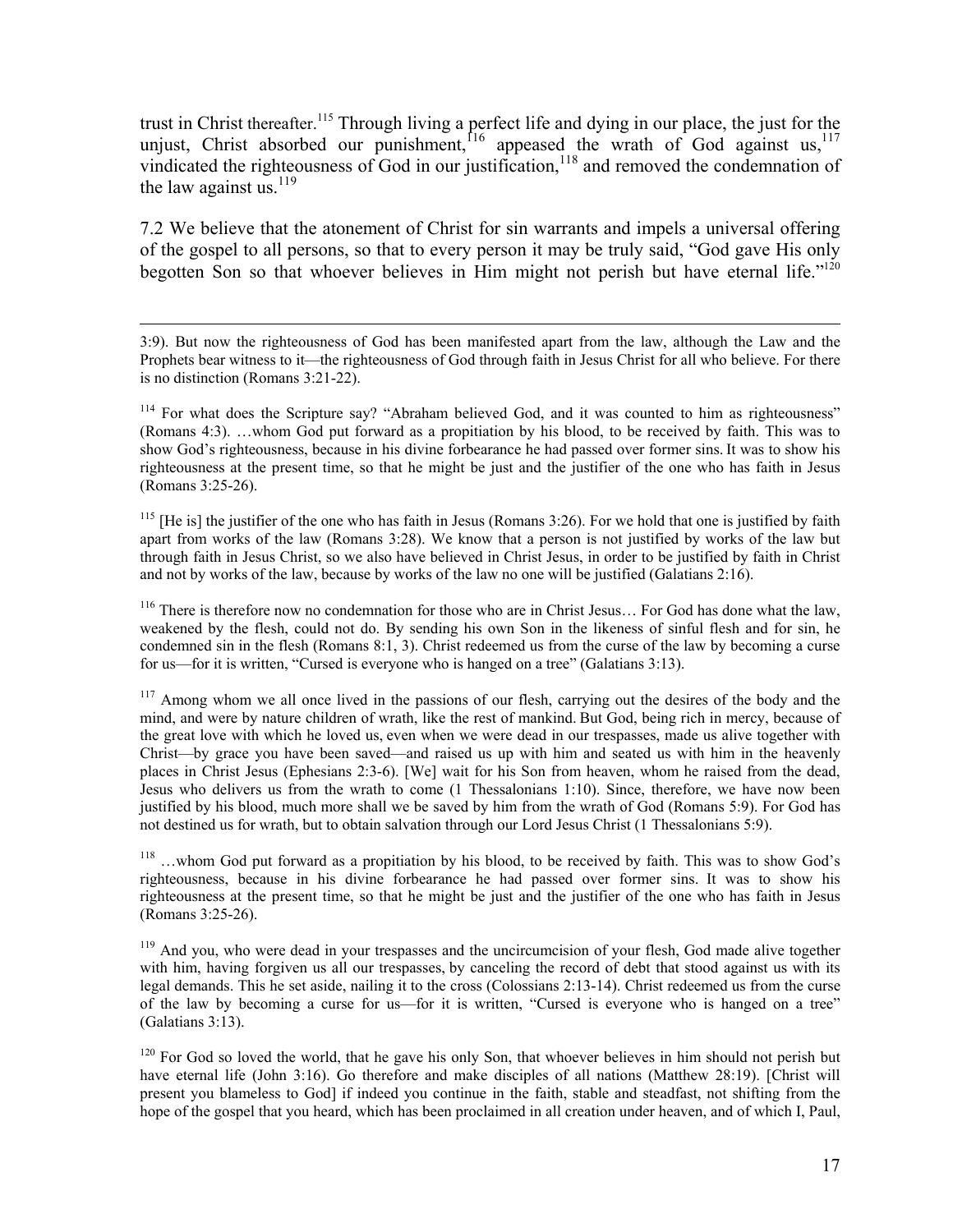Whosoever will may come<sup>121</sup> for cleansing at this fountain, and whoever does come, Jesus will not cast out  $122$ 

7.3 We believe, moreover, that the death of Christ did obtain more than the bona fide offer of the gospel for all; it also obtained the omnipotent New Covenant<sup>123</sup> mercy of repentance<sup>124</sup> and faith<sup>125</sup> for God's elect. Christ died for all, but not for all in the same way. In His death, Christ expressed a special covenant love to His friends,<sup>126</sup> His sheep,<sup>127</sup> His bride.<sup>128</sup> For them He obtained the infallible and effectual working of the Spirit to triumph over their resistance and bring them to saving faith.<sup>129</sup>

<sup>121</sup> And whosoever will, let him take the water of life freely (Revelation 22:17, KJV). Whoever drinks of the water that I will give him will never be thirsty forever (John 4:14).

<sup>122</sup> Whoever comes to me I will never cast out (John 6:37).

<sup>123</sup> [He took] the cup after they had eaten, saying, "This cup that is poured out for you is the new covenant in my blood" (Luke 22:20). In the same way also he took the cup, after supper, saying, "This cup is the new covenant in my blood. Do this, as often as you drink it, in remembrance of me" (1 Corinthians 11:25). But as it is, Christ has obtained a ministry that is as much more excellent than the old as the covenant he mediates is better, since it is enacted on better promises (Hebrews 8:6). Therefore he is the mediator of a new covenant, so that those who are called may receive the promised eternal inheritance, since a death has occurred that redeems them from the transgressions committed under the first covenant (Hebrews 9:15; see also 12:24). Now may the God of peace who brought again from the dead our Lord Jesus, the great shepherd of the sheep, by the blood of the eternal covenant, equip you with everything good that you may do his will, working in us that which is pleasing in his sight, through Jesus Christ, to whom be glory forever and ever. Amen (Hebrews 13:20-21).

 $124$  See note 43.

 $125$  See note 44.

 $126$  Greater love has no one than this, that someone lays down his life for his friends (John 15:13).

 $127$  I am the good shepherd. I know my own and my own know me, just as the Father knows me and I know the Father; and I lay down my life for the sheep (John 10:14-15).

<sup>128</sup> Husbands, love your wives, as Christ loved the church and gave himself up for her (Ephesians 5:25).

<sup>129</sup> And they sang a new song, saying, "Worthy are you to take the scroll and to open its seals, for you were slain, and by your blood you ransomed people for God from every tribe and language and people and nation" (Revelation 5:9). [Jesus prays] "I have manifested your name to the people whom you gave me out of the world. Yours they were, and you gave them to me… I am praying for them. I am not praying for the world but for those whom you have given me, for they are yours… And for their sake I consecrate myself, that they also may be sanctified in truth" (John 17:6, 9, 19). [Caiaphas] being high priest that year he prophesied that Jesus would die for the nation, and not for the nation only, but also to gather into one the children of God who are scattered abroad (John 11:51-52). He who did not spare his own Son but gave him up for us all, how will he not also with him graciously give us all things (Romans 8:32)?

became a minister (Colossians 1:23). But you will receive power when the Holy Spirit has come upon you, and you will be my witnesses in Jerusalem and in all Judea and Samaria, and to the end of the earth (Acts 1:8).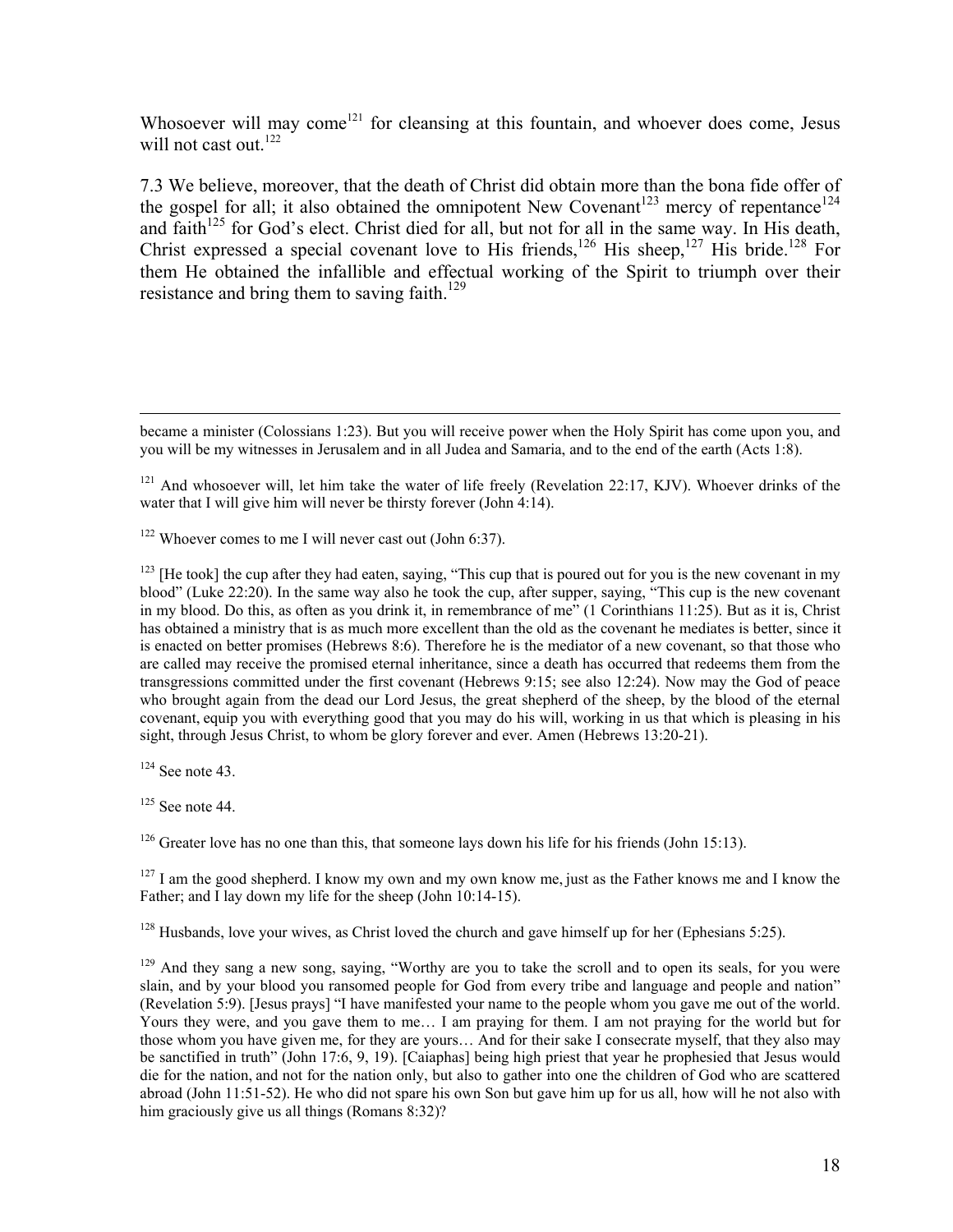#### **8. The Saving Work of the Holy Spirit**

 $\overline{a}$ 

8.1 We believe that the Holy Spirit has always been at work in the world, sharing in the work of creation,<sup>130</sup> awakening faith in the remnant of God's people,<sup>131</sup> performing signs and wonders, $132$  giving triumphs in battle, $133$  empowering the preaching of prophets $134$  and inspiring the writing of Scripture.<sup>135</sup> Yet, when Christ had made atonement for sin, and ascended to the right hand of the Father, He inaugurated a new era of the Spirit by pouring out the promise of the Father on His Church.<sup>136</sup>

8.2 We believe that the newness of this era is marked by the unprecedented mission of the Spirit to glorify the crucified and risen Christ.<sup>137</sup> This He does by giving the disciples of Jesus greater power to preach the gospel of the glory of Christ,<sup>138</sup> by opening the hearts of hearers that they might see Christ and believe,<sup>139</sup> by revealing the beauty of Christ in His Word and

<sup>132</sup> Then the Spirit of the LORD rushed upon him, and although he had nothing in his hand, he tore the lion in pieces as one tears a young goat (Judges 14:6).

<sup>133</sup> The Spirit of the LORD was upon him, and he judged Israel. He went out to war, and the LORD gave Cushan-rishathaim king of Mesopotamia into his hand. And his hand prevailed over Cushan-rishathaim (Judges 3:10).

<sup>134</sup> Then the Spirit of the LORD will rush upon you, and you will prophesy with them and be turned into another man (1 Samuel 10:6).

<sup>135</sup> For no prophecy was ever produced by the will of man, but men spoke from God as they were carried along by the Holy Spirit (2 Peter 1:21). He said to them, "How is it then that David, in the Spirit, calls him Lord…" (Matthew 22:43, referring to Psalm 110:1). See note 1.

 $136$  And behold, I am sending the promise of my Father upon you. But stay in the city until you are clothed with power from on high (Luke 24:49). Being therefore exalted at the right hand of God, and having received from the Father the promise of the Holy Spirit, he has poured out this that you yourselves are seeing and hearing (Acts 2:33).

<sup>137</sup> When the Spirit of truth comes, he will guide you into all the truth, for he will not speak on his own authority, but whatever he hears he will speak, and he will declare to you the things that are to come. He will glorify me, for he will take what is mine and declare it to you (John 16:13-14). Now this he said about the Spirit, whom those who believed in him were to receive, for as yet the Spirit had not been given, because Jesus was not yet glorified (John 7:39).

<sup>138</sup> But you will receive power when the Holy Spirit has come upon you, and you will be my witnesses in Jerusalem and in all Judea and Samaria, and to the end of the earth (Acts 1:8).

<sup>&</sup>lt;sup>130</sup> When you send forth your Spirit, they are created, and you renew the face of the ground (Psalm 104:30). The earth was without form and void, and darkness was over the face of the deep. And the Spirit of God was hovering over the face of the waters (Gen. 1:2).

 $131$  For the mind that is set on the flesh is hostile to God, for it does not submit to God's law; indeed, it cannot. Those who are in the flesh cannot please God. You, however, are not in the flesh but in the Spirit, if in fact the Spirit of God dwells in you. Anyone who does not have the Spirit of Christ does not belong to him (Romans 8:7-9).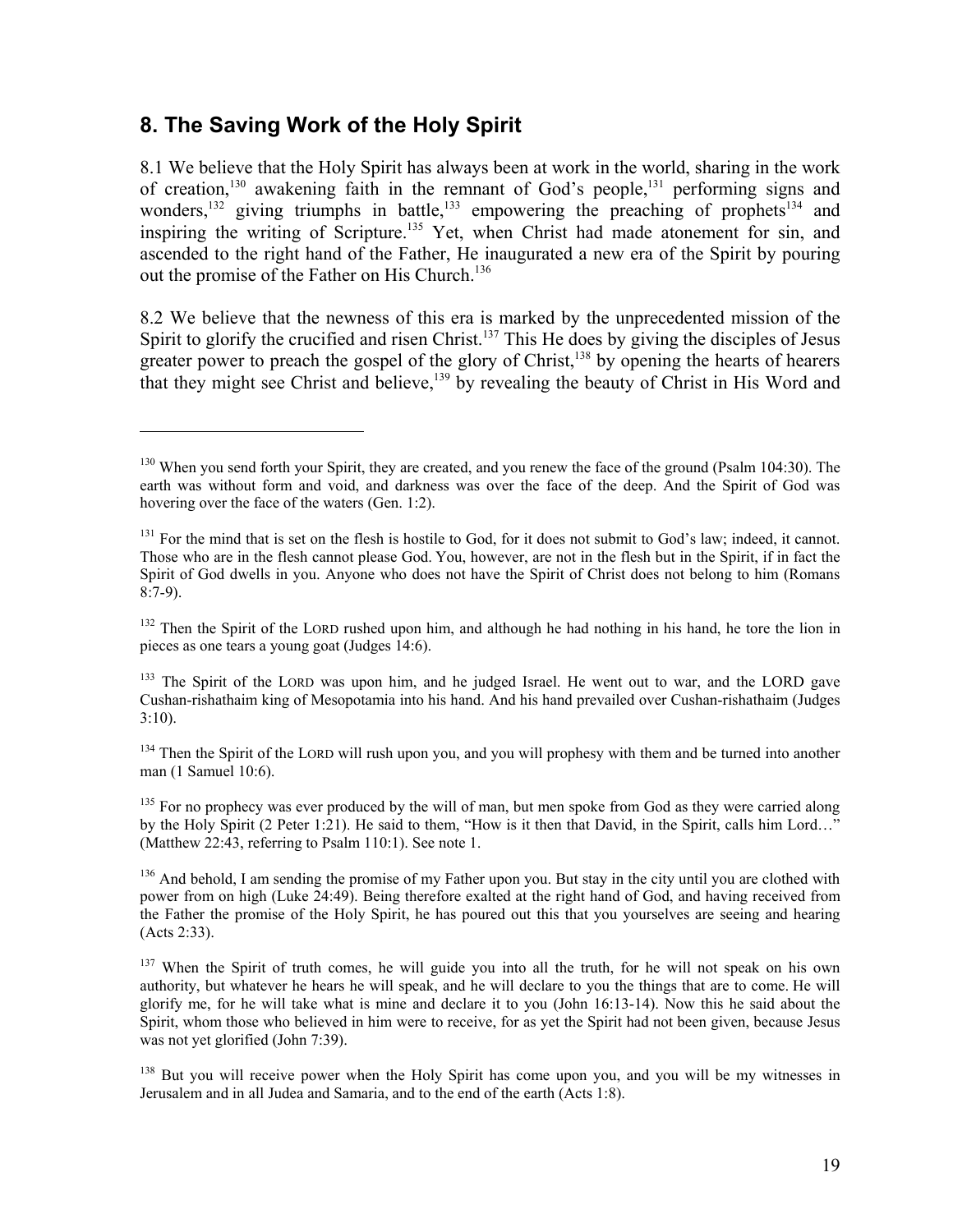transforming His people from glory to glory,<sup>140</sup> by manifesting Himself in spiritual gifts (being sovereignly free to dispense, as he wills, all the gifts of 1 Corinthians 12:8-10) for the upbuilding of the body of Christ<sup> $141$ </sup> and the confirmation of His Word,<sup> $142$ </sup> by calling all the nations into the sway of the gospel of Christ,<sup>143</sup> and, in all this, thus fulfilling the New Covenant promise to create and preserve a purified people<sup>144</sup> for the everlasting habitation of  $God.<sup>145</sup>$ 

<sup>139</sup> For I will not venture to speak of anything except what Christ has accomplished through me to bring the Gentiles to obedience- by word and deed, by the power of signs and wonders, by the power of the Spirit of God—so that from Jerusalem and all the way around to Illyricum I have fulfilled the ministry of the gospel of Christ (Romans 15:18-19). One who heard us was a woman named Lydia, from the city of Thyatira, a seller of purple goods, who was a worshiper of God. The Lord opened her heart to pay attention to what was said by Paul (Acts 16:14). The wind blows where it wishes, and you hear its sound, but you do not know where it comes from or where it goes. So it is with everyone who is born of the Spirit (John 3:8).

<sup>140</sup> Now the Lord is the Spirit, and where the Spirit of the Lord is, there is freedom. And we all, with unveiled face, beholding the glory of the Lord, are being transformed into the same image from one degree of glory to another. For this comes from the Lord who is the Spirit (2 Corinthians 3:17-18).

<sup>141</sup> To each is given the manifestation of the Spirit for the common good. To one is given through the Spirit the utterance of wisdom, and to another the utterance of knowledge according to the same Spirit, to another faith by the same Spirit, to another gifts of healing by the one Spirit, to another the working of miracles, to another prophecy, to another the ability to distinguish between spirits, to another various kinds of tongues, to another the interpretation of tongues (1 Corinthians 12:7-10). God also bore witness by signs and wonders and various miracles and by gifts of the Holy Spirit distributed according to his will (Hebrews 2:4).

 $142$  [Our great salvation] was declared at first by the Lord, and it was attested to us by those who heard, while God also bore witness by signs and wonders and various miracles and by gifts of the Holy Spirit distributed according to his will (Hebrews 2:3-4).

<sup>143</sup> But you will receive power when the Holy Spirit has come upon you, and you will be my witnesses in Jerusalem and in all Judea and Samaria, and to the end of the earth (Acts 1:8). Finally, brothers, pray for us, that the word of the Lord may speed ahead and be honored, as happened among you (2 Thessalonians 3:1). For I will not venture to speak of anything except what Christ has accomplished through me to bring the Gentiles to obedience—by word and deed, by the power of signs and wonders, by the power of the Spirit of God—so that from Jerusalem and all the way around to Illyricum I have fulfilled the ministry of the gospel of Christ (Romans 15:18-19). While they were worshiping the Lord and fasting, the Holy Spirit said, "Set apart for me Barnabas and Saul for the work to which I have called them" (Acts 13:2). And when they had prayed, the place in which they were gathered together was shaken, and they were all filled with the Holy Spirit and continued to speak the word of God with boldness (Acts 4:31).

<sup>144</sup> "But this is the covenant that I will make with the house of Israel after those days, declares the LORD: I will put my law within them, and I will write it on their hearts. And I will be their God, and they shall be my people. And no longer shall each one teach his neighbor and each his brother, saying, 'Know the LORD,' for they shall all know me, from the least of them to the greatest, declares the LORD. For I will forgive their iniquity, and I will remember their sin no more" (Jeremiah 31:33-34). "I will make with them an everlasting covenant, that I will not turn away from doing good to them. And I will put the fear of me in their hearts, that they may not turn from me" (Jeremiah 32:40).

<sup>145</sup> What agreement has the temple of God with idols? For we are the temple of the living God; as God said, "I will make my dwelling among them and walk among them, and I will be their God, and they shall be my people" (2 Corinthians 6:16). [In Christ] the whole structure, being joined together, grows into a holy temple in the Lord (Ephesians 2:21).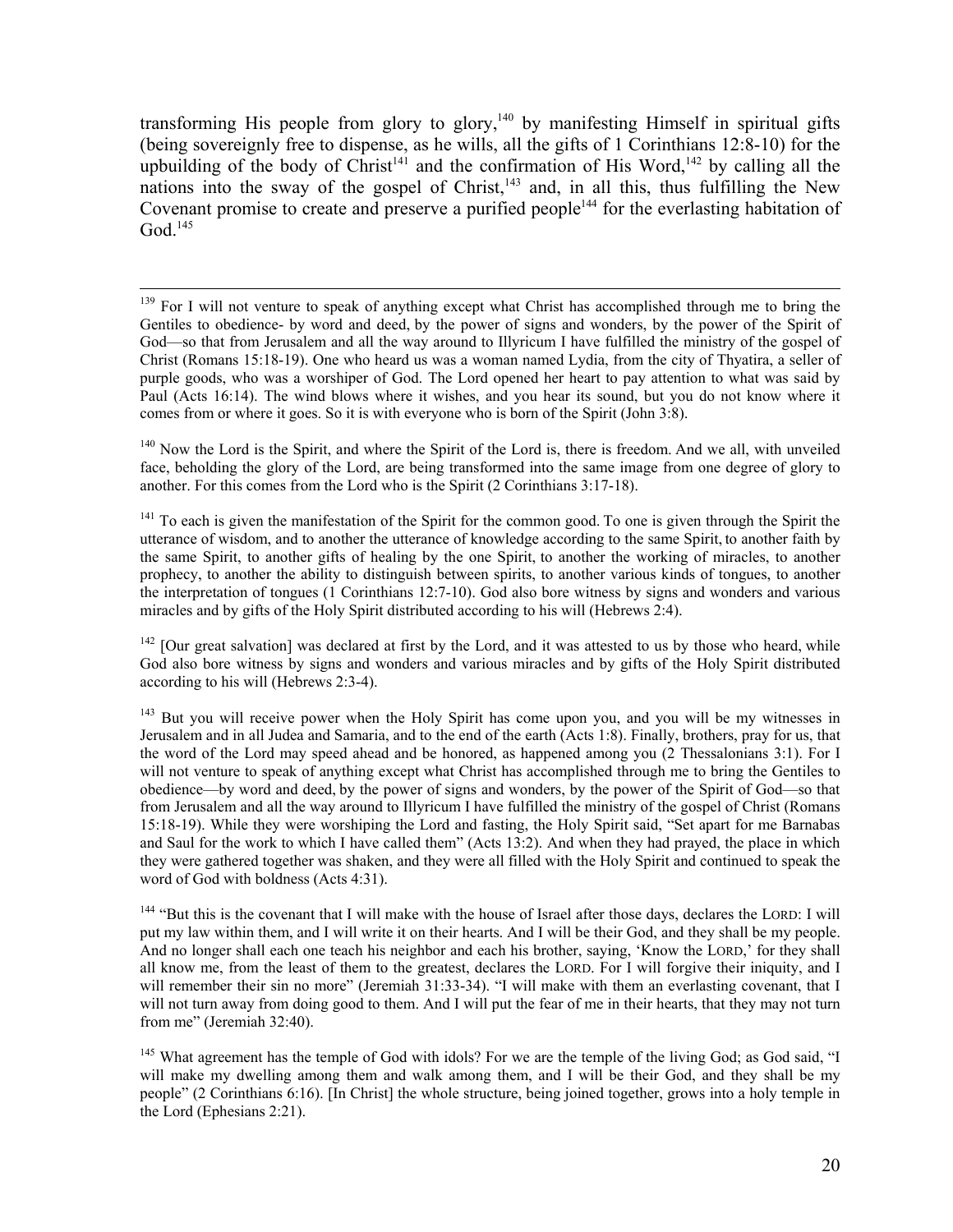8.3 We believe that, apart from the effectual work of the Spirit, no one would come to faith,<sup>146</sup> because all are dead in trespasses and sins;<sup>147</sup> that they are hostile to God, and morally unable to submit to God or please Him,<sup>148</sup> because the pleasures of sin appear greater than the pleasures of God.<sup>149</sup> Thus, for God's elect, the Spirit triumphs over all resistance,<sup>150</sup> wakens the dead,<sup>151</sup> removes blindness,<sup>152</sup> and manifests Christ in such a compellingly beautiful way through the Gospel that He becomes irresistibly attractive to the regenerate heart.

8.4 We believe the Holy Spirit does this saving work in connection with the presentation of the Gospel of the glory of Christ.<sup>153</sup> Thus neither the work of the Father in election, nor the work of the Son in atonement, nor the work of the Spirit in regeneration is a hindrance or discouragement to the proclamation of the gospel to all peoples and persons everywhere. On the contrary, this divine saving work of the Trinity is the warrant and the ground of our hope that our evangelization is not in vain in the Lord. The Spirit binds His saving work to the gospel of Christ, because His aim is to glorify the Christ of the Gospel.<sup>154</sup> Therefore we do

 $\overline{a}$ 

<sup>148</sup> For the mind that is set on the flesh is hostile to God, for it does not submit to God's law; indeed, it cannot. Those who are in the flesh cannot please God (Romans 8:7-8).

<sup>149</sup> The cares of the world and the deceitfulness of riches and the desires for other things enter in and choke the word, and it proves unfruitful (Mark 4:19).

<sup>150</sup> But thanks be to God, that you who were once slaves of sin have become obedient from the heart to the standard of teaching to which you were committed (Romans 6:17). For the mind that is set on the flesh is hostile to God, for it does not submit to God's law; indeed, it cannot. Those who are in the flesh cannot please God. You, however, are not in the flesh but in the Spirit, if in fact the Spirit of God dwells in you. Anyone who does not have the Spirit of Christ does not belong to him (Romans 8:7-9).

 $151$  See note 147.

 $152$  In their case the god of this world has blinded the minds of the unbelievers, to keep them from seeing the light of the gospel of the glory of Christ, who is the image of God. For what we proclaim is not ourselves, but Jesus Christ as Lord, with ourselves as your servants for Jesus' sake. For God, who said, "Let light shine out of darkness," has shone in our hearts to give the light of the knowledge of the glory of God in the face of Jesus Christ (2 Corinthians 4:4-6).

<sup>153</sup> One who heard us was a woman named Lydia, from the city of Thyatira, a seller of purple goods, who was a worshiper of God. The Lord opened her heart to pay attention to what was said by Paul (Acts 16:14). And we all, with unveiled face, beholding the glory of the Lord, are being transformed into the same image from one degree of glory to another. For this comes from the Lord who is the Spirit…The god of this world has blinded the minds of the unbelievers, to keep them from seeing the light of the gospel of the glory of Christ, who is the image of God… God, who said, "Let light shine out of darkness," has shone in our hearts to give the light of the knowledge of the glory of God in the face of Jesus Christ (2 Corinthians 3:18; 4:4, 6).

<sup>154</sup> [The Holy Spirit] will glorify me, for he will take what is mine and declare it to you (John 16:14).

 $146$  See notes 43 and 44.

<sup>&</sup>lt;sup>147</sup> But God, being rich in mercy, because of the great love with which he loved us, even when we were dead in our trespasses, made us alive together with Christ—by grace you have been saved- and raised us up with him and seated us with him in the heavenly places in Christ Jesus (Ephesians 2:4-6).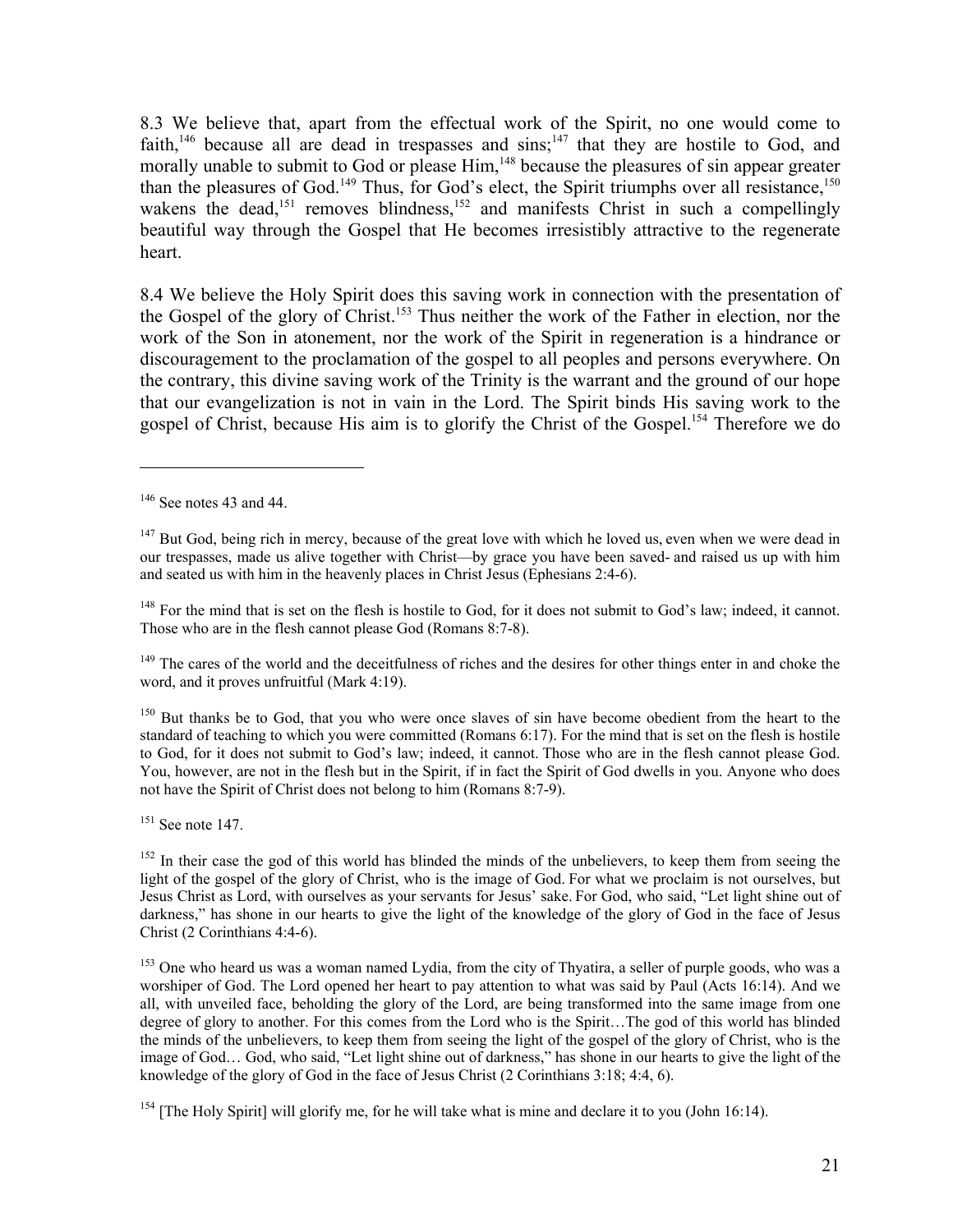not believe that there is salvation through any other means than through receiving the gospel by the power of the Holy Spirit,<sup>155</sup> except that infants and severely retarded persons with minds physically incapable of comprehending the gospel may be saved.<sup>156</sup>

# **9. The Justifying Act of God**

 $\overline{a}$ 

9.1 We believe that in a free act of righteous grace God justifies the ungodly by faith alone apart from works,  $157$  pardoning their sins,  $158$  and reckoning them as righteous and acceptable

<sup>156</sup> For what can be known about God is plain to them, because God has shown it to them. For his invisible attributes, namely, his eternal power and divine nature, have been clearly perceived, ever since the creation of the world, in the things that have been made. So they are without excuse (Romans 1:19-20).

<sup>157</sup> He saved us, not because of works done by us in righteousness, but according to his own mercy, by the washing of regeneration and renewal of the Holy Spirit, whom he poured out on us richly through Jesus Christ our Savior,so that being justified by his grace we might become heirs according to the hope of eternal life

<sup>155</sup> And there is salvation in no one else, for there is no other name under heaven given among men by which we must be saved (Acts 4:12). For there is one God, and there is one mediator between God and men, the man Christ Jesus (1 Timothy 2:5). Now we know that whatever the law says it speaks to those who are under the law, so that every mouth may be stopped, and the whole world may be held accountable to God. For by works of the law no human being will be justified in his sight, since through the law comes knowledge of sin. But now the righteousness of God has been manifested apart from the law, although the Law and the Prophets bear witness to it—the righteousness of God through faith in Jesus Christ for all who believe. For there is no distinction (Romans 3:19-22). The Gentiles are fellow heirs, members of the same body, and partakers of the promise in Christ Jesus through the gospel. (Ephesians 3:6). Through Christ we have received grace and apostleship to bring about the obedience of faith for the sake of his [= Christ's] name among all the nations (Romans 1:5). The times of ignorance God overlooked, but now he commands all people everywhere to repent, because he has fixed a day on which he will judge the world in righteousness by a man whom he has appointed; and of this he has given assurance to all by raising him from the dead (Acts 17:30-31). For "everyone who calls on the name of the Lord will be saved." But how are they to call on him in whom they have not believed? And how are they to believe in him of whom they have never heard? And how are they to hear without someone preaching? And how are they to preach unless they are sent? As it is written, "How beautiful are the feet of those who preach the good news" (Romans 10:13-15)!

<sup>(</sup>Titus 3:5-7). For we hold that one is justified by faith apart from works of the law (Romans 3:28). For all have sinned and fall short of the glory of God, and are justified by his grace as a gift, through the redemption that is in Christ Jesus (Romans 3:23-24). Now to the one who works, his wages are not counted as a gift but as his due. And to the one who does not work but trusts him who justifies the ungodly, his faith is counted as righteousness (Romans 4:4-5). We know that a person is not justified by works of the law but through faith in Jesus Christ, so we also have believed in Christ Jesus, in order to be justified by faith in Christ and not by works of the law, because by works of the law no one will be justified (Galatians 2:16). Therefore, since we have been justified by faith, we have peace with God through our Lord Jesus Christ (Romans 5:1). So then, the law was our guardian until Christ came, in order that we might be justified by faith (Galatians 3:24). You have been severed from Christ, you who are seeking to be justified by law; you have fallen from grace (Galatians 5:4). I count everything as loss because of the surpassing worth of knowing Christ Jesus my Lord. For his sake I have suffered the loss of all things and count them as rubbish, in order that I may gain Christ and be found in him, not having a righteousness of my own that comes from the law, but that which comes through faith in Christ, the righteousness from God that depends on faith (Philippians 3:8-9).

<sup>&</sup>lt;sup>158</sup> Just as David also speaks of the blessing of the one to whom God counts righteousness apart from works: "Blessed are those whose lawless deeds are forgiven, and whose sins are covered; blessed is the man against whom the Lord will not count his sin" (Romans 4:6-8).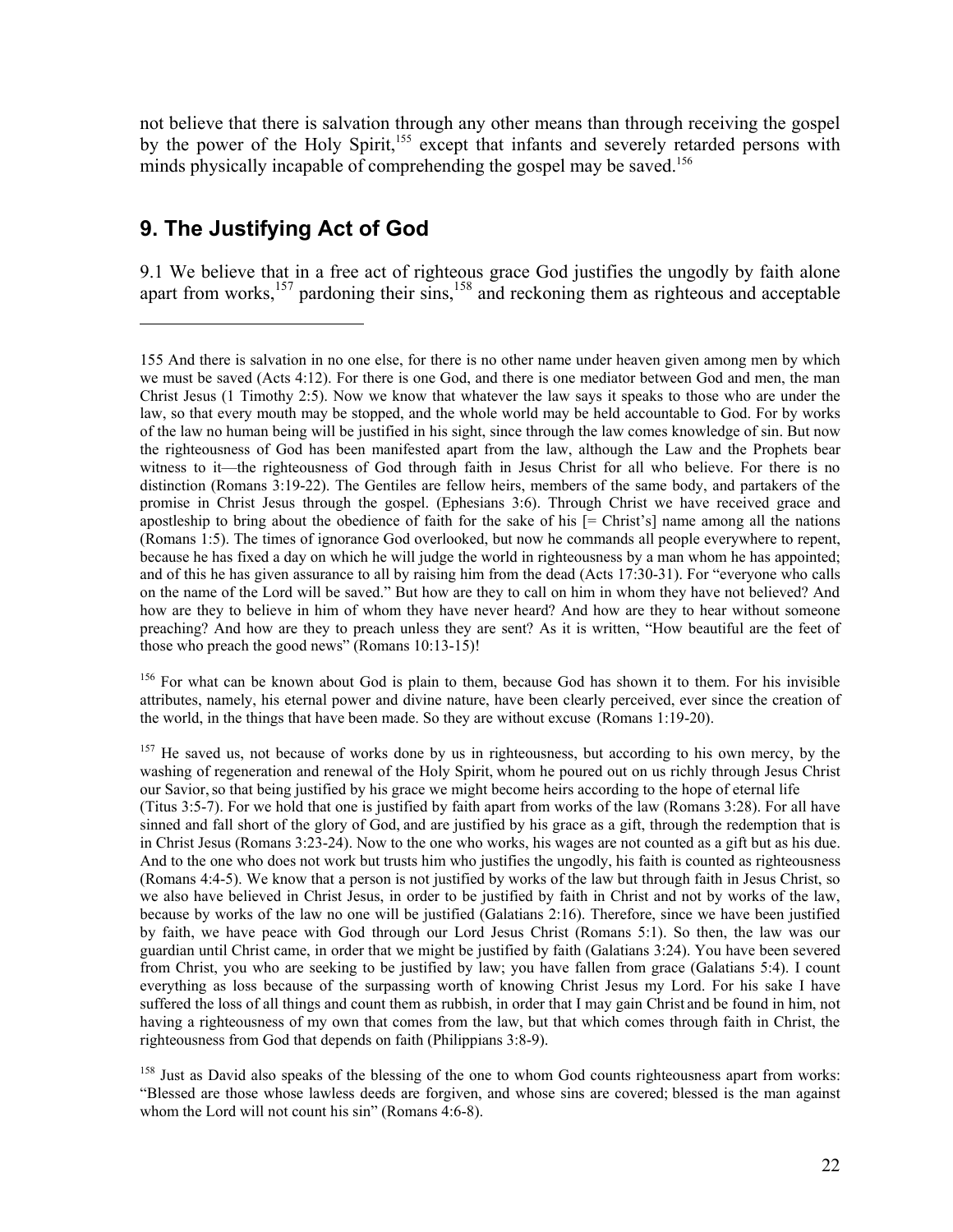in His presence.<sup>159</sup> Faith is thus the sole instrument<sup>160</sup> by which we, as sinners, are united to Christ, whose perfect righteousness and satisfaction for sins is alone the ground of our acceptance with God.<sup>161</sup> This acceptance happens fully and permanently at the first instant of justification.<sup>162</sup> Thus the righteousness by which we come into right standing with God is not anything worked in us by God, neither imparted to us at baptism nor over time, but rather is accomplished for us, outside ourselves, and is imputed to us.

9.2 We believe, nevertheless, that the faith, which alone receives the gift of justification, does not remain alone in the person so justified, but produces, by the Holy Spirit,<sup>163</sup> the fruit of  $love^{164}$  and leads necessarily to sanctification.<sup>165</sup> This necessary relation between justifying

 $\overline{a}$ 

 $162$  Therefore, since we have been justified by faith, we have peace with God through our Lord Jesus Christ (Romans 5:1).

<sup>163</sup> But the fruit of the Spirit is love, joy, peace, patience, kindness, goodness, faithfulness, gentleness, selfcontrol; against such things there is no law (Galatians 5:22-23).

<sup>164</sup> For in Christ Jesus neither circumcision nor uncircumcision counts for anything, but only faith working through love (Galatians 5:6). The aim of our charge is love that issues from a pure heart and a good conscience and a sincere faith (1 Timothy 1:5). We heard of your faith in Christ Jesus and of the love that you have for all the saints, because of the hope laid up for you in heaven. Of this you have heard before in the word of the truth, the gospel (Colossians 1:4-5). We know that we have passed out of death into life, because we love the brothers. Whoever does not love abides in death (1 John 3:14). Anyone who does not love does not know God, because God is love. . . If anyone says, "I love God," and hates his brother, he is a liar; for he who does not love his brother whom he has seen cannot love God whom he has not seen (1 John 4:8, 20). We have come to know and to believe the love that God has for us. God is love, and whoever abides in love abides in God, and God abides in him (1 John 4:16).

<sup>165</sup> But we ought always to give thanks to God for you, brothers beloved by the Lord, because God chose you as the firstfruits to be saved, through sanctification by the Spirit and belief in the truth (2 Thessalonians 2:13). [I send you] to open their eyes, so that they may turn from darkness to light and from the power of Satan to God, that they may receive forgiveness of sins and a place among those who are sanctified by faith in me (Acts 26:18). To this end we always pray for you, that our God may make you worthy of his calling and may fulfill every resolve for good and every work of faith by his power (2 Thessalonians 1:11; see also 1 Thessalonians 1:3). So also faith by itself, if it does not have works, is dead (James 2:17). For as the body apart from the spirit is dead, so also faith apart from works is dead (James 2:26). He made no distinction between us and them, having cleansed their hearts by faith (Acts 15:9). By this we know that we have come to know him, if we keep

 $159$  See note 113.

<sup>&</sup>lt;sup>160</sup> For we hold that one is justified by faith apart from works of the law (Romans 3:28). Now to the one who works, his wages are not counted as a gift but as his due. And to the one who does not work but trusts him who justifies the ungodly, his faith is counted as righteousness (Romans 4:4-5). See note 157.

<sup>&</sup>lt;sup>161</sup> Therefore, as one trespass led to condemnation for all men, so one act of righteousness leads to justification and life for all men. For as by the one man's disobedience the many were made sinners, so by the one man's obedience the many will be made righteous (Romans 5:18-19). For our sake he made him to be sin who knew no sin, so that in him we might become the righteousness of God (2 Corinthians 5:21). . . . and be found in him, not having a righteousness of my own that comes from the law, but that which comes through faith in Christ, the righteousness from God that depends on faith (Philippians 3:9). "Behold, the days are coming, declares the LORD, when I will raise up for David a righteous Branch, and he shall reign as king and deal wisely, and shall execute justice and righteousness in the land. In his days Judah will be saved, and Israel will dwell securely. And this is the name by which he will be called: 'The LORD is our righteousness'" (Jeremiah 23:5-6).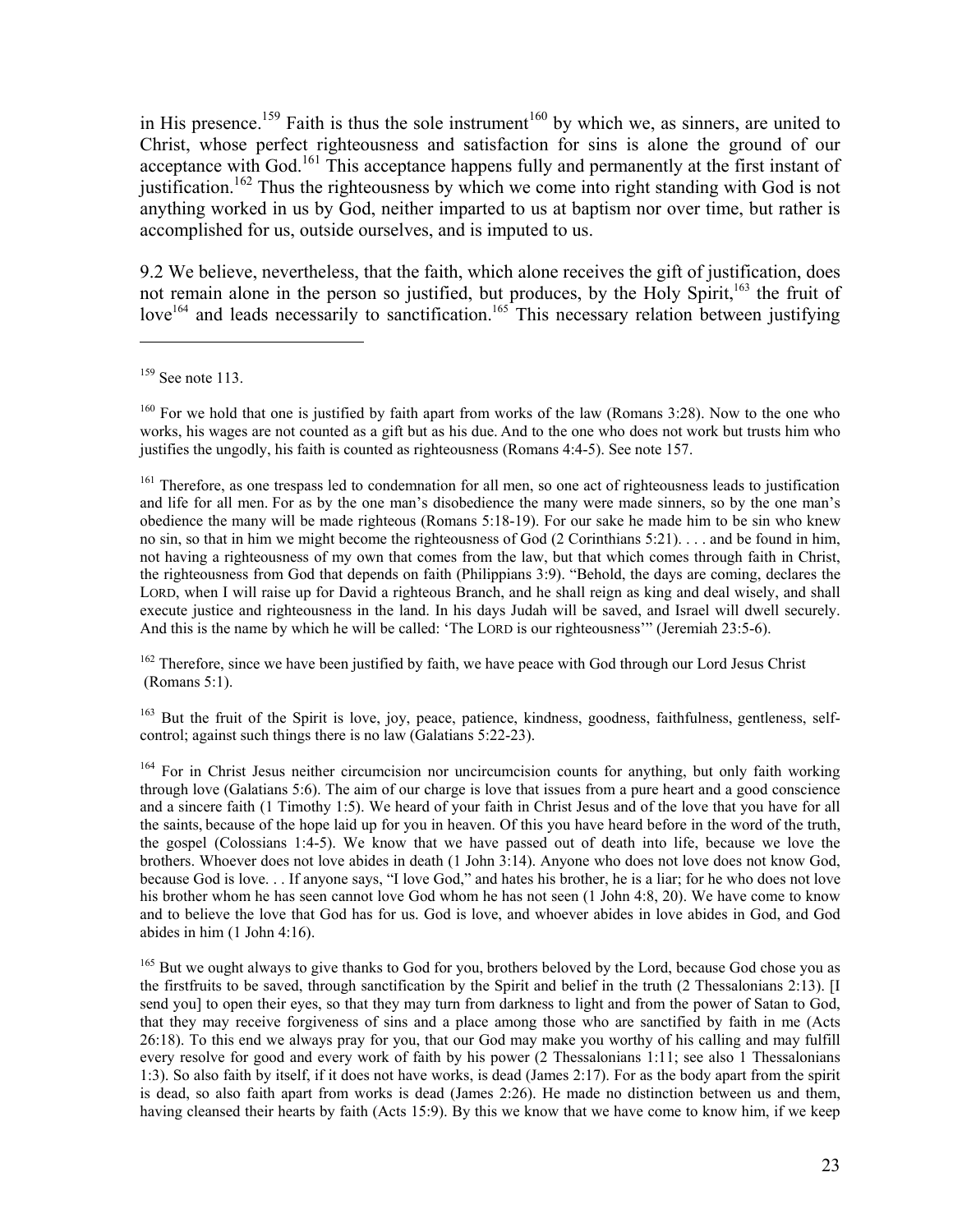faith and the fruit of good works gives rise to some Biblical expressions which seem to make works the ground or means of justification,<sup>166</sup> but in fact simply express the crucial truth that faith that does not yield the fruit of good works is dead, being no true faith.<sup>167</sup>

#### **10. God's Work in Faith and Sanctification**

10.1 We believe that justification and sanctification are both brought about by God through faith,<sup>168</sup> but not in the same way. Justification is an act of God's imputing and reckoning;<sup>169</sup>

 his commandments. Whoever says "I know him" but does not keep his commandments is a liar, and the truth is not in him (1 John 2:3-4). Everyone who believes that Jesus is the Christ has been born of God, and everyone who loves the Father loves whoever has been born of him (1 John 5:1).

<sup>166</sup> Strive for peace with everyone, and for the holiness without which no one will see the Lord (Hebrews 12:14). For if you live according to the flesh you will die, but if by the Spirit you put to death the deeds of the body, you will live. For all who are led by the Spirit of God are sons of God (Romans 8:13-14). Envy, drunkenness, orgies, and things like these. I warn you, as I warned you before, that those who do such things will not inherit the kingdom of God (Galatians 5:21). For the one who sows to his own flesh will from the flesh reap corruption, but the one who sows to the Spirit will from the Spirit reap eternal life. And let us not grow weary of doing good, for in due season we will reap, if we do not give up (Galatians 6:8-9). Do not marvel at this, for an hour is coming when all who are in the tombs will hear his voice and come out, those who have done good to the resurrection of life, and those who have done evil to the resurrection of judgment (John 5:28-29). Do you not know that the unrighteous will not inherit the kingdom of God? Do not be deceived: neither the sexually immoral, nor idolaters, nor adulterers, nor men who practice homosexuality, nor thieves, nor the greedy, nor drunkards, nor revilers, nor swindlers will inherit the kingdom of God (1 Corinthians 6:9-10). And in anger his master delivered him to the jailers, until he should pay all his debt. So also my heavenly Father will do to every one of you, if you do not forgive your brother from your heart (Matthew 18:34-35). Was not Abraham our father justified by works when he offered up his son Isaac on the altar? You see that faith was active along with his works, and faith was completed by his works; and the Scripture was fulfilled that says, "Abraham believed God, and it was counted to him as righteousness"—and he was called a friend of God. You see that a person is justified by works and not by faith alone. And in the same way was not also Rahab the prostitute justified by works when she received the messengers and sent them out by another way (James 2:21- 25)?

 $167$  So also faith by itself, if it does not have works, is dead. But someone will say, "You have faith and I have works." Show me your faith apart from your works, and I will show you my faith by my works. You believe that God is one; you do well. Even the demons believe—and shudder! Do you want to be shown, you foolish person, that faith apart from works is useless? . . . For as the body apart from the spirit is dead, so also faith apart from works is dead (James 2:17-20, 26).

<sup>168</sup> [I send you] to open their eyes, so that they may turn from darkness to light and from the power of Satan to God, that they may receive forgiveness of sins and a place among those who are sanctified by faith in me (Acts 26:18). He made no distinction between us and them, having cleansed their hearts by faith (Acts 15:9). See note 167.

<sup>169</sup> For what does the Scripture say? "Abraham believed God, and it was counted to him as righteousness" (Romans 4:3). And to the one who does not work but trusts him who justifies the ungodly, his faith is counted as righteousness (Romans 4:5). When all the people heard this, and the tax collectors too, they declared God just [=justified God], having been baptized with the baptism of John (Luke 7:29). Wisdom is justified [=justified] by all her children (Luke 7:35). And he said to them, "You are those who justify yourselves before men, but God knows your hearts. For what is exalted among men is an abomination in the sight of God" (Luke 16:15).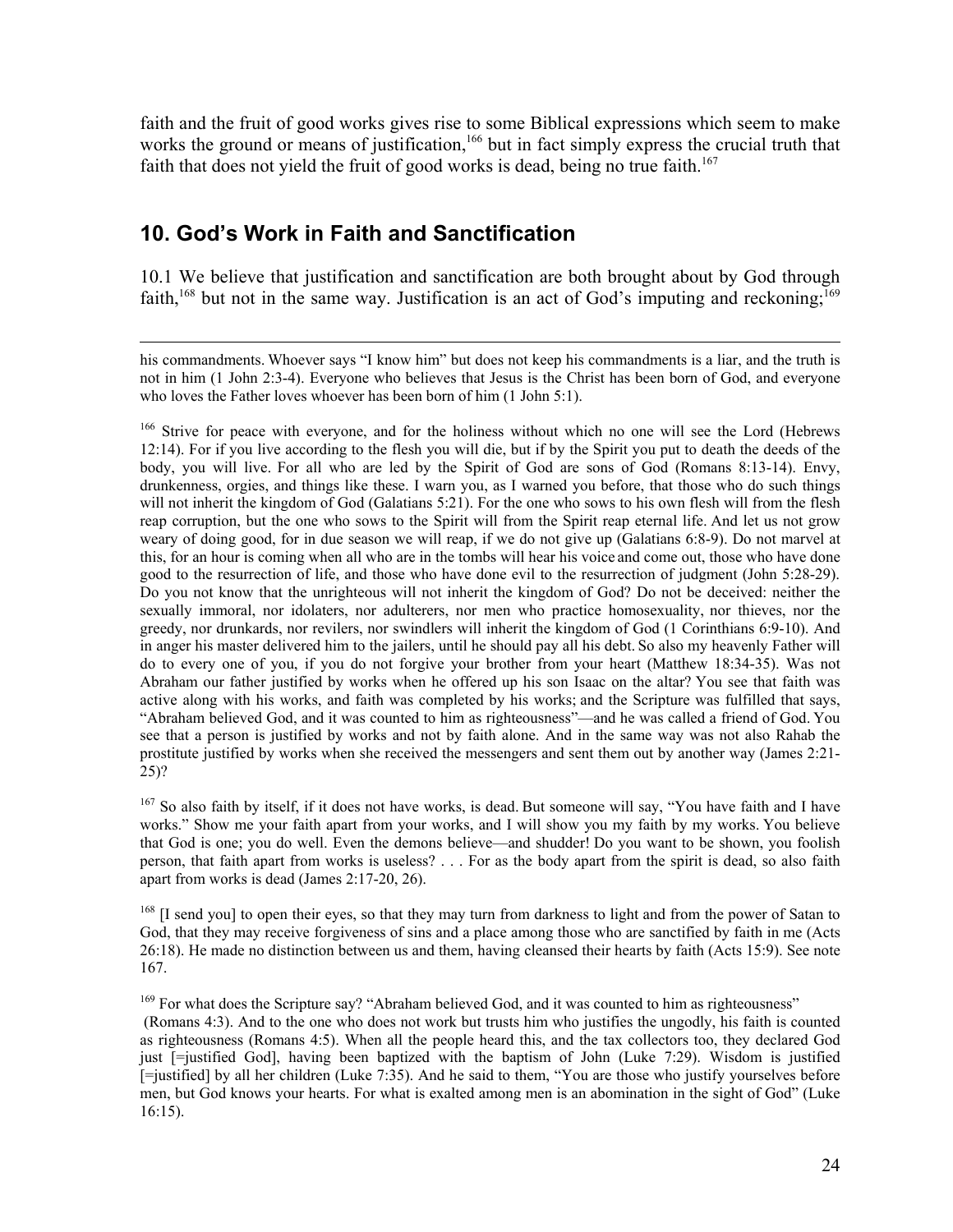sanctification is an act of God's imparting and transforming.<sup>170</sup> Thus the function of faith in regard to each is different. In regard to justification, faith is not the channel through which power or transformation flows to the soul of the believer, but rather faith is the occasion of God's forgiving, acquitting, and reckoning as righteous.<sup>171</sup> But in regard to sanctification, faith is indeed the channel through which divine power and transformation flow to the soul;<sup>172</sup> and the sanctifying work of God through faith does indeed touch the soul and change it into the likeness of Christ.

10.2 We believe that the reason justifying faith necessarily sanctifies in this way is fourfold:

*First,* justifying faith is a persevering, that is, continuing, kind of faith.<sup>173</sup> Even though we are justified at the first instant of saving faith,<sup>174</sup> yet this faith justifies only because it is the kind of faith that will surely persevere. The extension of this faith into the future is, as it were, contained in the first seed of faith, as the oak in the acorn. Thus the moral effects<sup>175</sup> of persevering faith may be rightly described as the effects of justifying faith.

<sup>171</sup> Does he who supplies the Spirit to you and works miracles among you do so by works of the law, or by hearing with faith (Galatians 3:5)? See notes 159 and 162.

<sup>172</sup> See notes 164, 165, 167, 168.

 $\overline{a}$ 

<sup>&</sup>lt;sup>170</sup> [To the elect] according to the foreknowledge of God the Father, in the sanctification of the Spirit, for obedience to Jesus Christ and for sprinkling with his blood: May grace and peace be multiplied to you

 <sup>(1</sup> Peter 1:2). Now may the God of peace himself sanctify you completely, and may your whole spirit and soul and body be kept blameless at the coming of our Lord Jesus Christ (1 Thessalonians 5:23). For God has not called us for impurity, but in holiness (1 Thessalonians 4:7). I am speaking in human terms, because of your natural limitations. For just as you once presented your members as slaves to impurity and to lawlessness leading to more lawlessness, so now present your members as slaves to righteousness leading to sanctification. …But now that you have been set free from sin and have become slaves of God, the fruit you get leads to sanctification and its end, eternal life (Romans 6:19, 22).

<sup>&</sup>lt;sup>173</sup> They went out from us, but they were not of us; for if they had been of us, they would have continued with us. But they went out, that it might become plain that they all are not of us (1 John 2:19). And I am sure of this, that he who began a good work in you will bring it to completion at the day of Jesus Christ (Philippians 1:6). Therefore, my beloved, as you have always obeyed, so now, not only as in my presence but much more in my absence, work out your own salvation with fear and trembling, for it is God who works in you, both to will and to work for his good pleasure (Philippians 2:12-13). [*Note that these next three texts represent three successive settings in Abraham's life in which his (persevering) faith is said to be reckoned as righteousness.*] For what does the Scripture say? "Abraham believed God, and it was counted to him as righteousness" (Romans  $4:3 =$ Genesis 15:6). He did not weaken in faith when he considered his own body, which was as good as dead (since he was about a hundred years old), or when he considered the barrenness of Sarah's womb. No distrust made him waver concerning the promise of God, but he grew strong in his faith as he gave glory to God, fully convinced that God was able to do what he had promised. That is why his faith was "counted to him as righteousness" (Romans 4:19-22 = Genesis 17:17). Was not Abraham our father justified by works when he offered up his son Isaac on the altar? You see that faith was active along with his works, and faith was completed by his works; and the Scripture was fulfilled that says, "Abraham believed God, and it was counted to him as righteousness"—and he was called a friend of God (James 2:21-23 = Genesis 22:10).

<sup>&</sup>lt;sup>174</sup> See note 162.

 $175$  See notes 166 and 167.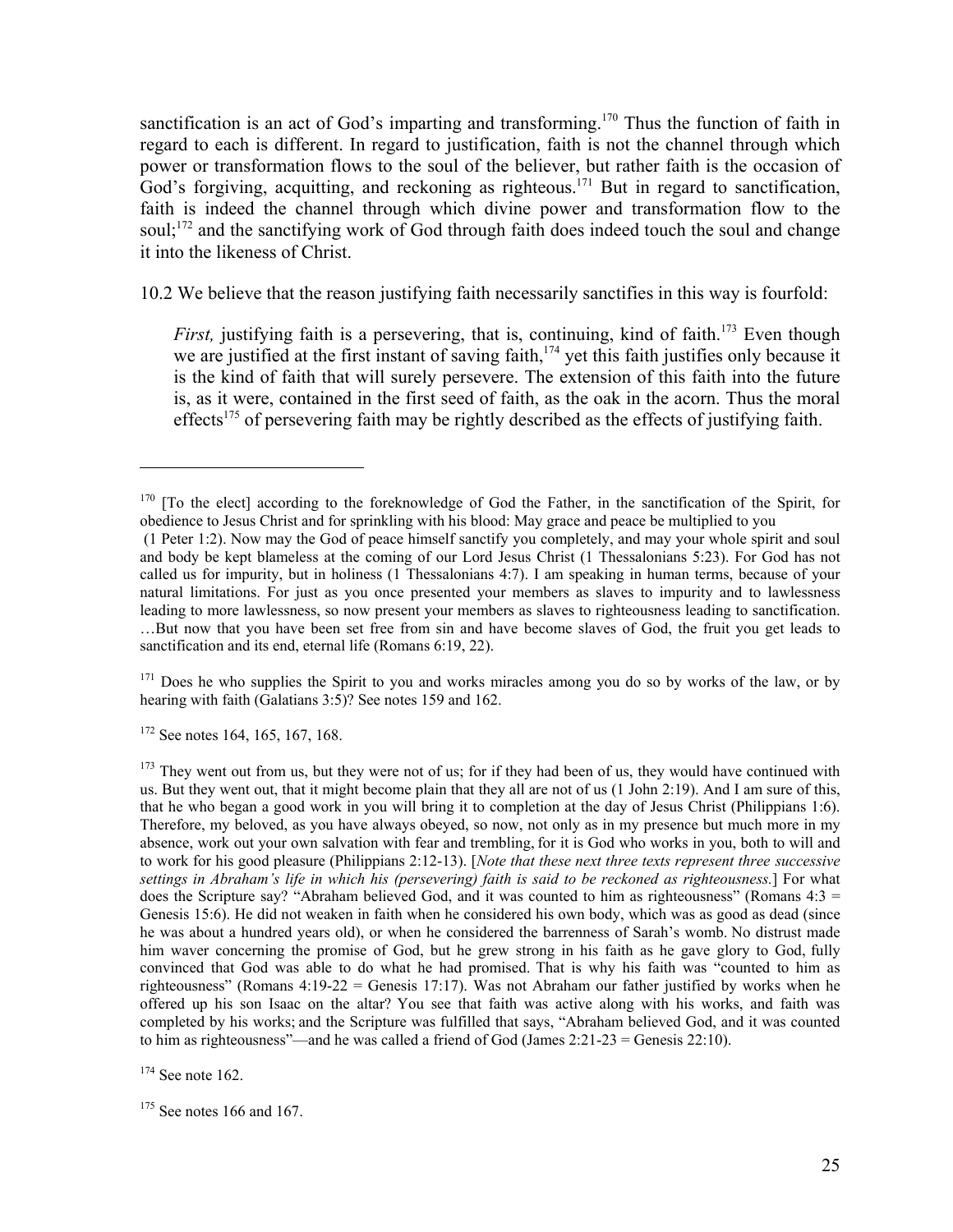*Second,* we believe that justifying faith trusts in Christ not only for the gift of imputed righteousness and the forgiveness of sins, $176$  but also for the fulfillment of all His promises to us based on that reconciliation.<sup>177</sup> Justifying faith magnifies the finished work of Christ's atonement, by resting securely in all the promises of God obtained and guaranteed by that all-sufficient work.<sup>178</sup>

Third, we believe that justifying faith embraces Christ in all His roles:<sup>179</sup> Creator,<sup>180</sup> Sustainer,<sup>181</sup> Savior,<sup>182</sup> Teacher,<sup>183</sup> Guide,<sup>184</sup> Comforter,<sup>185</sup> Helper,<sup>186</sup> Friend,<sup>187</sup>

 $\overline{a}$ 

 $178$  For all the promises of God find their Yes in him. That is why it is through him that we utter our Amen to God for his glory (2 Corinthians 1:20).

<sup>180</sup> In the beginning was the Word, and the Word was with God, and the Word was God. He was in the beginning with God. All things were made through him, and without him was not any thing made that was made (John 1:1-3).

 $181$  He is before all things, and in him all things hold together (Colossians 1:17). He is the radiance of the glory of God and the exact imprint of his nature, and he upholds the universe by the word of his power (Hebrews 1:3).

 $182$  For unto you is born this day in the city of David a Savior, who is Christ the Lord (Luke 2:11).

 $176$  [I count all as rubbish that I may] be found in him, not having a righteousness of my own that comes from the law, but that which comes through faith in Christ, the righteousness from God that depends on faith- (Philippians 3:9). But now the righteousness of God has been manifested apart from the law, although the Law and the Prophets bear witness to it- the righteousness of God through faith in Jesus Christ for all who believe (Romans 3:21-22). To him all the prophets bear witness that everyone who believes in him receives forgiveness of sins through his name (Acts 10:43).

 $177$  No distrust made him waver concerning the promise of God, but he grew strong in his faith as he gave glory to God, fully convinced that God was able to do what he had promised. That is why his faith was "counted to him as righteousness (Romans 4:20-22). [He will present you blameless] if indeed you continue in the faith, stable and steadfast, not shifting from the hope of the gospel that you heard, which has been proclaimed in all creation under heaven, and of which I, Paul, became a minister (Colossians 1:23). Now faith is the assurance of things hoped for, the conviction of things not seen (Hebrews 11:1). Christ is faithful over God's house as a son. And we are his house if indeed we hold fast our confidence and our boasting in our hope (Hebrews 3:6). Now if we have died with Christ, we believe that we will also live with him (Romans 6:8). I received mercy for this reason, that in me, as the foremost, Jesus Christ might display his perfect patience as an example to those who were to believe in him for eternal life (1 Timothy 1:16).

<sup>&</sup>lt;sup>179</sup> If you confess with your mouth that Jesus is Lord and believe in your heart that God raised him from the dead, you will be saved (Romans 10:9). And this is his commandment, that we believe in the name of his Son Jesus Christ and love one another, just as he has commanded us (1 John 3:23). [They were] testifying both to Jews and to Greeks of repentance toward God and of faith in our Lord Jesus Christ (Acts 20:21). We know that a person is not justified by works of the law but through faith in Jesus Christ, so we also have believed in Christ Jesus, in order to be justified by faith in Christ and not by works of the law, because by works of the law no one will be justified (Galatians 2:16). We heard of your faith in Christ Jesus and of the love that you have for all the saints (Colossians 1:4). For though I am absent in body, yet I am with you in spirit, rejoicing to see your good order and the firmness of your faith in Christ (Colossians 2:5). From childhood you have been acquainted with the sacred writings, which are able to make you wise for salvation through faith in Christ Jesus (2 Timothy 3:15). These are written so that you may believe that Jesus is the Christ, the Son of God, and that by believing you may have life in his name (John 20:31). For it has been granted to you that for the sake of Christ you should not only believe in him but also suffer for his sake (Philippians 1:29).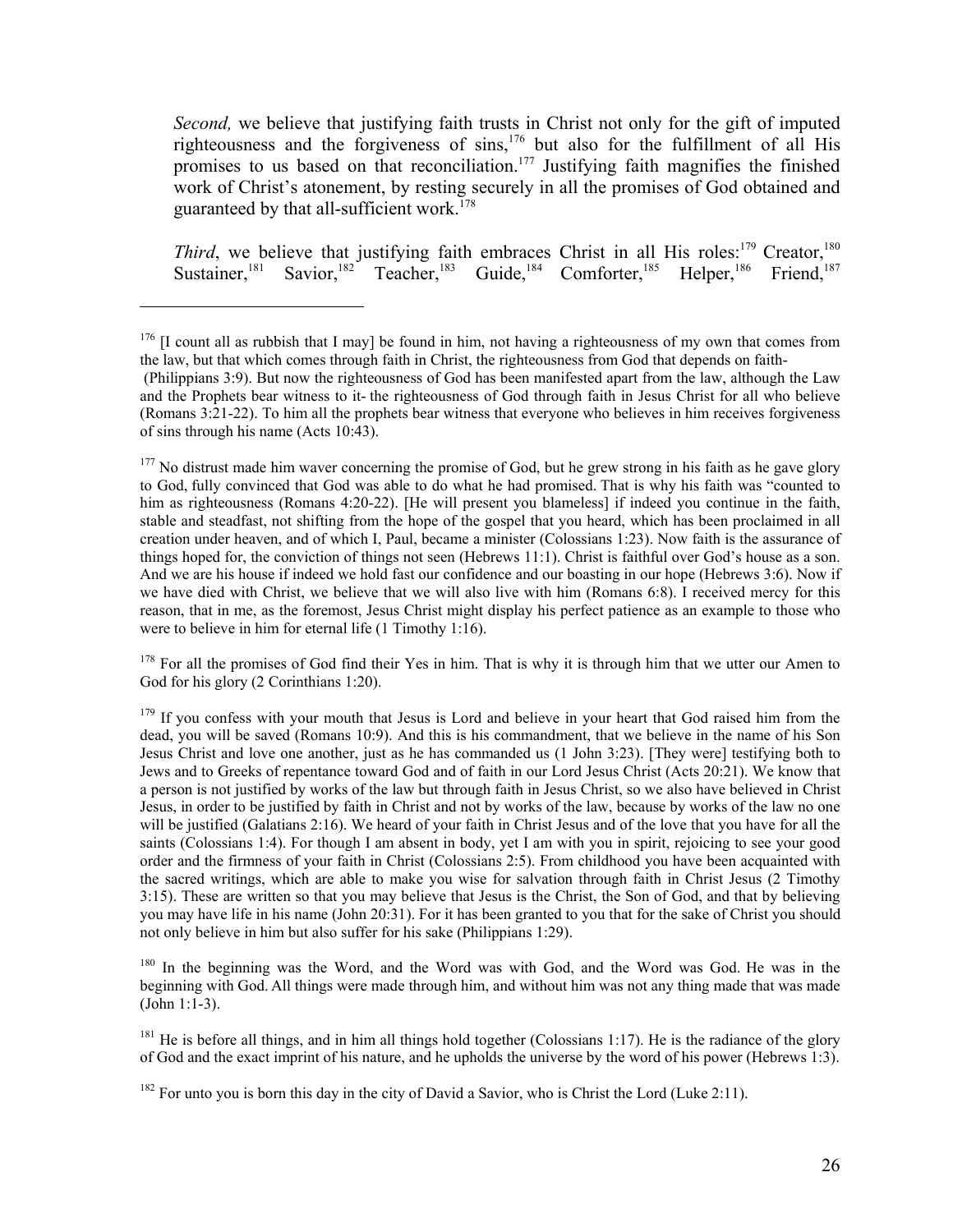Advocate,<sup>188</sup> Protector,<sup>189</sup> and Lord.<sup>190</sup> Justifying faith does not divide Christ, accepting part of Him and rejecting the rest. All of Christ is embraced by justifying faith, even before we are fully aware of, or fully understand, all that He will be for us. As more of Christ is truly revealed to us in His Word, genuine faith recognizes Christ and embraces Him more fully. $191$ 

*Fourth,* we believe that this embracing of all of Christ is not a mere intellectual assent, or a mere decision of the will, but is also a heartfelt, Spirit-given (yet imperfect) satisfaction in all that God is for us in Jesus.<sup>192</sup> Therefore, the change of mind and heart

<sup>186</sup> Yes, and I shall rejoice, for I know that through your prayers and the help of the Spirit of Jesus Christ this will turn out for my deliverance (Philippians 1:19).

 $187$  Greater love has no one than this, that someone lays down his life for his friends. You are my friends if you do what I command you. No longer do I call you servants, for the servant does not know what his master is doing; but I have called you friends, for all that I have heard from my Father I have made known to you (John 15:13-15).

<sup>188</sup> My little children, I am writing these things to you so that you may not sin. But if anyone does sin, we have an advocate with the Father, Jesus Christ the righteous (1 John 2:1).

<sup>189</sup> But the Lord is faithful. He will establish you and guard you against the evil one (2 Thessalonians 3:3).

<sup>190</sup> If you confess with your mouth that Jesus is Lord and believe in your heart that God raised him from the dead, you will be saved (Romans 10:9).

<sup>191</sup> Let those of us who are mature think this way, and if in anything you think otherwise, God will reveal that also to you (Philippians 3:15).

<sup>192</sup> Jesus said to them, "I am the bread of life; whoever comes to me shall not hunger, and whoever believes in me shall never thirst (John 6:35). Everyone who believes that Jesus is the Christ has been born of God, and everyone who loves the Father loves whoever has been born of him. By this we know that we love the children of God, when we love God and obey his commandments. For this is the love of God, that we keep his commandments. And his commandments are not burdensome. For everyone who has been born of God overcomes the world. And this is the victory that has overcome the world—our faith (1 John 5:1-4). This is the judgment: the light has come into the world, and people loved the darkness rather than the light because their deeds were evil. For everyone who does wicked things hates the light and does not come to the light, lest his deeds should be exposed. But whoever does what is true comes to the light, so that it may be clearly seen that his deeds have been carried out in God (John 3:19-21). Now faith is the assurance of things hoped for, the conviction of things not seen (Hebrews 11:1). By faith Moses, when he was grown up, refused to be called the son of Pharaoh's daughter, choosing rather to be mistreated with the people of God than to enjoy the fleeting pleasures of sin. He considered the reproach of Christ greater wealth than the treasures of Egypt, for he was looking to the reward (Hebrews 11:24-26).

<sup>&</sup>lt;sup>183</sup> You call me Teacher and Lord, and you are right, for so I am (John 13:13).

<sup>&</sup>lt;sup>184</sup> And when they had come up to Mysia, they attempted to go into Bithynia, but the Spirit of Jesus did not allow them (Acts 16:7).

 $185$  I will not leave you as orphans; I will come to you (John 14:18). Peace I leave with you; my peace I give to you. Not as the world gives do I give to you. Let not your hearts be troubled, neither let them be afraid (John 14:27). For as we share abundantly in Christ's sufferings, so through Christ we share abundantly in comfort too (2 Corinthians 1:5).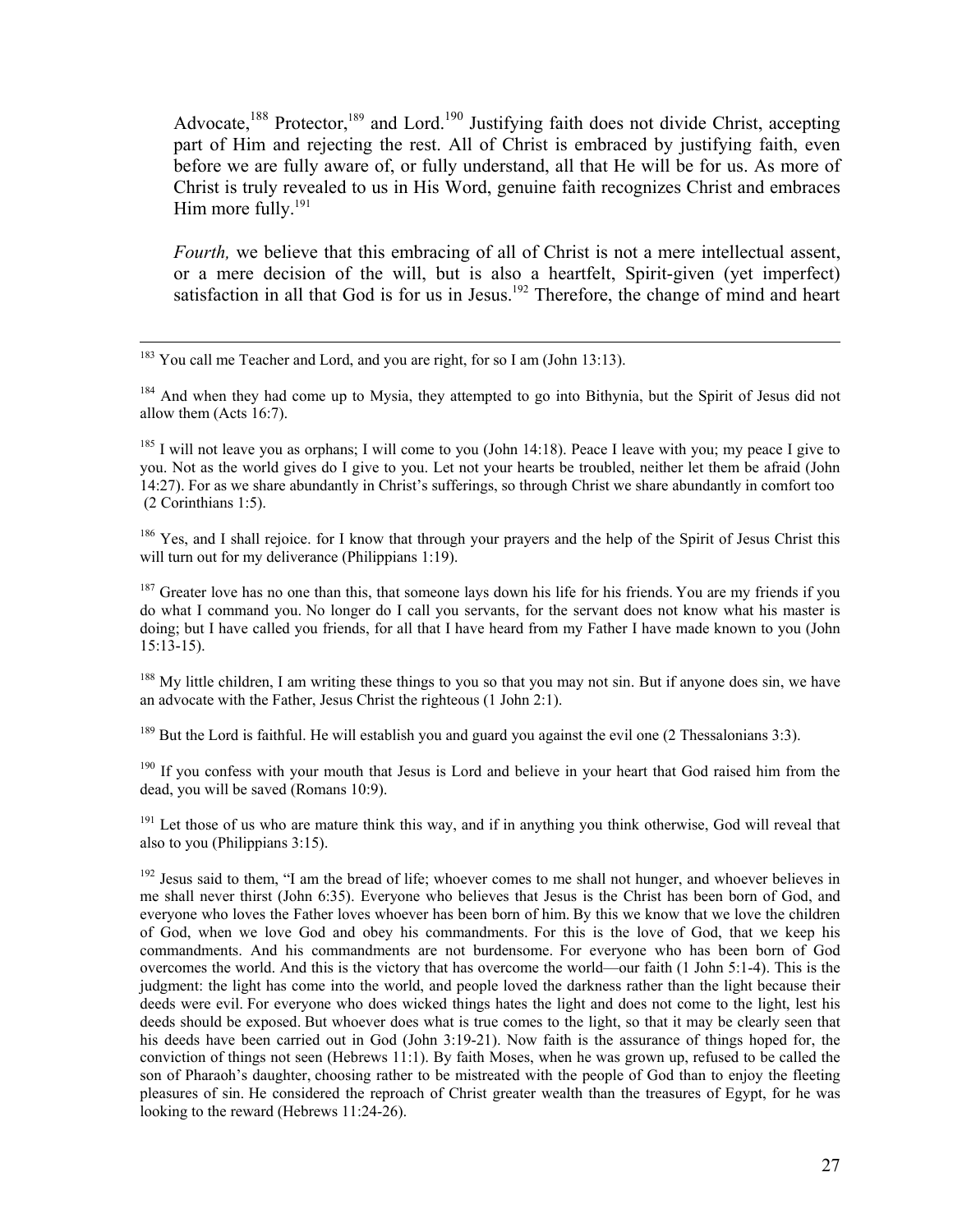that turns from the moral ugliness and danger of sin, and is sometimes called "repentance,"<sup>193</sup> is included in the very nature of saving faith.

10.3 We believe that this persevering, future-oriented, Christ-embracing, heart-satisfying faith is life-transforming,<sup>194</sup> and therefore renders intelligible the teaching of the Scripture that final salvation in the age to come depends on the transformation of life, $195$  and yet does not contradict justification by faith alone. The faith which alone justifies, cannot remain alone, but works through love.<sup>196</sup>

10.4 We believe that this simple, powerful reality of justifying faith is God's gift $197$  which He gives unconditionally in accord with God's electing love,<sup>198</sup> so that no one can boast in himself,<sup>199</sup> but only give all glory to God for every part of salvation.<sup>200</sup> We believe that the Holy Spirit is the decisive agent in this life-transformation, but that He is supplied to us and

 $194$  See notes 167 and 168.

<sup>195</sup> See note 166.

 $\overline{a}$ 

<sup>196</sup> For in Christ Jesus neither circumcision nor uncircumcision counts for anything, but only faith working through love (Galatians 5:6). See note 166.

 $197$  See notes 43 and 44.

<sup>198</sup> But we ought always to give thanks to God for you, brothers beloved by the Lord, because God chose you as the firstfruits to be saved, through sanctification by the Spirit and belief in the truth (2 Thessalonians 2:13). For those whom he foreknew he also predestined to be conformed to the image of his Son, in order that he might be the firstborn among many brothers. And those whom he predestined he also called, and those whom he called he also justified, and those whom he justified he also glorified (Romans 8:29-30).

 $199$  For by grace you have been saved through faith. And this is not your own doing; it is the gift of God, not a result of works, so that no one may boast (Ephesians 2:8-9). For consider your calling, brothers: not many of you were wise according to worldly standards, not many were powerful, not many were of noble birth. But God chose what is foolish in the world to shame the wise; God chose what is weak in the world to shame the strong; God chose what is low and despised in the world, even things that are not, to bring to nothing things that are, so that no human being might boast in the presence of God (1 Corinthians 1:26-29).

<sup>200</sup> For I will not venture to speak of anything except what Christ has accomplished through me to bring the Gentiles to obedience—by word and deed (Romans 15:18). He is the source of your life in Christ Jesus, whom God made our wisdom and our righteousness and sanctification and redemption. Therefore, as it is written, "Let the one who boasts, boast in the Lord (1 Corinthians 1:30-31). But by the grace of God I am what I am, and his grace toward me was not in vain. On the contrary, I worked harder than any of them, though it was not I, but the grace of God that is with me (1 Corinthians 15:10). For who sees anything different in you? What do you have that you did not receive? If then you received it, why do you boast as if you did not receive it

 (1 Corinthians 4:7)? [May He] equip you with everything good that you may do his will, working in us that which is pleasing in his sight, through Jesus Christ, to whom be glory forever and ever. Amen

 (Hebrews 13:21). For from him and through him and to him are all things. To him be glory forever. Amen (Romans 11:36).

<sup>&</sup>lt;sup>193</sup> Bear fruit in keeping with repentance (Matthew 3:8). Therefore let us leave the elementary doctrine of Christ and go on to maturity, not laying again a foundation of repentance from dead works and of faith toward God (Hebrews 6:1).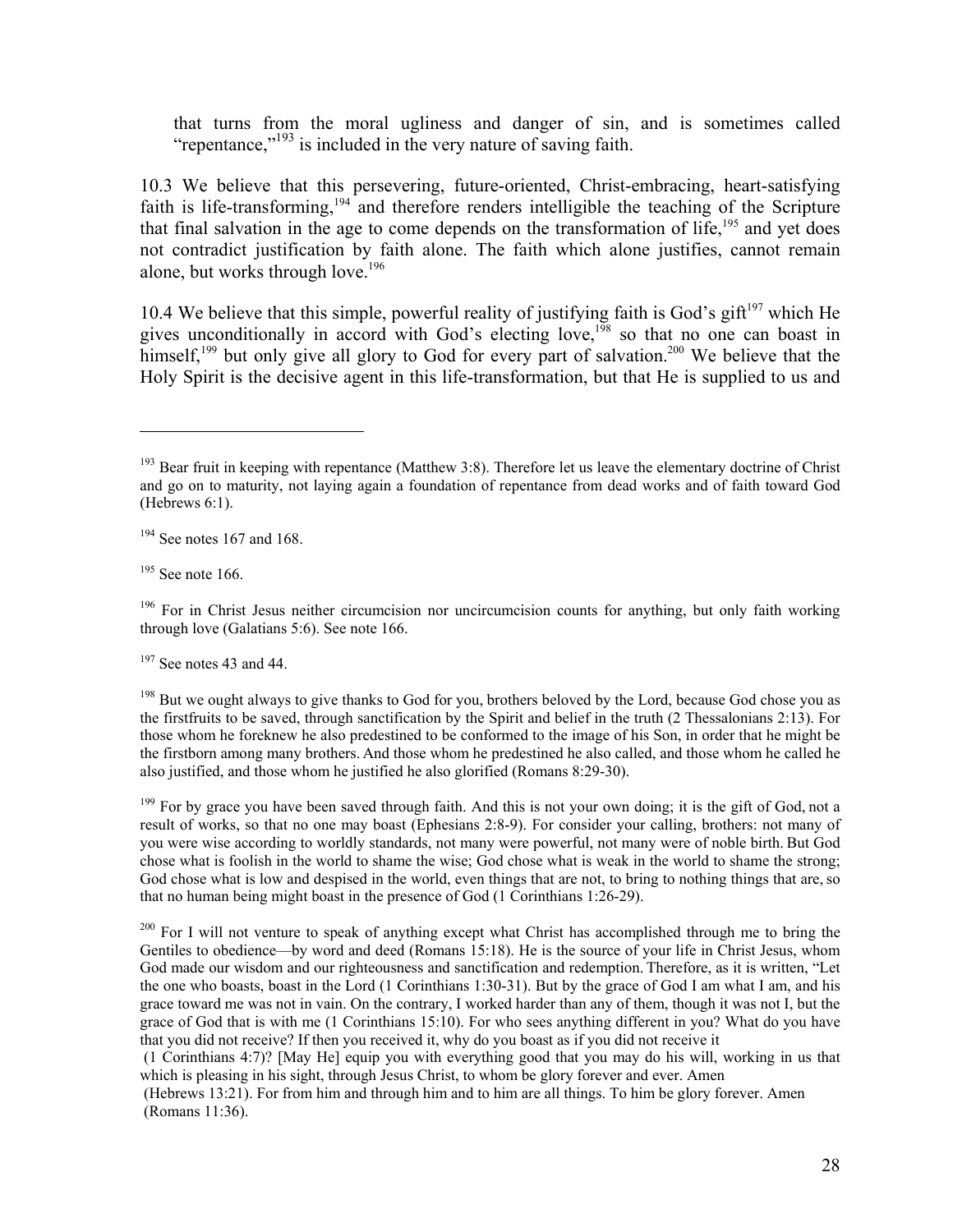works holiness in us though our daily faith in the Son of  $God<sup>201</sup>$  whose trustworthiness He loves to glorify.<sup>202</sup>

10.5 We believe that the sanctification, which comes by the Spirit through faith, $203$  is imperfect and incomplete in this life.<sup>204</sup> Although slavery to sin is broken,<sup>205</sup> and sinful desires are progressively<sup>206</sup> weakened by the power of a superior satisfaction in the glory of Christ, yet there remain remnants of corruption in every heart that give rise to irreconcilable war,<sup>207</sup> and call for vigilance in the lifelong fight of faith.<sup>208</sup>

 $\overline{a}$ 

<sup>203</sup> But we ought always to give thanks to God for you, brothers beloved by the Lord, because God chose you as the firstfruits to be saved, through sanctification by the Spirit and belief in the truth (2 Thessalonians 2:13).

<sup>204</sup> Not that I have already obtained this or am already perfect, but I press on to make it my own, because Christ Jesus has made me his own (Philippians 3:12). If we say we have no sin, we deceive ourselves, and the truth is not in us. If we confess our sins, he is faithful and just to forgive us our sins and to cleanse us from all unrighteousness. If we say we have not sinned, we make him a liar, and his word is not in us (1 John 1:8-10). My little children, I am writing these things to you so that you may not sin. But if anyone does sin, we have an advocate with the Father, Jesus Christ the righteous (1 John 2:1). Give us this day our daily bread, and forgive us our debts, as we also have forgiven our debtors (Matthew 6:11-12). So you also must consider yourselves dead to sin and alive to God in Christ Jesus. Let not sin therefore reign in your mortal bodies, to make you obey their passions. Do not present your members to sin as instruments for unrighteousness, but present yourselves to God as those who have been brought from death to life, and your members to God as instruments for righteousness (Romans 6:11-13). But I say, walk by the Spirit, and you will not gratify the desires of the flesh. For the desires of the flesh are against the Spirit, and the desires of the Spirit are against the flesh, for these are opposed to each other, to keep you from doing the things you want to do. But if you are led by the Spirit, you are not under the law (Galatians 5:16-18).

 $^{205}$  For sin will have no dominion over you, since you are not under law but under grace (Romans 6:14). But thanks be to God, that you who were once slaves of sin have become obedient from the heart to the standard of teaching to which you were committed (Romans 6:17).

<sup>206</sup> And we all, with unveiled face, beholding the glory of the Lord, are being transformed into the same image from one degree of glory to another. For this comes from the Lord who is the Spirit (2 Corinthians 3:18). For the word of the cross is folly to those who are perishing, but to us who are being saved it is the power of God (1 Corinthians 1:18). For by a single offering he has perfected for all time those who are being sanctified (Hebrews 10:14). But grow in the grace and knowledge of our Lord and Savior Jesus Christ. To him be the glory both now and to the day of eternity. Amen (2 Peter 3:18).

 $^{207}$  But I say, walk by the Spirit, and you will not gratify the desires of the flesh. For the desires of the flesh are against the Spirit, and the desires of the Spirit are against the flesh, for these are opposed to each other, to keep you from doing the things you want to do. But if you are led by the Spirit, you are not under the law (Galatians 5:16-18). Beloved, I urge you as sojourners and exiles to abstain from the passions of the flesh, which wage war against your soul (1 Peter 2:11).

 $^{208}$  Take care, brothers, lest there be in any of you an evil, unbelieving heart, leading you to fall away from the living God. But exhort one another every day, as long as it is called "today," that none of you may be hardened

<sup>&</sup>lt;sup>201</sup> Does he who supplies the Spirit to you and works miracles among you do so by works of the law, or by hearing with faith (Galatians 3:5)?

<sup>&</sup>lt;sup>202</sup> When the Spirit of truth comes, he will guide you into all the truth, for he will not speak on his own authority, but whatever he hears he will speak, and he will declare to you the things that are to come. He will glorify me, for he will take what is mine and declare it to you ( John 16:13-14).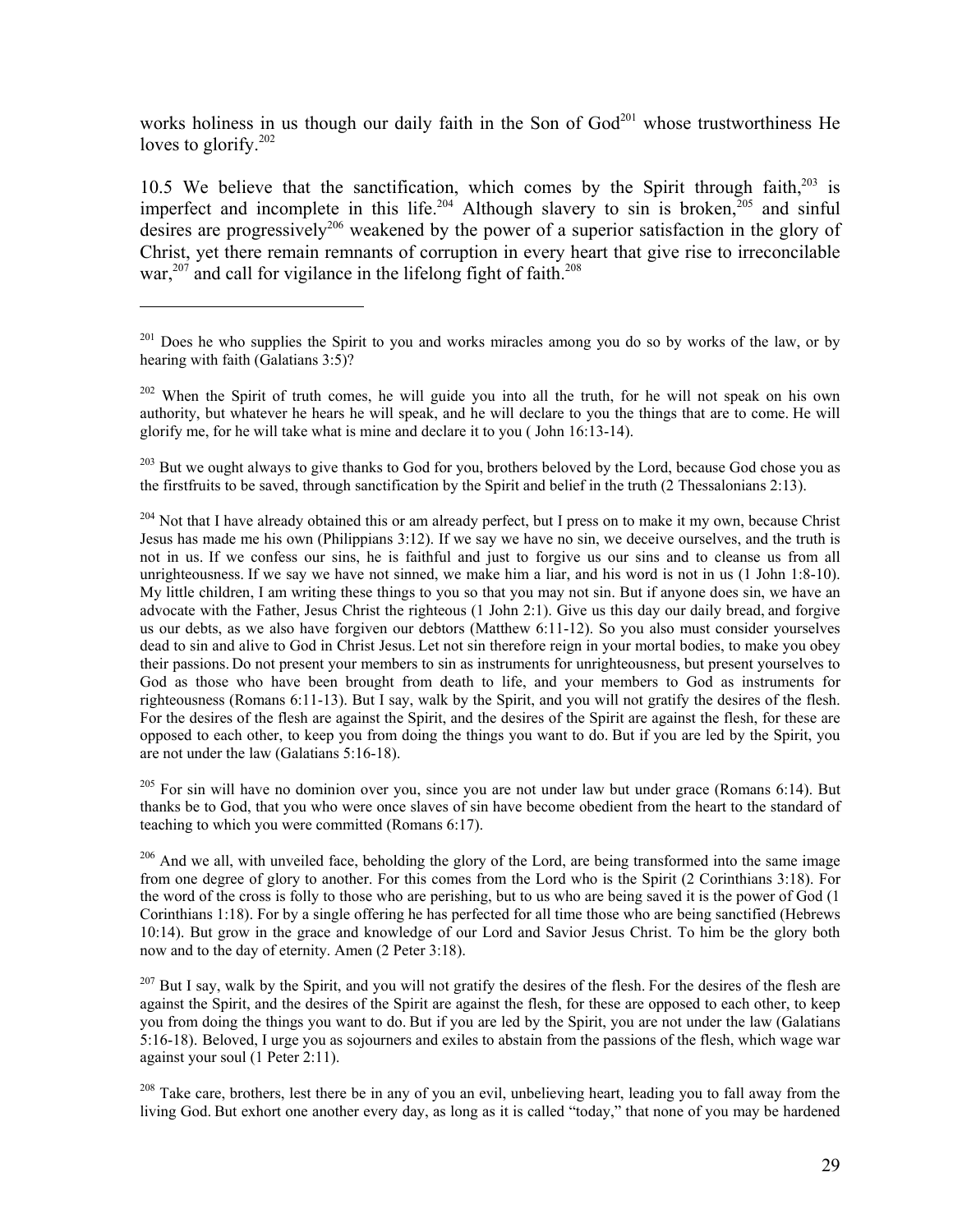10.6 We believe that all who are justified will win this fight. They will persevere in faith and never surrender to the enemy of their souls.<sup>209</sup> This perseverance is the promise of the New Covenant,<sup>210</sup> obtained by the blood of Christ,<sup>211</sup> and worked in us by God Himself,<sup>212</sup> yet not so as to diminish, but only to empower and encourage, our vigilance;<sup>213</sup> so that we may say in the end, I have fought the good fight,  $2^{14}$  but it was not I, but the grace of God which was with me.<sup>215</sup>

 $^{209}$  False christs and false prophets will arise and perform signs and wonders, to lead astray, if possible, the elect (Mark 13:22). Simon, Simon, behold, Satan demanded to have you, that he might sift you like wheat, but I have prayed for you that your faith may not fail. And when you have turned again, strengthen your brothers (Luke 22:31-32). My sheep hear my voice, and I know them, and they follow me. I give them eternal life, and they will never perish, and no one will snatch them out of my hand. My Father, who has given them to me, is greater than all, and no one is able to snatch them out of the Father's hand. I and the Father are one (John 10:27-30). Those whom he predestined he also called, and those whom he called he also justified, and those whom he justified he also glorified (Romans 8:30). For we share in Christ, if indeed we hold our original confidence firm to the end (Hebrews 3:14). They went out from us, but they were not of us; for if they had been of us, they would have continued with us. But they went out, that it might become plain that they all are not of us (1 John 2:19). [He] will sustain you to the end, guiltless in the day of our Lord Jesus Christ. God is faithful, by whom you were called into the fellowship of his Son, Jesus Christ our Lord (1 Corinthians 1:8-9). I am sure of this, that he who began a good work in you will bring it to completion at the day of Jesus Christ (Philippians 1:6). Now may the God of peace himself sanctify you completely, and may your whole spirit and soul and body be kept blameless at the coming of our Lord Jesus Christ. He who calls you is faithful; he will surely do it (1 Thessalonians 5:23-24). I suffer as I do. But I am not ashamed, for I know whom I have believed, and I am convinced that he is able to guard until that Day what has been entrusted to me (2 Timothy 1:12). [You] by God's power are being guarded through faith for a salvation ready to be revealed in the last time (1 Peter 1:5).

 $^{210}$  I will make with them an everlasting covenant, that I will not turn away from doing good to them. And I will put the fear of me in their hearts, that they may not turn from me (Jeremiah 32:40).

<sup>211</sup> In the same way also he took the cup, after supper, saying, "This cup is the new covenant in my blood. Do this, as often as you drink it, in remembrance of me" (1 Corinthians 11:25).

<sup>212</sup> Now may the God of peace who brought again from the dead our Lord Jesus, the great shepherd of the sheep, by the blood of the eternal covenant, equip you with everything good that you may do his will, working in us that which is pleasing in his sight, through Jesus Christ, to whom be glory forever and ever. Amen (Hebrews 13:20-21).

<sup>213</sup> Therefore, my beloved, as you have always obeyed, so now, not only as in my presence but much more in my absence, work out your own salvation with fear and trembling, for it is God who works in you, both to will and to work for his good pleasure (Philippians 2:12-13).

 $^{214}$  I have fought the good fight, I have finished the race, I have kept the faith. Henceforth there is laid up for me the crown of righteousness, which the Lord, the righteous judge, will award to me on that Day, and not only to me but also to all who have loved his appearing (2 Timothy 4:7-8).

by the deceitfulness of sin (Hebrews 3:12-13). Fight the good fight of the faith. Take hold of the eternal life to which you were called and about which you made the good confession in the presence of many witnesses (1) Timothy 6:12). I have fought the good fight, I have finished the race, I have kept the faith. Henceforth there is laid up for me the crown of righteousness, which the Lord, the righteous judge, will award to me on that Day, and not only to me but also to all who have loved his appearing (2 Timothy 4:7-8).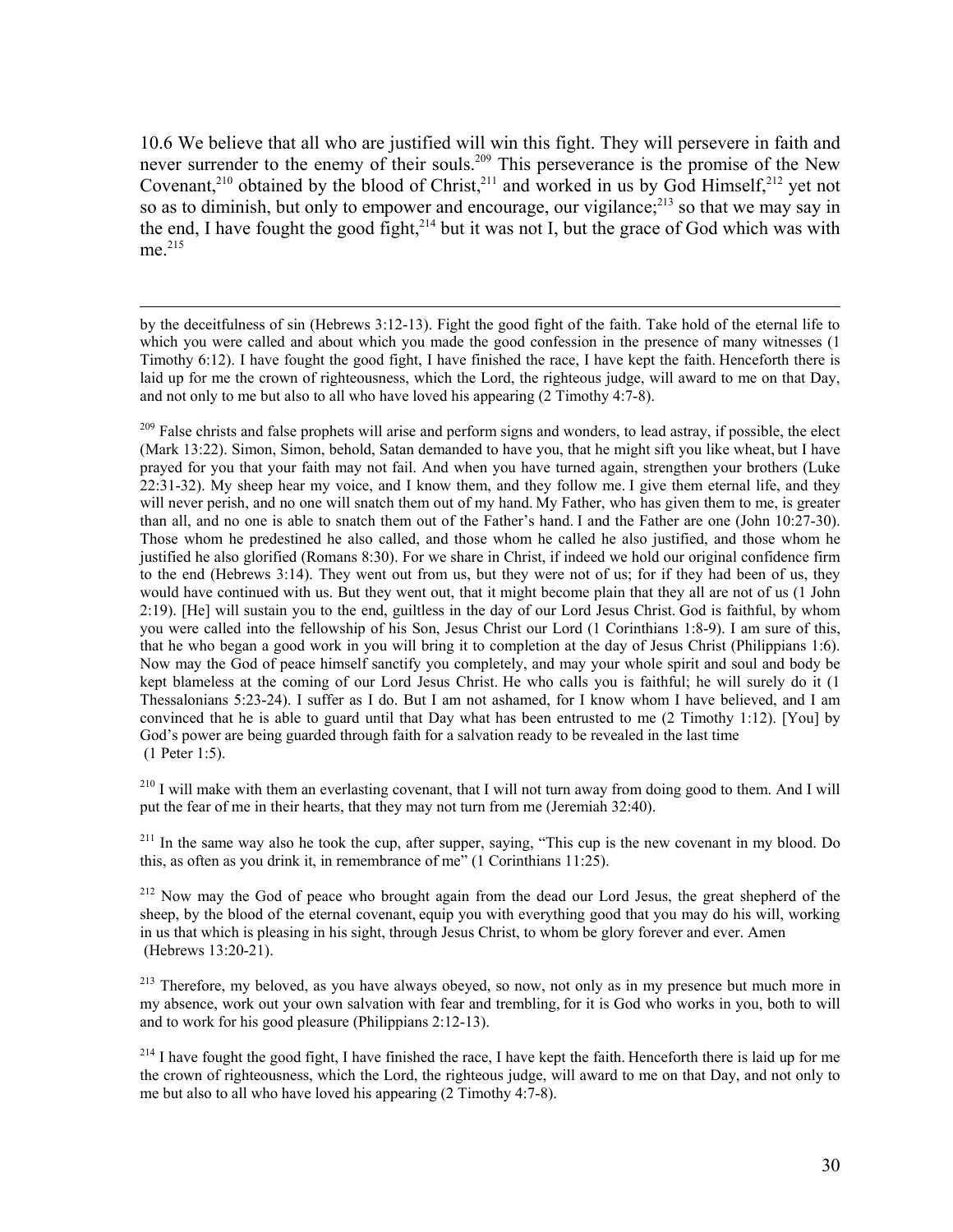# **11. Living God's Word by Meditation and Prayer**

11.1 We believe that faith is awakened and sustained by God's Spirit<sup>216</sup> through His Word<sup>217</sup> and prayer.<sup>218</sup> The good fight of faith is fought mainly by meditating on the Scriptures<sup>219</sup> and praying<sup> $220$ </sup> that God would apply them to our souls.

11.2 We believe that the promises of God recorded in the Scriptures are suited to save us from the deception of sin by displaying for us, and holding out to us, superior pleasures in the protection, provision, and presence of  $God.^{221}$  Therefore, reading,<sup>222</sup> understanding,<sup>223</sup>

<sup>215</sup> But by the grace of God I am what I am, and his grace toward me was not in vain. On the contrary, I worked harder than any of them, though it was not I, but the grace of God that is with me (1 Corinthians 15:10).

 $216$  See notes 43 and 44.

 $2^{17}$  So faith comes from hearing, and hearing through the word of Christ (Romans 10:17).

<sup>218</sup> Immediately the father of the child cried out and said, "I believe; help my unbelief" (Mark 9:24)! Simon, Simon, behold, Satan demanded to have you, that he might sift you like wheat, but I have prayed for you that your faith may not fail. And when you have turned again, strengthen your brothers (Luke 22:31-32). I pray that the eyes of your hearts enlightened, that you may know what is the hope to which he has called you, what are the riches of his glorious inheritance in the saints, and what is the immeasurable greatness of his power toward us who believe, according to the working of his great might (Ephesians 1:18-19). Finally, brothers, pray for us, that the word of the Lord may speed ahead and be honored, as happened among you (2 Thessalonians 3:1). To this end we always pray for you, that our God may make you worthy of his calling and may fulfill every resolve for good and every work of faith by his power (2 Thessalonians 1:11).

<sup>219</sup> And take the helmet of salvation, and the sword of the Spirit, which is the word of God, praying at all times in the Spirit, with all prayer and supplication. To that end keep alert with all perseverance, making supplication for all the saints (Ephesians 6:17-18). For the word of God is living and active, sharper than any two-edged sword, piercing to the division of soul and of spirit, of joints and of marrow, and discerning the thoughts and intentions of the heart (Hebrews 4:12). Blessed is the man who walks not in the counsel of the wicked, nor stands in the way of sinners, nor sits in the seat of scoffers; but his delight is in the law of the LORD, and on his law he meditates day and night. He is like a tree planted by streams of water, that yields its fruit in its season, and its leaf does not wither. In all that he does, he prospers (Psalm 1:1-3).

<sup>220</sup> Incline my heart to your testimonies, and not to selfish gain (Psalm 119:36)! Open my eyes, that I may behold wonderful things out of your law (Psalm 119:18). Teach me your way, O LORD; that I may walk in your truth; unite my heart to fear your name (Psalm 86:11).

 $^{221}$  His divine power has granted to us all things that pertain to life and godliness, through the knowledge of him who called us to his own glory and excellence, by which he has granted to us his precious and very great promises, so that through them you may become partakers of the divine nature (2 Peter 1:3-4). For you had compassion on those in prison, and you joyfully accepted the plundering of your property, since you knew that you yourselves had a better possession and an abiding one (Hebrews 10:34). By faith Moses, when he was grown up, refused to be called the son of Pharaoh's daughter, choosing rather to be mistreated with the people of God than to enjoy the fleeting pleasures of sin. He considered the reproach of Christ greater wealth than the treasures of Egypt, for he was looking to the reward (Hebrews 11:24-26). Therefore let us go to him outside the camp and bear the reproach he endured. For here we have no lasting city, but we seek the city that is to come (Hebrews 13:13-14).

 $222$  When you read this, you can perceive my insight into the mystery of Christ (Ephesians 3:4).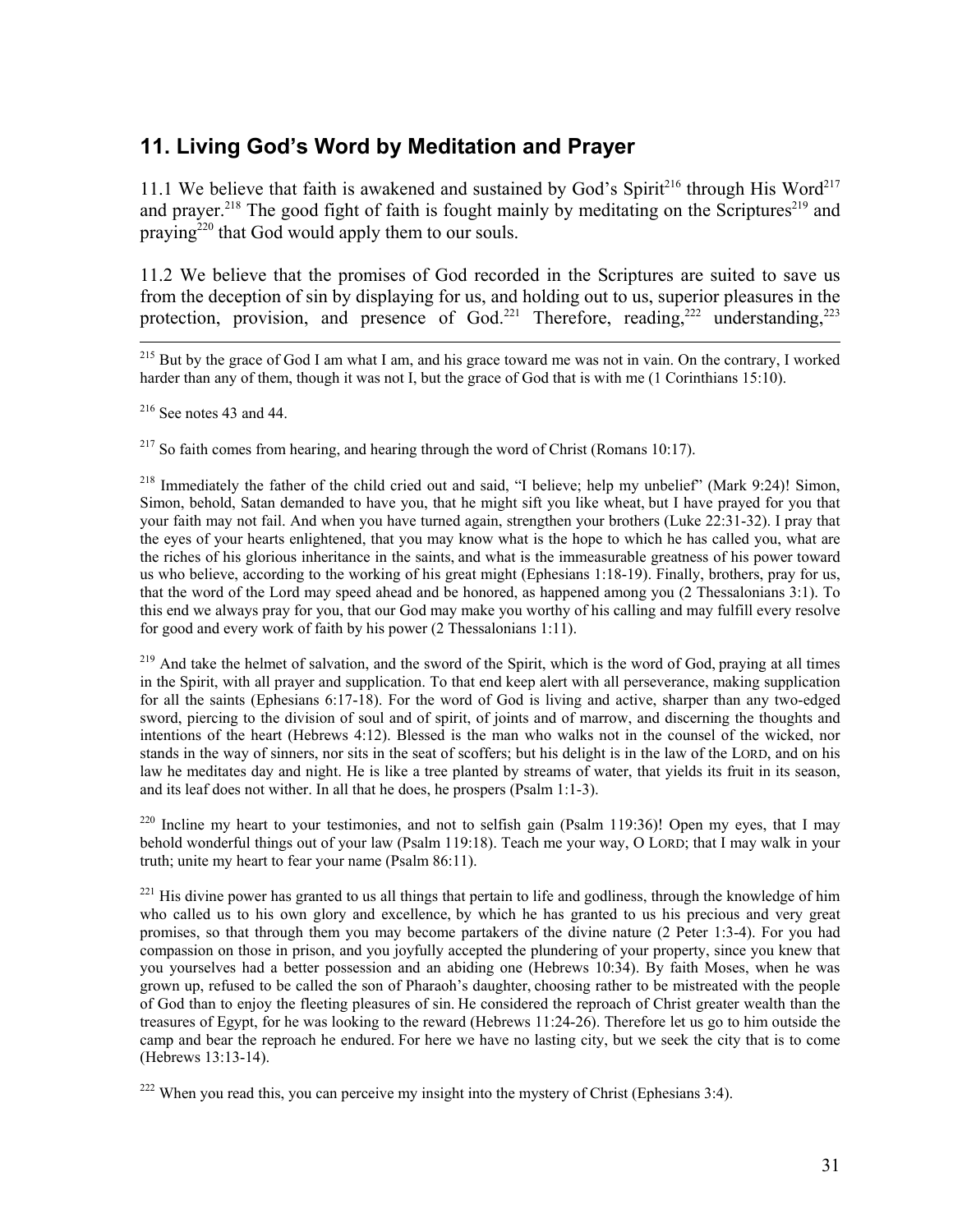pondering,<sup>224</sup> memorizing,<sup>225</sup> and savoring<sup>226</sup> the promises of all that God will be for us in Jesus are primary means of the Holy Spirit to break the power of sin's deceitful promises in our lives. Therefore it is needful that we give ourselves to such meditation day and night.<sup>227</sup>

11.3 We believe that God has ordained to bless<sup>228</sup> and use<sup>229</sup> His people for His glory through the means of prayer, offered in Jesus<sup>230</sup> name by faith.<sup>231</sup> All prayer should seek ultimately that God's name be hallowed, and that His kingdom come, and that His will be done on earth as it is done in heaven.<sup>232</sup> God's sovereignty over all things is not a hindrance to prayer, but a reason for hope that our prayers will succeed.<sup>233</sup>

 $^{225}$  I have stored up your word in my heart, that I might not sin against you (Psalm 119:11).

<sup>226</sup> Delight yourself in the LORD; and He will give you the desires of your heart (Psalm 37:4). O taste and see that the LORD is good; blessed is the man who takes refuge in Him (Psalm 34:8)!

<sup>227</sup> But his delight is in the law of the LORD, and on his law he meditates day and night (Psalm 1:2).

<sup>228</sup> Do not be anxious about anything, but in everything by prayer and supplication with thanksgiving let your requests be made known to God. And the peace of God, which surpasses all understanding, will guard your hearts and your minds in Christ Jesus (Philippians 4:6-7). Ask, and it will be given to you; seek, and you will find; knock, and it will be opened to you. For everyone who asks receives, and the one who seeks finds, and to the one who knocks it will be opened. Or which one of you, if his son asks him for bread, will give him a stone? Or if he asks for a fish, will give him a serpent? If you then, who are evil, know how to give good gifts to your children, how much more will your Father who is in heaven give good things to those who ask him (Matthew 7:7-11).

 $^{229}$  I appeal to you, brothers, by our Lord Jesus Christ and by the love of the Spirit, to strive together with me in your prayers to God on my behalf, that I may be delivered from the unbelievers in Judea, and that my service for Jerusalem may be acceptable to the saints (Romans 15:30-31). Pray also for me, that words may be given to me in opening my mouth boldly to proclaim the mystery of the gospel (Ephesians 6:19). Therefore pray earnestly to the Lord of the harvest to send out laborers into his harvest (Matthew 9:38).

<sup>230</sup> "Whatever you ask in My name, that will I do, so that the Father may be glorified in the Son (John 14:13; see also 15:16; 16:23-24, 26).

<sup>231</sup> If any of you lacks wisdom, let him ask God, who gives generously to all without reproach, and it will be given him. But let him ask in faith, with no doubting, for the one who doubts is like a wave of the sea that is driven and tossed by the wind. For that person must not suppose that he will receive anything from the Lord; he is a double-minded man, unstable in all his ways (James 1:5-8).

<sup>232</sup> Pray then like this: Our Father in heaven, hallowed be your name. Your kingdom come, your will be done, on earth as it is in heaven (Matthew 6:9-10).

<sup>233</sup> Thus says the Lord GOD: This also I will let the house of Israel ask me to do for them: to increase their people like a flock. Like the flock for sacrifices, like the flock at Jerusalem during her appointed feasts, so shall the waste cities be filled with flocks of people. Then they will know that I am the LORD (Ezekiel 36:37-38).

 $223$  Therefore do not be foolish, but understand what the will of the Lord is (Ephesians 5:17). See notes 223 and 225.

 $224$  Think over what I say, for the Lord will give you understanding in everything (2 Timothy 2:7).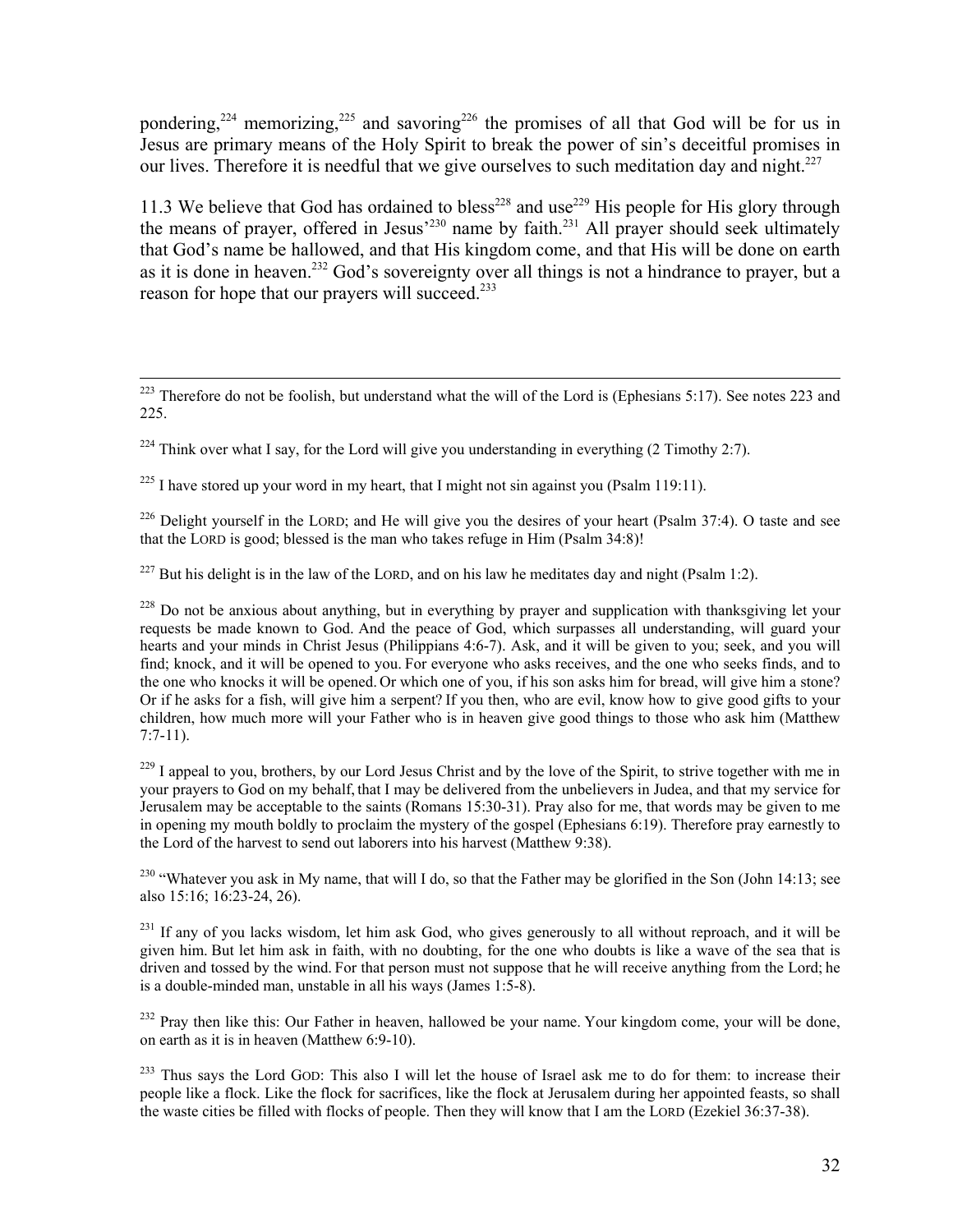11.4 We believe that prayer is the indispensable handmaid of meditation, as we cry out to God for the inclination to turn from the world to the Word,<sup>234</sup> and for the spiritual ability to see the glory of God in His testimonies,<sup>235</sup> and for a soul-satisfying sight of the love of God,<sup>236</sup> and for strength in the inner man to do the will of God.<sup>237</sup> By prayer God sanctifies His people,<sup>238</sup> sends gospel laborers into the world,<sup>239</sup> and causes the Word of God to spread and triumph over Satan and unbelief.<sup>240</sup>

#### **12. Christ's Church and Her Ordinances**

 $\overline{a}$ 

12.1 We believe in the one universal Church, composed of all those, in every time and place, who are chosen in Christ and united to Him through faith by the Spirit in one Body, with Christ Himself as the all-supplying, all-sustaining, all-supreme, and all-authoritative Head.<sup>241</sup> We believe that the ultimate purpose of the Church is to glorify  $God<sup>242</sup>$  in the everlasting and ever-increasing gladness of worship.<sup>243</sup>

<sup>236</sup> Satisfy us in the morning with your steadfast love, that we may rejoice and be glad all our days (Psalm 90:14).

 $^{237}$  For this reason I bow my knees before the Father, from whom every family in heaven and on earth is named, that according to the riches of his glory he may grant you to be strengthened with power through his Spirit in your inner being (Ephesians 3:14-16). And so, from the day we heard, we have not ceased to pray for you, asking that you may be filled with the knowledge of his will in all spiritual wisdom and understanding, so as to walk in a manner worthy of the Lord, fully pleasing to him, bearing fruit in every good work and increasing in the knowledge of God. May you be strengthened with all power, according to his glorious might, for all endurance and patience with joy (Colossians 1:9-11).

<sup>238</sup> And may the Lord make you increase and abound in love for one another and for all, as we do for you, so that he may establish your hearts blameless in holiness before our God and Father, at the coming of our Lord Jesus with all his saints (1 Thessalonians 3:12-13).

<sup>239</sup> Pray earnestly to the Lord of the harvest to send out laborers into his harvest (Matthew 9:38).

 $^{240}$  Finally, brothers, pray for us, that the word of the Lord may speed ahead and be honored, as happened among you (2 Thessalonians 3:1).

 $^{241}$  He is the head of the body, the church. He is the beginning, the firstborn from the dead, that in everything he might be preeminent (Colossians 1:18). And he put all things under his feet and gave him as head over all things to the church (Ephesians 1:22). The Gentiles are fellow heirs, members of the same body, and partakers of the promise in Christ Jesus through the gospel (Ephesians 3:6). Rather, speaking the truth in love, we are to grow up in every way into him who is the head, into Christ, from whom the whole body, joined and held together by every joint with which it is equipped, when each part is working properly, makes the body grow so that it builds itself up in love (Ephesians 4:15-16). For the husband is the head of the wife even as Christ is the head of the church, his body, and is himself its Savior (Ephesians 5:23).

 $234$  Incline my heart to your testimonies, and not to selfish gain (Psalm 119:36)!

<sup>&</sup>lt;sup>235</sup> Open my eyes, that I may behold wondrous things out of your law (Psalm 119:18). I pray that the eyes of your hearts enlightened, that you may know what is the hope to which he has called you, what are the riches of his glorious inheritance in the saints (Ephesians 1:18).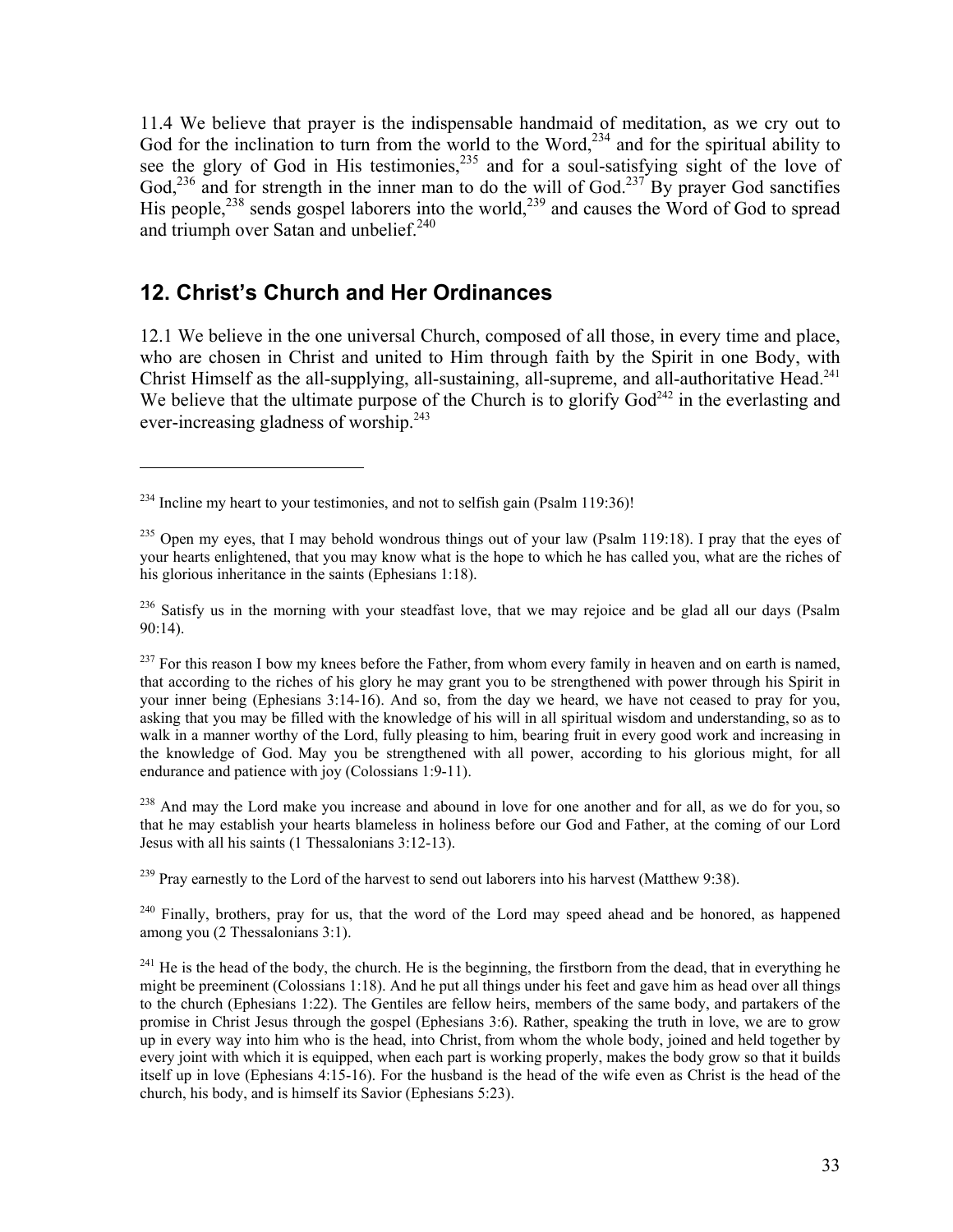12.2 We believe it is God's will that the universal Church find expression in local churches<sup>244</sup> in which believers agree together to hear the Word of God proclaimed,<sup>245</sup> to engage in corporate worship,<sup>246</sup> to practice the ordinances of baptism<sup>247</sup> and the Lord's Supper,<sup>248</sup> to build each other's faith through the manifold ministries of love,  $249$  to hold each other accountable in the obedience of faith through Biblical discipline, $250$  and to engage in local

<sup>243</sup> And they sang a new song, saying, "Worthy are you to take the scroll and to open its seals, for you were slain, and by your blood you ransomed people for God from every tribe and language and people and nation, and you have made them a kingdom and priests to our God, and they shall reign on the earth." Then I looked, and I heard around the throne and the living creatures and the elders the voice of many angels, numbering myriads of myriads and thousands of thousands, saying with a loud voice, "Worthy is the Lamb who was slain, to receive power and wealth and wisdom and might and honor and glory and blessing! (Revelation 5:9-12)!

 $^{244}$  And there arose on that day a great persecution against the church in Jerusalem (Acts 8:1). Aquila and Prisca, together with the church in their house, send you hearty greetings in the Lord (1 Corinthians 16:19).

<sup>245</sup> And he gave... pastors and teachers, to equip the saints for the work of ministry, for building up the body of Christ (Ephesians 4:11-12). I charge you in the presence of God and of Christ Jesus, who is to judge the living and the dead, and by his appearing and his kingdom: preach the word; be ready in season and out of season; reprove, rebuke, and exhort, with complete patience and teaching (2 Timothy 4:1-2).

<sup>246</sup> And do not get drunk with wine, for that is debauchery, but be filled with the Spirit, addressing one another in psalms and hymns and spiritual songs, singing and making melody to the Lord with all your heart, giving thanks always and for everything to God the Father in the name of our Lord Jesus Christ (Ephesians 5:18-20). Let the peace of Christ rule in your hearts, to which indeed you were called in one body. And be thankful. Let the word of Christ dwell in you richly, teaching and admonishing one another in all wisdom, singing psalms and hymns and spiritual songs, with thankfulness in your hearts to God (Colossians 3:15-16).

 $247$  Go therefore and make disciples of all nations, baptizing them in the name of the Father and of the Son and of the Holy Spirit (Matthew 28:19).

<sup>248</sup> For I received from the Lord what I also delivered to you, that the Lord Jesus on the night when he was betrayed took bread, and when he had given thanks, he broke it, and said, "This is my body which is for you. Do this in remembrance of me." In the same way also he took the cup, after supper, saying, "This cup is the new covenant in my blood. Do this, as often as you drink it, in remembrance of me." For as often as you eat this bread and drink the cup, you proclaim the Lord's death until he comes (1 Corinthians 11:23-26).

<sup>249</sup> Now there are varieties of gifts, but the same Spirit; and there are varieties of service, but the same Lord; and there are varieties of activities, but it is the same God who empowers them all in everyone. To each is given the manifestation of the Spirit for the common good (1 Corinthians 12:4-7). What then, brothers? When you come together, each one has a hymn, a lesson, a revelation, a tongue, or an interpretation. Let all things be done for building up (1 Corinthians 14:26). Having gifts that differ according to the grace given to us, let us use them: if prophecy, in proportion to our faith; if service, in our serving; the one who teaches, in his teaching; the one who exhorts, in his exhortation; the one who contributes, in generosity; the one who leads, with zeal; the one who does acts of mercy, with cheerfulness (Romans 12:6-8).

<sup>&</sup>lt;sup>242</sup> Through the church the manifold wisdom of God might now be made known to the rulers and authorities in the heavenly places (Ephesians 3:10). You are the light of the world. A city set on a hill cannot be hidden. Nor do people light a lamp and put it under a basket, but on a stand, and it gives light to all in the house.In the same way, let your light shine before others, so that they may see your good works and give glory to your Father who is in heaven (Matthew 5:14-16).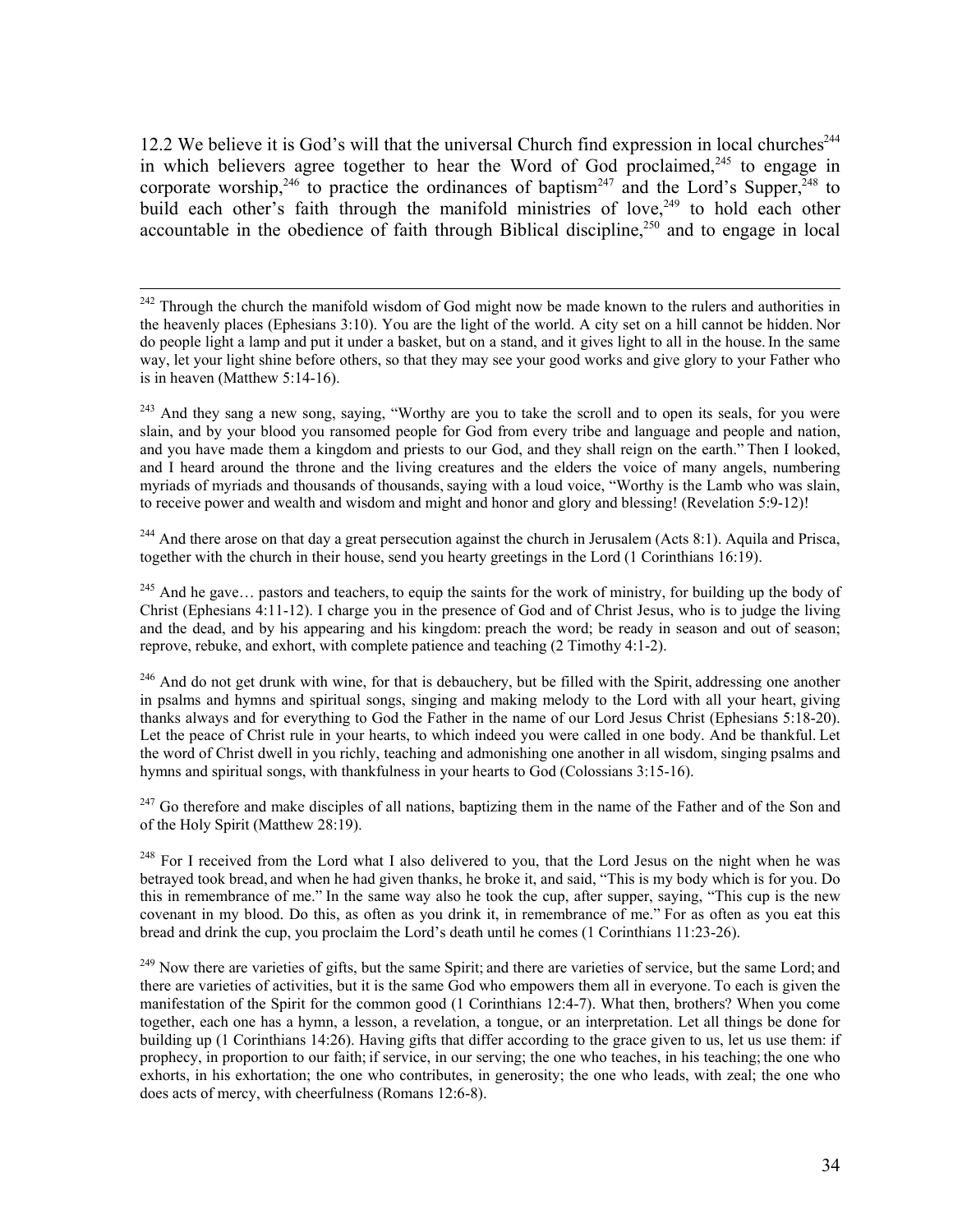and world evangelization.<sup>251</sup> The Church is a body in which each member should find a suitable ministry for His gifts;<sup>252</sup> it is the household of God in which the Spirit dwells;<sup>253</sup> it is the pillar and bulwark of God's truth in a truth-denying world;<sup>254</sup> and it is a city set on a hill so that men may see the light of its good deeds – especially to the poor<sup>255</sup> – and give glory to the Father in heaven  $256$ 

<sup>251</sup> Conduct yourselves wisely toward outsiders, making the best use of the time. Let your speech always be gracious, seasoned with salt, so that you may know how you ought to answer each person (Colossians 4:5-6). I hope to see you in passing as I go to Spain, and to be helped on my journey there by you, once I have enjoyed your company for a while (Romans 15:24). For they have gone out for the sake of the name, accepting nothing from the Gentiles. Therefore we ought to support people like these, that we may be fellow workers for the truth (3 John 7-8). And Jesus came and said to them, "All authority in heaven and on earth has been given to me. Go therefore and make disciples of all nations, baptizing them in the name of the Father and of the Son and of the Holy Spirit, teaching them to observe all that I have commanded you. And behold, I am with you always, to the end of the age" (Matthew 28:18-20).

<sup>252</sup> For in one Spirit we were all baptized into one body- Jews or Greeks, slaves or free- and all were made to drink of one Spirit. For the body does not consist of one member but of many.If the foot should say, "Because I am not a hand, I do not belong to the body," that would not make it any less a part of the body. And if the ear should say, "Because I am not an eye, I do not belong to the body," that would not make it any less a part of the body. If the whole body were an eye, where would be the sense of hearing? If the whole body were an ear, where would be the sense of smell? But as it is, God arranged the members in the body, each one of them, as he chose (1 Corinthians 12:13-18).

<sup>253</sup> [We have been] built on the foundation of the apostles and prophets, Christ Jesus himself being the cornerstone, in whom the whole structure, being joined together, grows into a holy temple in the Lord. In him you also are being built together into a dwelling place for God by the Spirit (Ephesians 2:20-22).

 $254$  [I am writing these things to you, so that,] if I delay, you may know how one ought to behave in the household of God, which is the church of the living God, a pillar and buttress of truth (1 Timothy 3:15).

 $^{255}$  Only, they asked us to remember the poor, the very thing I was eager to do (Galatians 2:10). For Macedonia and Achaia have been pleased to make some contribution for the poor among the saints at Jerusalem (Romans 15:26). But when you give a feast, invite the poor, the crippled, the lame, the blind, and you will be blessed, because they cannot repay you. You will be repaid at the resurrection of the just (Luke 14:13-14).

 $^{256}$  You are the light of the world. A city set on a hill cannot be hidden. Nor do people light a lamp and put it under a basket, but on a stand, and it gives light to all in the house. In the same way, let your light shine before others, so that they may see your good works and give glory to your Father who is in heaven (Matthew 5:14- 16).

 $^{250}$  Brothers, if anyone is caught in any transgression, you who are spiritual should restore him in a spirit of gentleness. Keep watch on yourself, lest you too be tempted (Galatians 6:1). My brothers, if anyone among you wanders from the truth and someone brings him back, let him know that whoever brings back a sinner from his wandering will save his soul from death and will cover a multitude of sins (James 5:19-20). Cleanse out the old leaven that you may be a new lump, as you really are unleavened. . . . But now I am writing to you not to associate with anyone who bears the name of brother if he is guilty of sexual immorality or greed, or is an idolater, reviler, drunkard, or swindler- not even to eat with such a one. For what have I to do with judging outsiders? Is it not those inside the church whom you are to judge? God judges those outside. "Purge the evil person from among you" (1 Corinthians 5:7, 11-13). If anyone does not obey what we say in this letter, take note of that person, and have nothing to do with him, that he may be ashamed. Do not regard him as an enemy, but warn him as a brother (2 Thessalonians 3:14-15).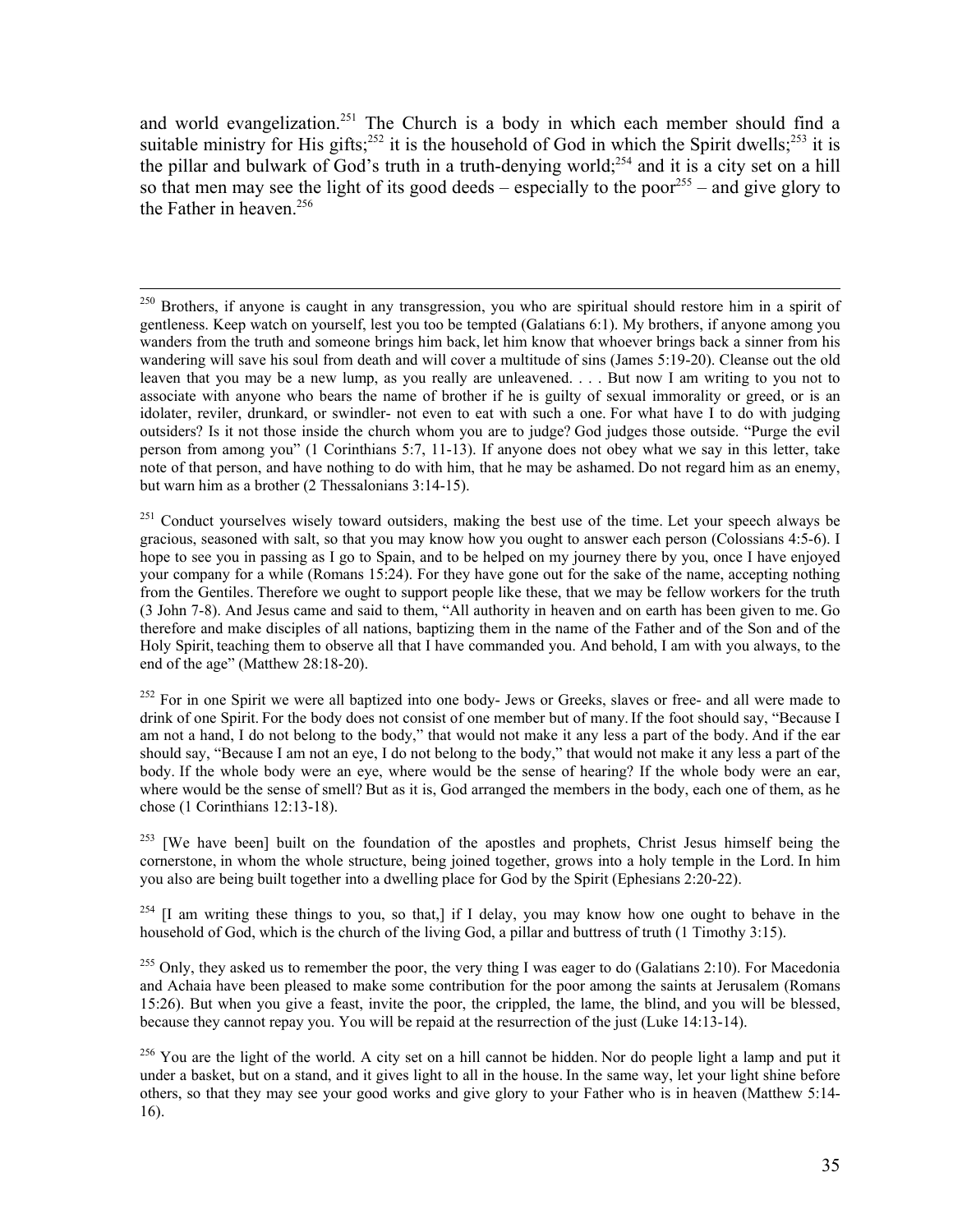12.3 We believe that baptism is an ordinance of the Lord by which those who have repented and come to faith<sup>257</sup> express their union with Christ<sup>258</sup> in His death and resurrection,<sup>259</sup> by being immersed in water<sup>260</sup> in the name of the Father and the Son and the Holy Spirit.<sup>261</sup> It is a sign of belonging to the new people of God, the true Israel,<sup>262</sup> and an emblem of burial<sup>263</sup> and cleansing,  $2^{54}$  signifying death to the old life of unbelief, and purification from the pollution of sin.

12.4 We believe that the Lord's Supper is an ordinance of the Lord<sup>265</sup> in which gathered believers<sup>266</sup> eat bread, signifying Christ's body given for His people, and drink the cup of the

<sup>258</sup> For in one Spirit we were all baptized into one body- Jews or Greeks, slaves or free- and all were made to drink of one Spirit (1 Corinthians 12:13).

<sup>259</sup> Do you not know that all of us who have been baptized into Christ Jesus were baptized into his death? We were buried therefore with him by baptism into death, in order that, just as Christ was raised from the dead by the glory of the Father, we too might walk in newness of life (Romans 6:3-4).

<sup>260</sup> As they were going along the road they came to some water, and the eunuch said, "See, here is water! What prevents me from being baptized?" And he commanded the chariot to stop, and they both went down into the water, Philip and the eunuch, and he baptized him. And when they came up out of the water, the Spirit of the Lord carried Philip away, and the eunuch saw him no more, and went on his way rejoicing (Acts 8:36-39). John also was baptizing at Aenon near Salim, because water was plentiful there (John 3:23). We were buried therefore with him by baptism into death (Romans 6:4).

<sup>261</sup> Go therefore and make disciples of all nations, baptizing them in the name of the Father and of the Son and of the Holy Spirit (Matthew 28:19).

<sup>262</sup> For no one is a Jew who is merely one outwardly, nor is circumcision outward and physical. But a Jew is one inwardly, and circumcision is a matter of the heart, by the Spirit, not by the letter. His praise is not from man but from God (Romans 2:28-29). That is why it depends on faith, in order that the promise may rest on grace and be guaranteed to all his offspring- not only to the adherent of the law but also to the one who shares the faith of Abraham, who is the father of us all (Romans 4:16). Know then that it is those of faith who are the sons of Abraham (Galatians 3:7). John appeared, baptizing in the wilderness and proclaiming a baptism of repentance for the forgiveness of sins. And all the country of Judea and all Jerusalem were going out to him and were being baptized by him in the river Jordan, confessing their sins (Mark 1:4-5).

 $263$  See note 259.

 $\overline{a}$ 

<sup>264</sup> Let us draw near with a true heart in full assurance of faith, with our hearts sprinkled clean from an evil conscience and our bodies washed with pure water (Hebrews 10:22).

265 See note 248.

 $257$  [You Have] been buried with him in baptism, in which you were also raised with him through faith in the powerful working of God, who raised him from the dead (Colossians 2:12). Baptism, which corresponds to this, now saves you, not as a removal of dirt from the body but as an appeal to God for a good conscience, through the resurrection of Jesus Christ (1 Peter 3:21). For in Christ Jesus you are all sons of God, through faith. For as many of you as were baptized into Christ have put on Christ (Galatians 3:26-27). Peter said to them, "Repent and be baptized every one of you in the name of Jesus Christ for the forgiveness of your sins, and you will receive the gift of the Holy Spirit." (Acts 2:38). Crispus, the ruler of the synagogue, believed in the Lord, together with his entire household. And many of the Corinthians hearing Paul believed and were baptized (Acts 18:8). They were baptized by him in the river Jordan, confessing their sins (Matthew 3:6).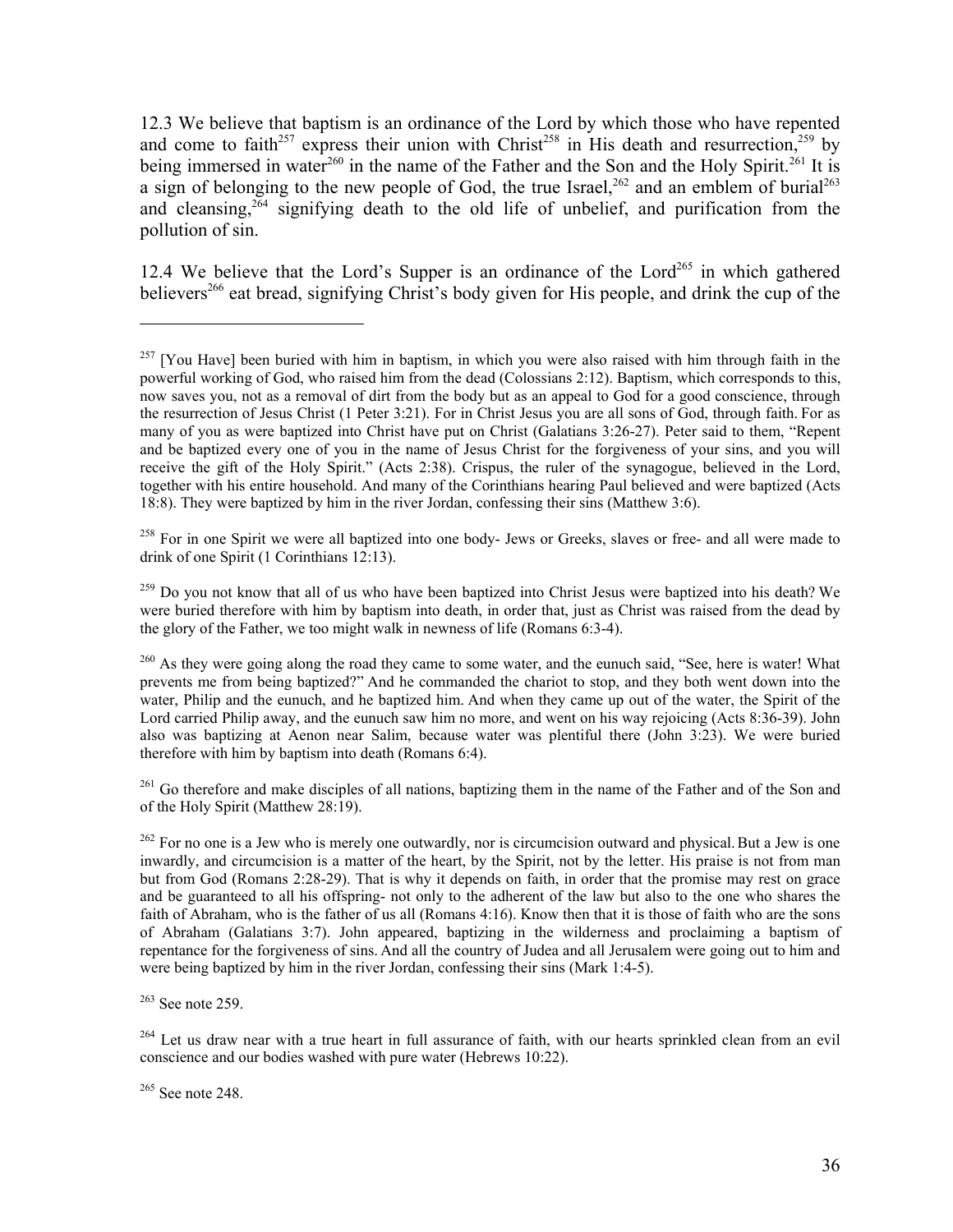Lord, signifying the New Covenant in Christ's blood.<sup>267</sup> We do this in remembrance of the Lord, and thus proclaim His death until He comes. Those who eat and drink in a worthy manner partake of Christ's body and blood, not physically, but spiritually, in that, by faith, they are nourished with the benefits He obtained through His death, and thus grow in  $\text{grace.}^{268}$ 

12.5 We believe that each local church should recognize and affirm the divine calling of spiritually qualified men to give leadership to the church through the role of pastor-elder in the ministry of the Word and prayer. Women are not to fill the role of pastor-elder in the local church, but are encouraged to use their gifts in appropriate roles that edify the body of Christ and spread the gospel. 269

#### **13. Christ's Commission to Make Disciples of All Nations**

We believe that the commission given by the Lord Jesus to make disciples of all nations is binding on His Church to the end of the age.<sup>270</sup> This task is to proclaim the Gospel to every tribe and tongue and people and nation, $271$  baptizing them, teaching them the words and ways

<sup>269</sup> And he gave... pastors and teachers, to equip the saints for the work of ministry, for building up the body of Christ (Ephesians 4:11-12). Let the elders who rule well be considered worthy of double honor, especially those who labor in preaching and teaching (1 Timothy 5:17). When they had appointed elders for them in every church, with prayer and fasting they committed them to the Lord in whom they had believed.

<sup>&</sup>lt;sup>266</sup> But in the following instructions I do not commend you, because when you come together it is not for the better but for the worse. For, in the first place, when you come together as a church, I hear that there are divisions among you. And I believe it in part….When you come together, it is not the Lord's supper that you eat. What! Do you not have houses to eat and drink in? Or do you despise the church of God (1 Corinthians 11:17-20, 22)?

<sup>267</sup> See note 248.

<sup>&</sup>lt;sup>268</sup> The cup of blessing that we bless, is it not a participation in the blood of Christ? The bread that we break, is it not a participation in the body of Christ? Because there is one bread, we who are many are one body, for we all partake of the one bread (1 Corinthians 10:16-17). Truly, truly, I say to you, unless you eat the flesh of the Son of Man and drink his blood, you have no life in you. Whoever feeds on my flesh and drinks my blood has eternal life, and I will raise him up on the last day. For my flesh is true food, and my blood is true drink. Whoever feeds on my flesh and drinks my blood abides in me, and I in him. As the living Father sent me, and I live because of the Father, so whoever feeds on me, he also will live because of me. It is the Spirit who gives life; the flesh is of no avail. The words that I have spoken to you are spirit and life (John 6:53-57, 63).

 <sup>(</sup>Acts 14:23). This is why I left you in Crete, so that you might put what remained into order, and appoint elders in every town as I directed you (Titus 1:5). But we will devote ourselves to prayer and to the ministry of the word (Acts 6:4). I do not permit a woman to teach or to exercise authority over a man; rather, she is to remain quiet. For Adam was formed first, then Eve (1 Timothy 2:12-13).

<sup>&</sup>lt;sup>270</sup> And Jesus came and said to them, "All authority in heaven and on earth has been given to me. Go therefore and make disciples of all nations, baptizing them in the name of the Father and of the Son and of the Holy Spirit, teaching them to observe all that I have commanded you. And behold, I am with you always, to the end of the age" (Matthew 28:18-20).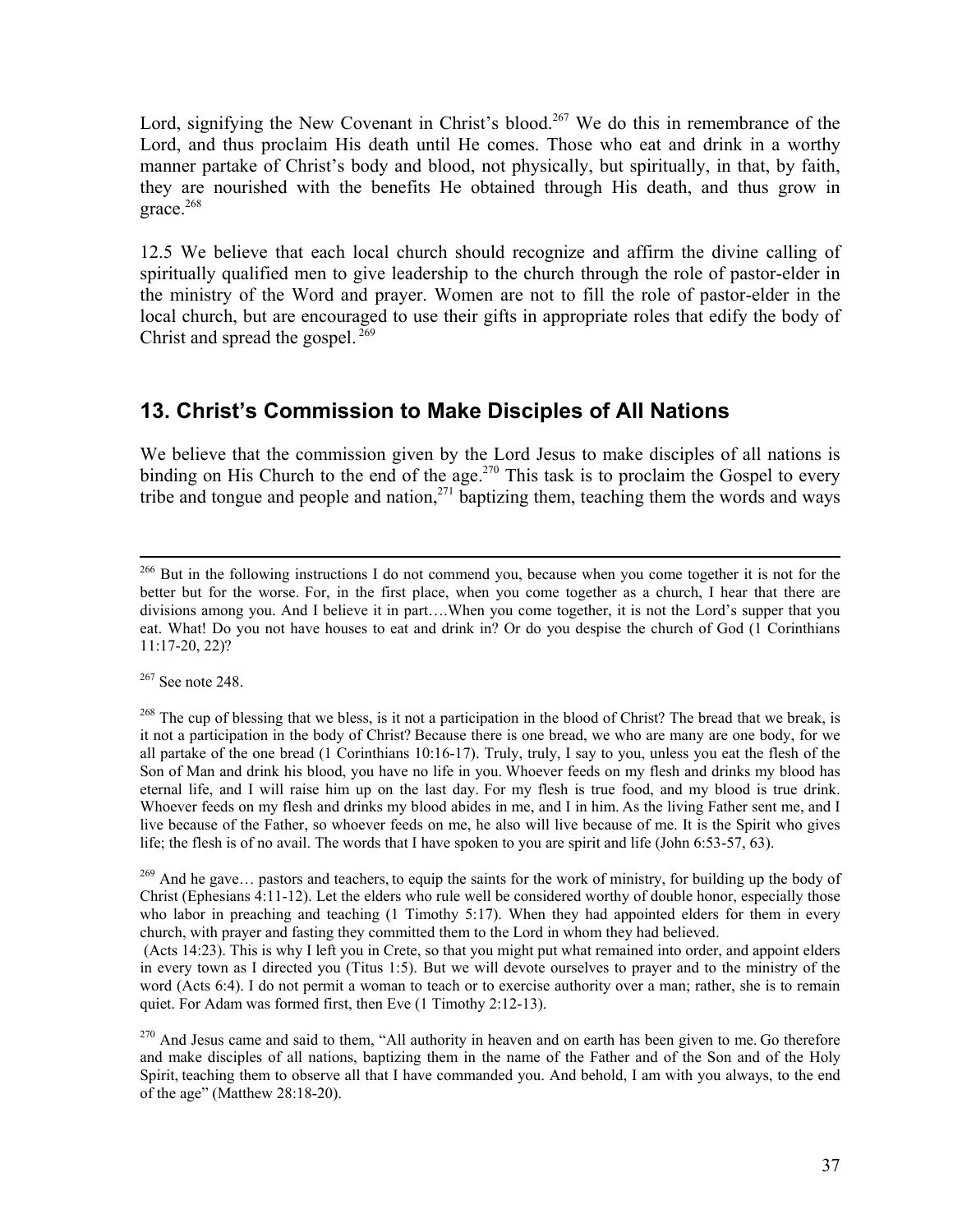of the Lord,<sup>272</sup> and gathering them into churches<sup>273</sup> able to fulfill their Christian calling among their own people. The ultimate aim of world missions is that God would create, by His Word, worshippers who glorify His name through glad-hearted faith and obedience.<sup>274</sup> Missions exists because worship doesn't. When the time of ingathering is over, and the countless millions of the redeemed fall on their faces before the throne of God, missions will be no more. It is a temporary necessity. But worship abides forever. Worship, therefore, is the fuel and the goal of missions.

#### **14. Death, Resurrection, and the Coming of the Lord**

14.1 We believe that when Christians die they are made perfect in holiness,<sup>275</sup> are received into paradise,<sup>276</sup> and are taken consciously into the presence of Christ, which is more glorious and more satisfying than any experience on earth.<sup>277</sup>

14.2 We believe in the blessed hope<sup>278</sup> that at the end of the age Jesus Christ will return to this earth personally,<sup>279</sup> visibly,<sup>280</sup> physically,<sup>281</sup> and suddenly<sup>282</sup> in power and great glory;<sup>283</sup>

<sup>272</sup> See note 270.

<sup>273</sup> When they had appointed elders for them in every church, with prayer and fasting they committed them to the Lord in whom they had believed (Acts 14:23).

<sup>274</sup> We have received grace and apostleship to bring about the obedience of faith for the sake of his name among all the nations (Romans 1:5). But the hour is coming, and is now here, when the true worshipers will worship the Father in spirit and truth, for the Father is seeking such people to worship him (John 4:23). For I tell you that Christ became a servant to the circumcised to show God's truthfulness, in order to confirm the promises given to the patriarchs, and in order that the Gentiles might glorify God for his mercy. As it is written, "Therefore I will praise you among the Gentiles, and sing to your name." And again it is said, "Rejoice, O Gentiles, with his people." And again, "Praise the Lord, all you Gentiles, and let all the peoples extol him" (Romans 15:8-11).

 $275$  But you have come to Mount Zion and to the city of the living God, the heavenly Jerusalem, and to innumerable angels in festal gathering, and to the assembly of the firstborn who are enrolled in heaven, and to God, the judge of all, and to the spirits of the righteous made perfect (Hebrews 12:22-23).

<sup>276</sup> And he said to him, "Truly, I say to you, today you will be with me in Paradise." (Luke 23:43).

 $277$  I am hard pressed between the two. My desire is to depart and be with Christ, for that is far better (Philippians 1:23; cf. 2 Corinthians 5:1-9; Revelation 6:9-11. On the issue of whether Paul conceives of the body and soul as separable, see 2 Corinthians 12:2-3).

<sup>278</sup> [We are] waiting for our blessed hope, the appearing of the glory of our great God and Savior Jesus Christ (Titus 2:13).

 $279$  And when he had said these things, as they were looking on, he was lifted up, and a cloud took him out of their sight. And while they were gazing into heaven as he went, behold, two men stood by them in white robes, and said, "Men of Galilee, why do you stand looking into heaven? This Jesus, who was taken up from you into heaven, will come in the same way as you saw him go into heaven." (Acts 1:9-11).

<sup>&</sup>lt;sup>271</sup> And they sang a new song, saying, "Worthy are you to take the scroll and to open its seals, for you were slain, and by your blood you ransomed people for God from every tribe and language and people and nation (Revelation 5:9).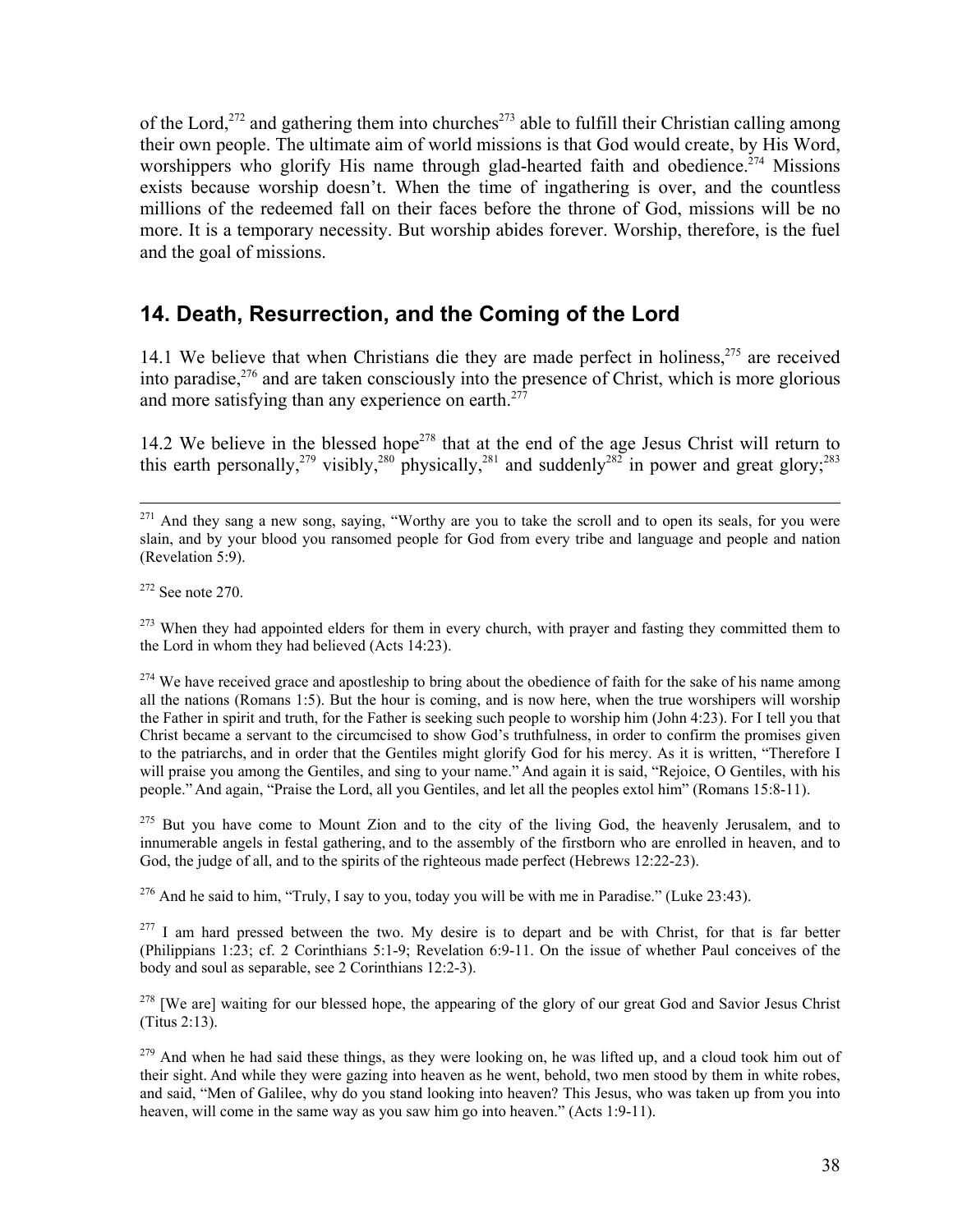and that He will gather His elect,<sup>284</sup> raise the dead,<sup>285</sup> judge the nations, and establish His kingdom.<sup>286</sup> We believe that the righteous will enter into the everlasting joy of their Master,<sup>287</sup> and those who suppressed the truth in unrighteousness<sup>288</sup> will be consigned to everlasting conscious misery.289

<sup>280</sup> But he remained silent and made no answer. Again the high priest asked him, "Are you the Christ, the Son of the Blessed?" And Jesus said, "I am, and you will see the Son of Man seated at the right hand of Power, and coming with the clouds of heaven" (Mark 14:61-62).

 $\overline{a}$ 

 $^{281}$  But our citizenship is in heaven, and from it we await a Savior, the Lord Jesus Christ, who will transform our lowly body to be like his glorious body, by the power that enables him even to subject all things to himself (Philippians 3:20-21). See my hands and my feet, that it is I myself. Touch me, and see. For a spirit does not have flesh and bones as you see that I have." And when he had said this, he showed them his hands and his feet. And while they still disbelieved for joy and were marveling, he said to them, "Have you anything here to eat?" They gave him a piece of broiled fish, and he took it and ate it before them (Luke 24:39-43). See note 278.

 $282$  For you yourselves are fully aware that the day of the Lord will come like a thief in the night. While people are saying, "There is peace and security," then sudden destruction will come upon them as labor pains come upon a pregnant woman, and they will not escape (1 Thessalonians 5:2-3).

<sup>283</sup> And then they will see the Son of Man coming in a cloud with power and great glory (Luke 21:27).

 $284$  He will send out his angels with a loud trumpet call, and they will gather his elect from the four winds, from one end of heaven to the other (Matthew 24:31).

 $^{285}$  For this we declare to you by a word from the Lord, that we who are alive, who are left until the coming of the Lord, will not precede those who have fallen asleep. For the Lord himself will descend from heaven with a cry of command, with the voice of an archangel, and with the sound of the trumpet of God. And the dead in Christ will rise first. Then we who are alive, who are left, will be caught up together with them in the clouds to meet the Lord in the air, and so we will always be with the Lord (1 Thessalonians 4:15-17).

<sup>286</sup> For as in Adam all die, so also in Christ shall all be made alive. But each in his own order: Christ the firstfruits, then at his coming those who belong to Christ. Then comes the end, when he delivers the kingdom to God the Father after destroying every rule and every authority and power (1 Corinthians 15:22-24). I charge you in the presence of God and of Christ Jesus, who is to judge the living and the dead, and by his appearing and his kingdom (2 Timothy 4:1). You are those who have stayed with me in my trials, and I assign to you, as my Father assigned to me, a kingdom, that you may eat and drink at my table in my kingdom and sit on thrones judging the twelve tribes of Israel (Luke 22:28-30).

 $^{287}$  You make known to me the path of life; in your presence there is fullness of joy; at your right hand are pleasures forevermore (Psalm 16:11). His master said to him, 'Well done, good and faithful servant. You have been faithful over a little; I will set you over much. Enter into the joy of your master.' (Matthew 25:23). These will go away into eternal punishment, but the righteous into eternal life (Matthew 25:46). And everyone who has left houses or brothers or sisters or father or mother or children or lands, for my name's sake, will receive a hundredfold and will inherit eternal life (Matthew 19:29). For God so loved the world, that he gave his only Son, that whoever believes in him should not perish but have eternal life (John 3:16). For the wages of sin is death, but the free gift of God is eternal life in Christ Jesus our Lord (Romans 6:23). Now to him who is able to keep you from stumbling and to present you blameless before the presence of his glory with great joy… be glory…forever. Amen (Jude 24-25).

<sup>288</sup> For the wrath of God is revealed from heaven against all ungodliness and unrighteousness of men, who by their unrighteousness suppress the truth (Romans 1:18).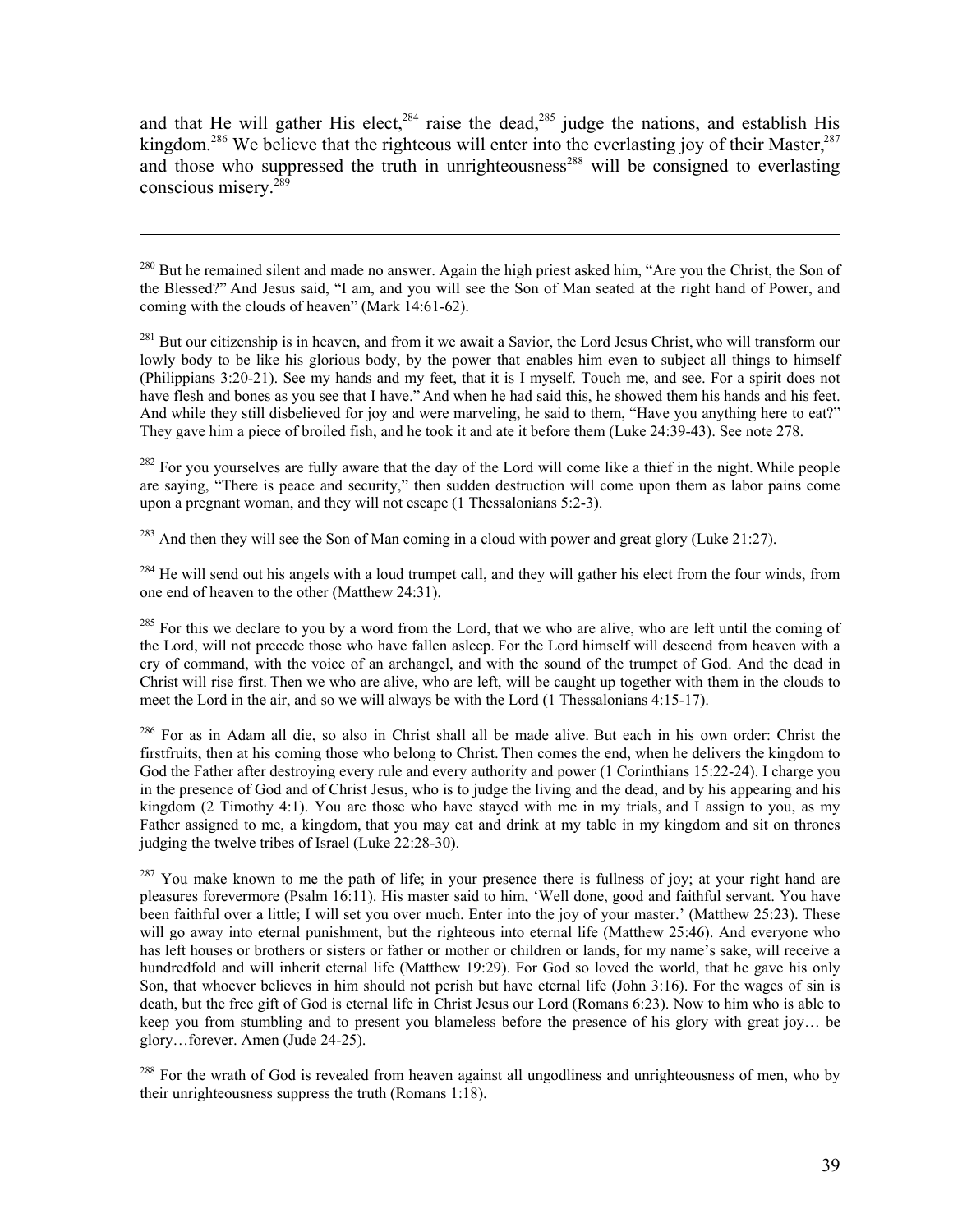14.3 We believe that the end of all things in this age will be the beginning of a never-ending, ever-increasing happiness in the hearts of the redeemed, as God displays more and more of His infinite and inexhaustible greatness and glory for the enjoyment of His people.<sup>290</sup>

# **15. The Spirit of This Affirmation and the Unity of the Church**

15.1 We do not believe that all things in this affirmation of faith are of equal weight, some being more essential, some less. We do not believe that every part of this affirmation must be believed in order for one to be saved.

15.2 Our aim is not to discover how little can be believed, but rather to embrace and teach "the whole counsel of God."291 Our aim is to encourage a hearty adherence to the Bible, the fullness of its truth,<sup>292</sup> and the glory of its Author. We believe Biblical doctrine stabilizes saints in the winds of confusion<sup>293</sup> and strengthens the church in her mission to meet the great systems of false religion and secularism. We believe that the supreme virtue of love is nourished by the strong meat of God-centered doctrine.<sup>294</sup> And we believe that a passion for

<sup>290</sup> [God] raised us up with him and seated us with him in the heavenly places in Christ Jesus, so that in the coming ages he might show the immeasurable riches of his grace in kindness toward us in Christ Jesus (Ephesians 2:6-7). You make known to me the path of life; in your presence there is fullness of joy; at your right hand are pleasures forevermore (Psalm 16:11). For now we see in a mirror dimly, but then face to face. Now I know in part; then I shall know fully, even as I have been fully known (1 Corinthians 13:12). But, as it is written, "What no eye has seen, nor ear heard, nor the heart of man imagined, what God has prepared for those who love him" (1 Corinthians 2:9).

 $^{291}$  For I did not shrink from declaring to you the whole counsel of God (Acts 20:27).

<sup>292</sup> Paul, a servant of God and an apostle of Jesus Christ, for the sake of the faith of God's elect and their knowledge of the truth, which accords with godliness (Titus 1:1); If anyone teaches a different doctrine and does not agree with the sound words of our Lord Jesus Christ and the teaching that accords with godliness, he is puffed up with conceit and understands nothing. He has an unhealthy craving for controversy and for quarrels about words, which produce envy, dissension, slander, evil suspicions, and constant friction among people who are depraved in mind and deprived of the truth, imagining that godliness is a means of gain (1 Timothy 6:3-5). Now the Spirit expressly says that in later times some will depart from the faith by devoting themselves to deceitful spirits and teachings of demons (1 Timothy 4:1).

<sup>293</sup> [We minister for the building up the body of Christ] until we all attain to the unity of the faith and of the knowledge of the Son of God, to mature manhood, to the measure of the stature of the fullness of Christ, so that we may no longer be children, tossed to and fro by the waves and carried about by every wind of doctrine, by human cunning, by craftiness in deceitful schemes (Ephesians 4:13-14).

<sup>&</sup>lt;sup>289</sup> of those who sleep in the dust of the earth shall awake, some to everlasting life, and some to shame and everlasting contempt (Daniel 12:2). His winnowing fork is in his hand, and he will clear his threshing floor and gather his wheat into the barn, but the chaff he will burn with unquenchable fire (Matthew 3:12; see also 18:8; 10:28; 12:32; 25:41, 46; 26:24; Mark 3:29; 9:43-48; Luke 16:26; Jude 12-13). They will suffer the punishment of eternal destruction, away from the presence of the Lord and from the glory of his might (2 Thessalonians 1:9). And the smoke of their torment goes up forever and ever, and they have no rest, day or night, these worshipers of the beast and its image, and whoever receives the mark of its name (Revelation 14:11; see also 19:3; 20:10).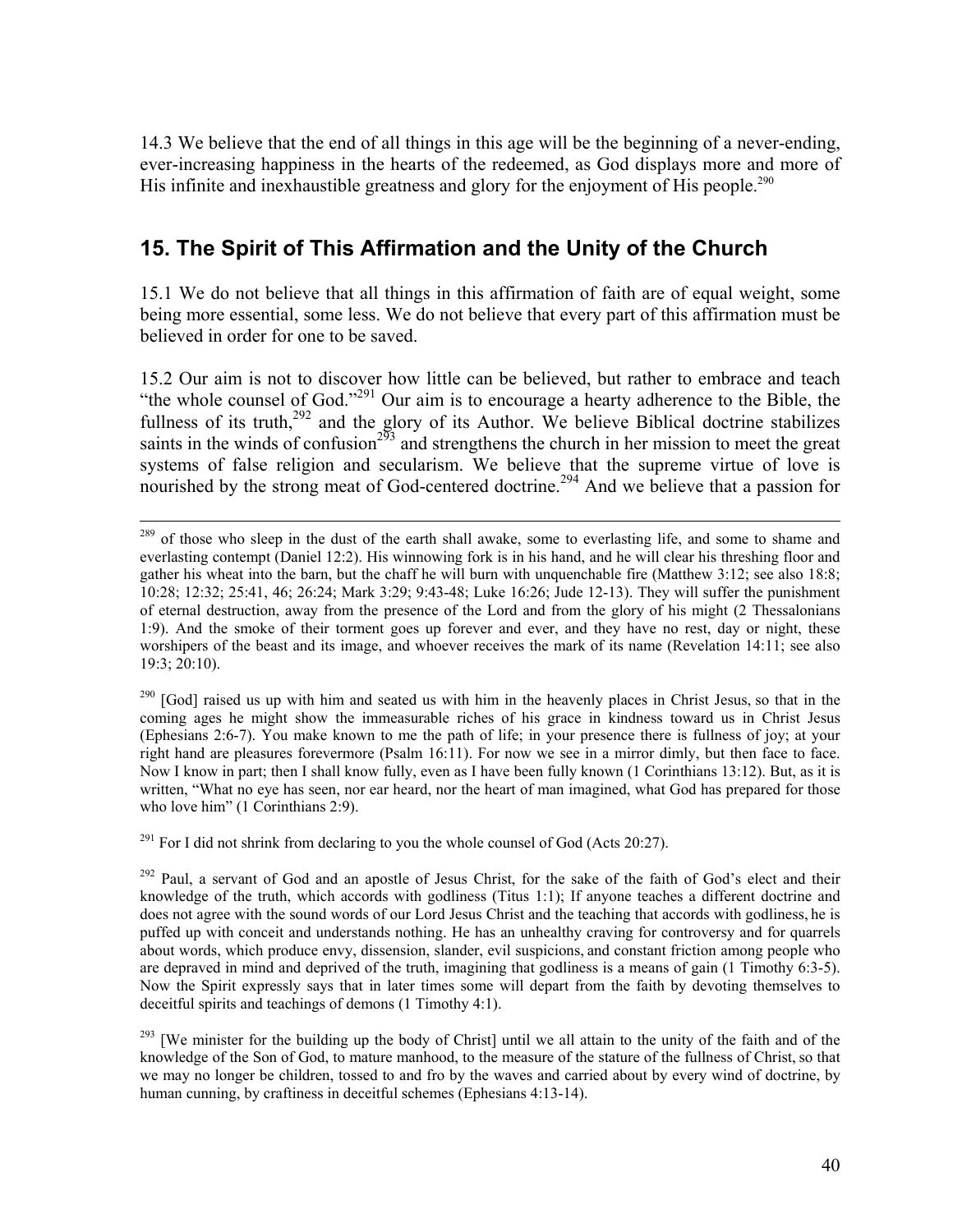the supremacy of God in all things for the joy of all peoples through Jesus Christ is sustained in an atmosphere of deep and joyful knowledge of God and His wonderful works.<sup>295</sup>

15.3 We believe that the cause of unity in the church<sup>296</sup> is best served, not by finding the lowest common denominator of doctrine, around which all can gather, but by elevating the value of truth, stating the doctrinal parameters of church or school or mission or ministry, seeking the unity that comes from the truth, and then demonstrating to the world how Christians can love each other<sup>297</sup> across boundaries rather than by removing boundaries. In this way, the importance of truth is served by the existence of doctrinal borders, and unity is served by the way we love others across those borders.

15.4 We do not claim infallibility for this affirmation and are open to refinement and correction from Scripture.<sup>298</sup> Yet we do hold firmly to these truths as we see them and call on others to search the Scriptures to see if these things are so.<sup>299</sup> As conversation and debate take place, it may be that we will learn from each other, and the boundaries will be adjusted, even possibly folding formerly disagreeing groups into closer fellowship.

\* \* \*

NOTE: The many Biblical descriptions of God's work in salvation are diverse. Therefore, similar or identical terms may be used differently in different contexts. Our aim in this affirmation of faith is not to limit how Biblical writers can use the terms we use here, or to say that the terms of this affirmation may not be used differently by the Biblical writers in various contexts, but rather our aim is to claim that the reality described here is in fact Biblical reality.

 $^{294}$  The aim of our charge is love that issues from a pure heart and a good conscience and a sincere faith (1) Timothy 1:5).

 $295$  And those who know your name put their trust in you (Psalm 9:10).

 $296$  There is one body and one Spirit- just as you were called to the one hope that belongs to your call- one Lord, one faith, one baptism, one God and Father of all, who is over all and through all and in all (Ephesians 4:4-6).

 $^{297}$  A new commandment I give to you, that you love one another: just as I have loved you, you also are to love one another. By this all people will know that you are my disciples, if you have love for one another (John 13:34-35).

 $^{298}$  For now we see in a mirror dimly, but then face to face. Now I know in part; then I shall know fully, even as I have been fully known (1 Corinthians 13:12). But grow in the grace and knowledge of our Lord and Savior Jesus Christ. To him be the glory both now and to the day of eternity Amen (2 Peter 3:18).

<sup>&</sup>lt;sup>299</sup> Now these Jews were more noble than those in Thessalonica; they received the word with all eagerness, examining the Scriptures daily to see if these things were so (Acts 17:11).